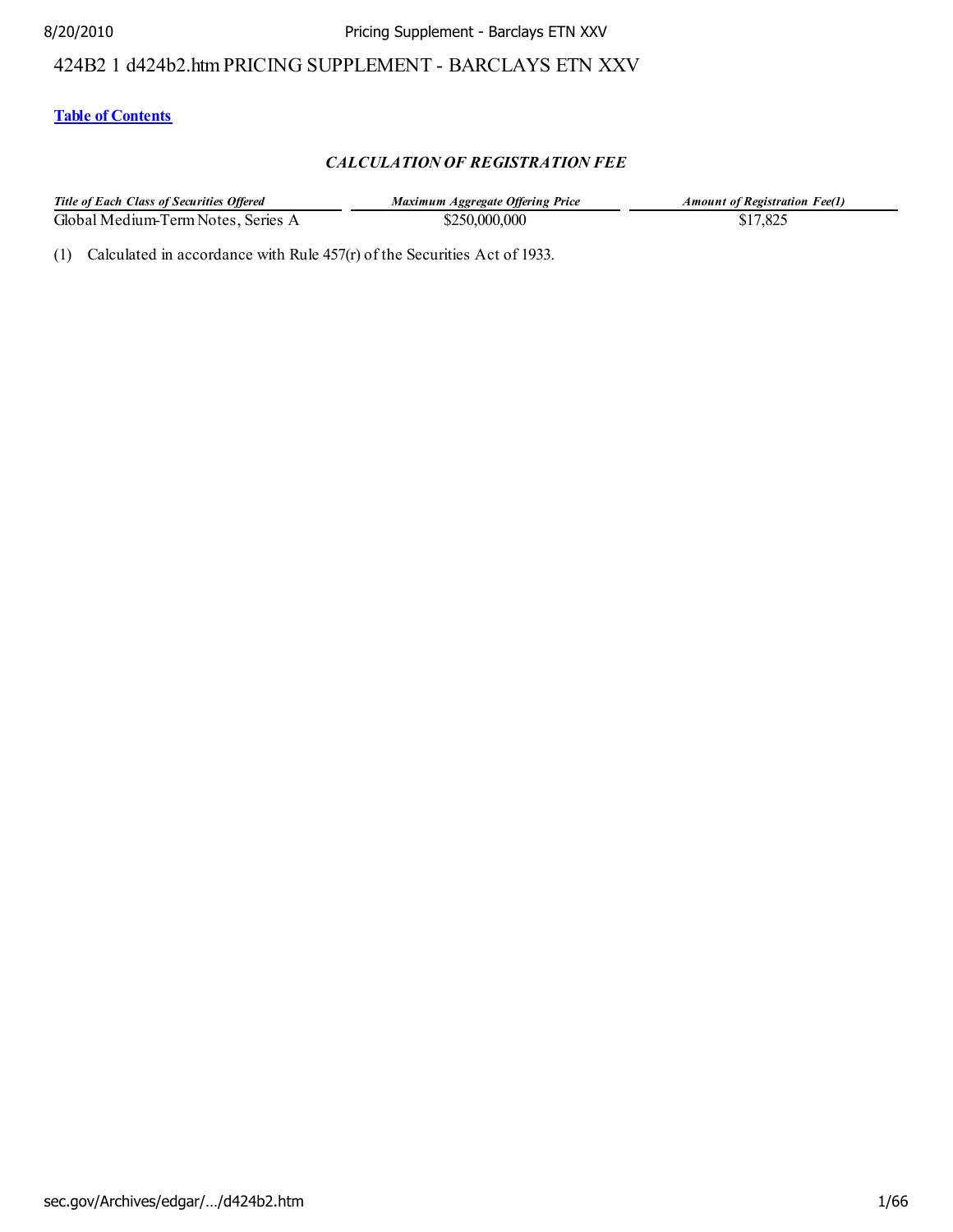## **Filed Pursuant to Rule 424(b)(2) File Number 333-145845**



Pricing Supplement to the Prospectus dated February 10, 2009 and the Prospectus Supplement dated March 1, 2010

# **\$250,000,000**  $\mathbf{B}$ arclays  $\mathbf{ETN}+ \mathbf{Inverse}\ \mathbf{S\&P}\ \mathbf{500}^{\circledast}\ \mathbf{VIX}\ \mathbf{Short-Term}\ \mathbf{Futures}^{\mathbf{TM}}\ \mathbf{ETN}$

The Barclays ETN+ Inverse S&P 500® VIX Short-Term Futures™ Exchange Traded Notes (the "**ETNs**") that Barclays Bank PLC may issue from time to time are linked to the inverse performance of the S&P 500® VIX Short-Term Futures<sup>TM</sup> Index Excess Return (the "**Index**"). The ETNs do not pay any interest during their term and do not guarantee any return of principal at maturity or upon redemption. You will receive a cash payment at maturity or upon redemption based on a participation in the inverse performance of the Index, *plus* accrued interest, *less* accrued fees (and, in the case of optional redemption, a redemption charge) applied by Barclays Bank PLC, as described further herein. In addition, the ETNs will be automatically redeemed if an automatic termination event occurs, which will be triggered if the intraday indicative note value (as defined below) is less than or equal to \$10.00 for each ETN. The principal terms of the ETNs are as follows:

**Issuer:** Barclays Bank PLC

**Series:** Global Medium-Term Notes, Series A

**Principal Amount per ETN:** \$20

**Inception and Issue Dates:** The ETNs will be first sold on July 16, 2010 (the "**inception date**") and are expected to be issued on July 21, 2010 (the "**issue date**").

**Maturity Date:** July 17, 2020.

**Secondary Market, CUSIP Number and ISIN:** We plan to apply to list the ETNs on the NYSE Arca stock exchange ("**NYSE Arca**") under the ticker symbol "XXV", to be effective upon their issuance, but we cannot guarantee that such application will be approved. The CUSIP number for the ETNs is 06740L592 and the ISIN is US06740L5921.

**Underlying Index:** The return on the ETNs is linked to the inverse performance of the Index. The Index is designed to reflect the returns that are potentially available through an unleveraged investment in one-month and two-month futures contracts ("**VIX futures**") on the CBOE Volatility Index® (the "**VIX Index**") that targets a constant weighted average futures maturity of one month. The calculation of the spot level of the VIX Index is based on prices of put and call options on the S&P 500<sup>®</sup> Index. VIX futures reflect the implied volatility of the S&P  $500^\circ$  Index at various points along the volatility forward curve and provide investors the ability to invest in forward volatility based on their view of the future direction of movement of the VIX Index. The Index was created by Standard & Poor's Financial Services LLC ("**S&P**" or the "**index sponsor**"). The index sponsor calculates the level of the Index daily when the Chicago Board Options Exchange, Incorporated (the "**CBOE**") is open (excluding holidays and weekends) and publishes it on the Bloomberg page "SPVXSP Index" as soon as practicable thereafter.

**Payment at Maturity:** If you hold your ETNs to maturity, you will receive a cash payment per ETN equal to the closing indicative note value on the final valuation date.

**Closing Indicative Note Value:** The closing indicative note value for each ETN on any calendar day will equal (a) the principal amount per ETN *plus* (b) the inverse index performance amount on such calendar day *plus* (c) the accrued interest on such calendar day *minus* (d) the accrued fees on such calendar day; *provided* that if such calculation results in a negative value, the closing indicative note value will be \$0.

**Inverse Index Performance Amount:** On the initial valuation date, the inverse index performance amount for each ETN will equal \$0. On any subsequent calendar day, the inverse index performance amount for each ETN will equal the product of (a) negative one *times* (b) the principal amount per ETN *times* (c) the index performance percentage on such calendar day.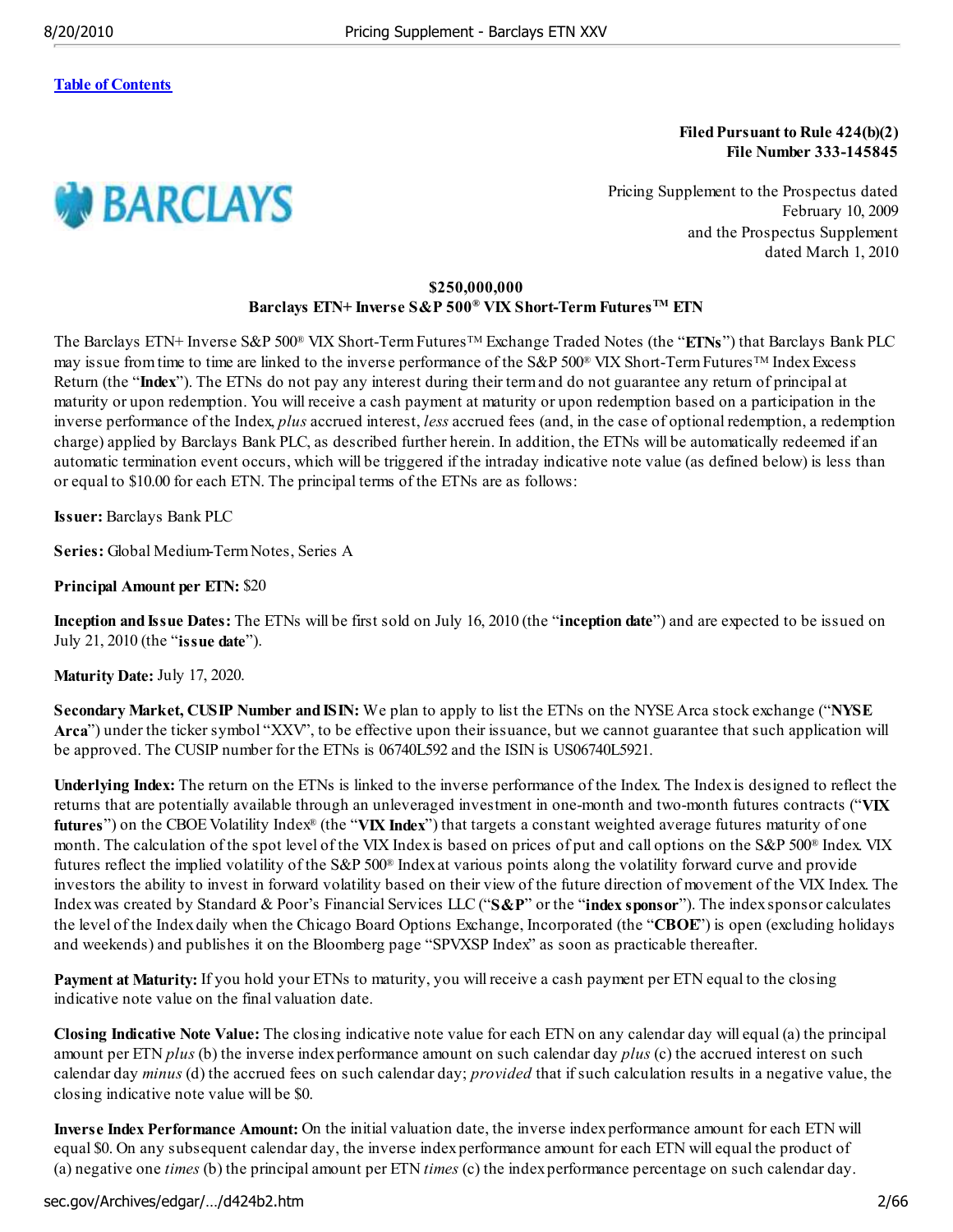## 8/20/2010 Pricing Supplement - Barclays ETN XXV

**Index Performance Percentage:** The index performance percentage on the initial valuation date will equal 0%. On any subsequent calendar day, the index performance percentage will equal (a) (i) the closing level of the Index on such calendar day (or, if such a day is not an index business day, the closing level of the Index on the immediately preceding index business day) *divided by* (ii) the closing level of the Index on the initial valuation date *minus* (b) 100%.

**Accrued Interest:** On the initial valuation date, the accrued interest for each ETN will equal \$0. On any subsequent calendar day until maturity or redemption, the accrued interest for each ETN will equal the sum of (a) the accrued interest on the immediately preceding calendar day *plus* (b) the product of (i) the closing indicative note value on the immediately preceding calendar day *times* (ii) the T-Bill rate *divided by* (iii) 360.

**T-Bill Rate:** The T-Bill rate will equal the most recent weekly investment rate for 28-day U.S. Treasury bills effective on the preceding business day in New York City. The weekly investment rate for 28-day U.S. Treasury bills is generally announced by the U.S. Treasury on each Monday; on any Monday that is not a business day in New York City, the rate prevailing on the immediately preceding business day in New York City will apply. The most recent weekly investment rate for 28-day U.S. Treasury bills is published on Bloomberg under the ticker symbol "USB4WIR". The T-Bill rate is expressed as a percentage.

**Accrued Fees:** The accrued fees for each ETN on the initial valuation date will equal \$0. On each subsequent calendar day until maturity or redemption, the accrued fees for each ETN will equal (1) the accrued fees on the immediately preceding calendar day *plus* (2) the product of (i) the closing indicative note value on the immediately preceding valuation date *times* (ii) the fee rate *divided by* (iii) 365. Because the accrued fees are calculated and subtracted from the closing indicative note value on a daily basis, the net effect of the accrued fees accumulates over time and is subtracted at the rate of 0.89% per year.

**Fee Rate:** The fee rate for the ETNs is 0.89%.

**Optional Redemption:** Subject to the notification requirements set forth under "Specific Terms of the ETNs—Optional Redemption Procedures" in this pricing supplement, you may redeem your ETNs on any optional redemption date during the term of the ETNs, subject to an intervening automatic termination event. If you redeem your ETNs, you will receive a cash payment per ETN equal to the closing indicative note value on the applicable valuation date *minus* the redemption charge. You must redeem at least 50,000 ETNs at one time in order to exercise your right to redeem your ETNs on any optional redemption date.

**Redemption Charge:** The redemption charge is a one-time charge imposed upon optional redemption and is equal to 0.05% *times* the closing indicative note value on the applicable valuation date. The redemption charge is intended to allow us to recoup the brokerage and other transaction costs that we will incur in connection with redeeming the ETNs. The proceeds we receive from the redemption charge may be greater or less than such costs.

**Optional Redemption Date:** An optional redemption date is the third business day following each valuation date (other than the final valuation date). The final optional redemption date will be the third business day following the valuation date that is immediately prior to the final valuation date.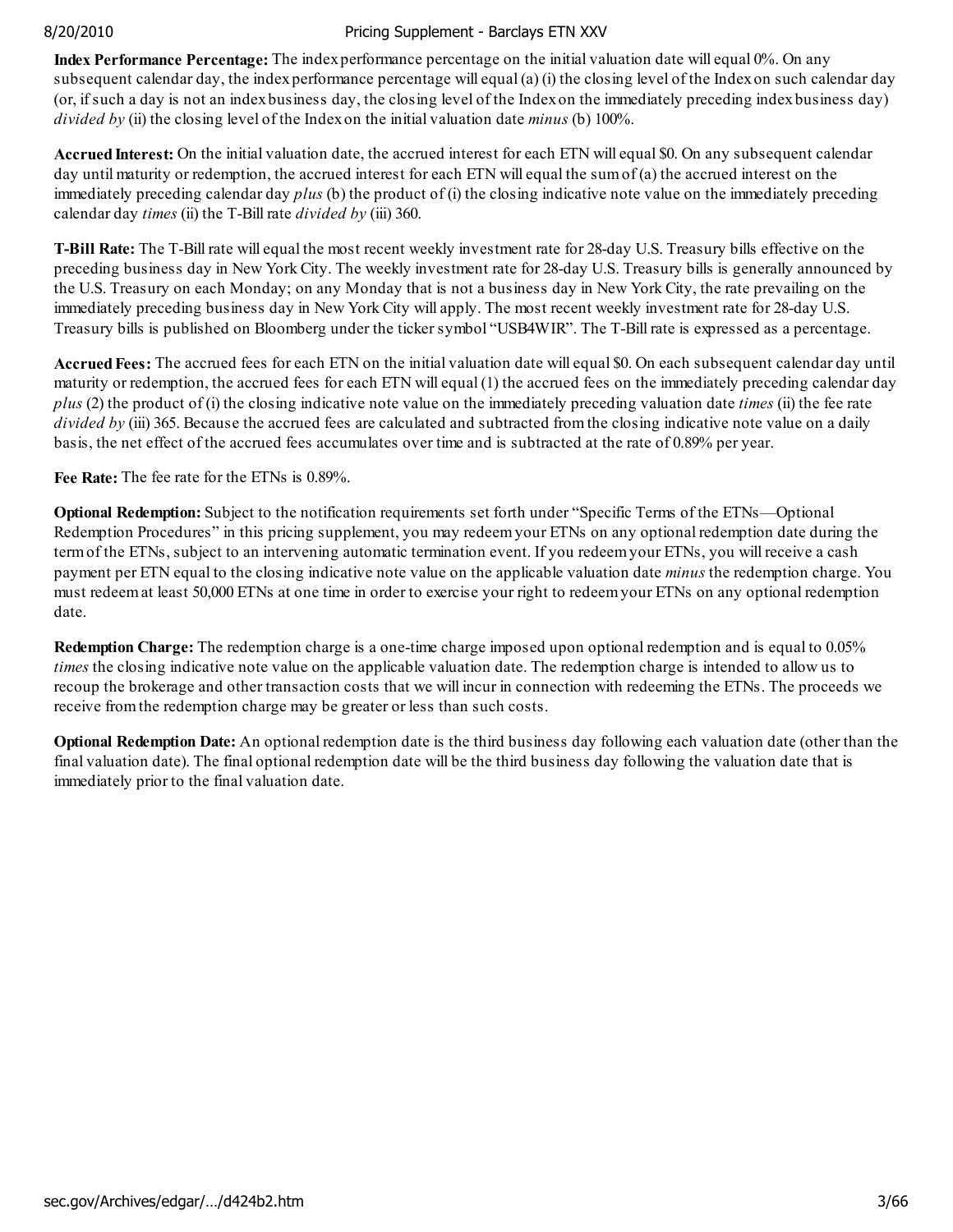## *Cover Page, continued:*

**Automatic Termination Event:** We will automatically redeem your ETNs (in whole only, but not in part) if, on any valuation date prior to or on the final valuation date, the intraday indicative note value is less than or equal to 50.0% of the principal amount per ETN, or \$10.00 for each ETN. We will redeem your ETNs on the automatic redemption date and will deliver a notice of redemption to The Depository Trust Company ("**DTC**") in the form attached as Annex C that will specify such date. Upon such redemption, you will receive a cash payment equal to the automatic redemption value. If the historical frequency of precipitous increases in market volatility persist, it is highly likely that an automatic termination event will occur.

**Automatic Termination Date:** An automatic termination date is any valuation date on which an automatic termination event occurs.

**Automatic Redemption Date:** An automatic redemption date will be the fifth business day following the automatic termination date; *provided* that if calculation of the automatic redemption value is postponed as a result of a market disruption event, the automatic redemption date will be the fifth business day after the automatic redemption value is calculated.

**Intraday Indicative Note Value:** The intraday indicative note value for each ETN on any valuation date will equal (a) the principal amount per ETN *plus* (b) the intraday inverse index performance amount *plus* (c) the accrued interest on the immediately preceding calendar day *minus* (d) the accrued fees on the immediately preceding calendar day; *provided* that if such calculation results in a negative value, the intraday indicative note value will be \$0. The intraday indicative note value will be published by NYSE Arca every 15 seconds on each valuation date under the ticker symbol "XXV.IV". As the intraday indicative note value is calculated using the accrued fees and the accrued interest on the immediately preceding calendar day, the intraday indicative note value published at any time during a given trading day will not reflect the interest or fees that may have accrued over the course of such trading day.

**Intraday Inverse Index Performance Amount:** The intraday inverse index performance amount will equal the product of (a) negative one *times* (b) the principal amount per ETN *times* (c) the intraday index performance percentage.

**Intraday Index Performance Percentage:** The intraday index performance percentage equals (a) (i) the most recently published level of the Index *divided by* (ii) the closing level of the Index on the initial valuation date *minus* (b) 100%.

**Automatic Redemption Value:** The automatic redemption value will be equal to the closing indicative note value on the automatic termination date.

**Because your investment in the ETNs is linked to the inverse performance of the Index underlying your ETNs, an increase in the level of the Index will have a negative effect on the repayment amount upon maturity or redemption, whereas a decrease in the level of the Index will have a positive effect on the repayment amount. You may receive less than your original investment in the ETNs at maturity or upon redemption. Moreover, because the accrued fees (and, in the case of optional redemption, the redemption charge) may substantially reduce the amount of your return at maturity or upon redemption, the level of the Index underlying your ETNs may be required to decrease significantly in order for you to receive at least the principal amount of your investment at maturity or upon redemption. If the level of the Index increases or does not decrease sufficiently to offset the negative effect of the accrued fees (and, in the case of optional redemption, the redemption charge), you may receive less than the principal amount of your investment at maturity or upon redemption. If the level of the Index increases sufficiently to trigger an automatic termination event, your ETNs will be automatically redeemed at the automatic redemption value, which is calculated after the close of business on the automatic termination date; therefore, the payment you receive on the automatic redemption date may be less than the intraday indicative note value at the time of the automatic termination event. Following the calculation of the automatic redemption value, you will not benefit from any subsequent decrease in the Index.**

**Business Day:** A business day means a Monday, Tuesday, Wednesday, Thursday or Friday that is neither a day on which banking institutions in New York City or London, as applicable, generally are authorized or obligated by law, regulation, or executive order to close.

**Valuation Date:** A valuation date means each trading day from July 16, 2010 to July 16, 2020, subject to postponement as a result of market disruption events, such postponement not to exceed five trading days. We refer to July 16, 2010 as the "**initial valuation date**" and July 16, 2020 as the "**final valuation date**".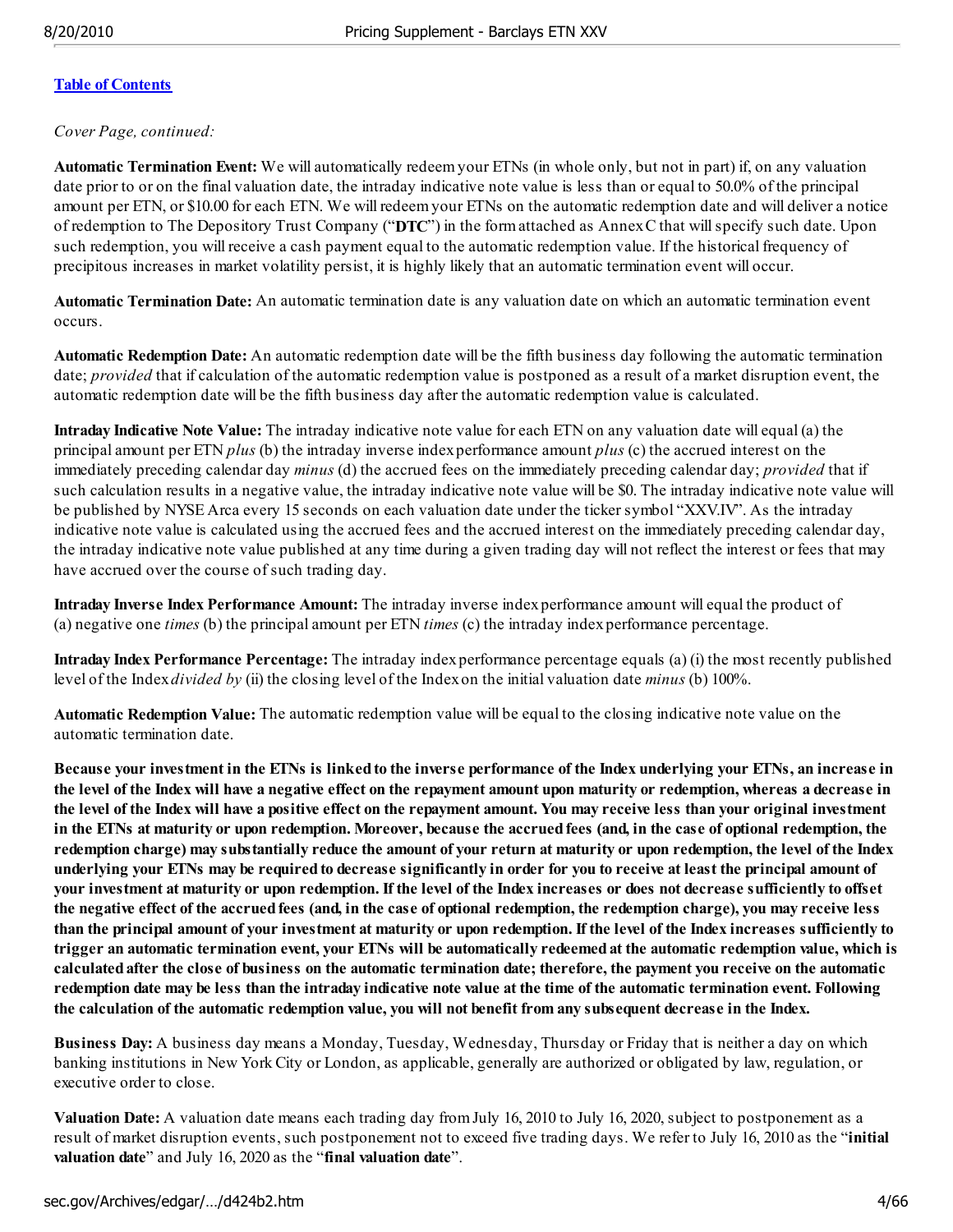## 8/20/2010 Pricing Supplement - Barclays ETN XXV

**Trading Day:** A trading day with respect to the ETNs is a day on which (1) it is a business day in New York City, (2) trading is generally conducted on the NYSE Arca, and (3) trading is generally conducted on the CBOE, in each case as determined by the calculation agent in its sole discretion.

**Index Business Day:** An index business day is a day on which (1) it is a business day in New York City, and (2) trading is generally conducted on the CBOE.

**Sale to Public:** We intend to sell a portion of the ETNs on the inception date at 100% of the stated principal amount through Barclays Capital Inc., our affiliate, as principal in the initial distribution. Following the inception date, the remainder of the ETNs will be offered and sold from time to time through Barclays Capital Inc., as agent. Sales of the ETNs after the inception date will be made at market prices prevailing at the time of sale, at prices related to market prices or at negotiated prices. We will receive proceeds equal to 100% of the price at which the ETNs are sold to the public (or, in the case of ETNs sold through dealers, 100% of the price at which the ETNs are sold to those dealers). Barclays Capital Inc. will not receive an agent's commission in connection with sales of the ETNs. Please see "Supplemental Plan of Distribution" in this pricing supplement for more information.

We may use this pricing supplement in the initial sale of the ETNs. In addition, Barclays Capital Inc. or another of our affiliates may use this pricing supplement in market-making transactions in any ETNs after their initial sale. *Unless we or our agent informs you otherwise in the confirmation of sale or in a notice delivered at the same time as the confirmation of sale, this pricing supplement is being used in a market-making transaction.*

**The ETNs are not deposit liabilities of Barclays Bank PLC and are not insured by the United States Federal Deposit Insurance Corporation or any other governmental agency of the United States, the United Kingdom or any other jurisdiction.**

*You may lose some or all of your principal if you invest in the ETNs. See "Risk Factors" beginning on page PS-11 of this pricing supplement for risks relating to an investment in the ETNs.*

**Neither the Securities and Exchange Commission nor any state securities commission has approved or disapproved of these ETNs or determined that this pricing supplement is truthful or complete. Any representation to the contrary is a criminal offense.**



**Pricing Supplement dated July 16, 2010 Issued in denominations of \$20**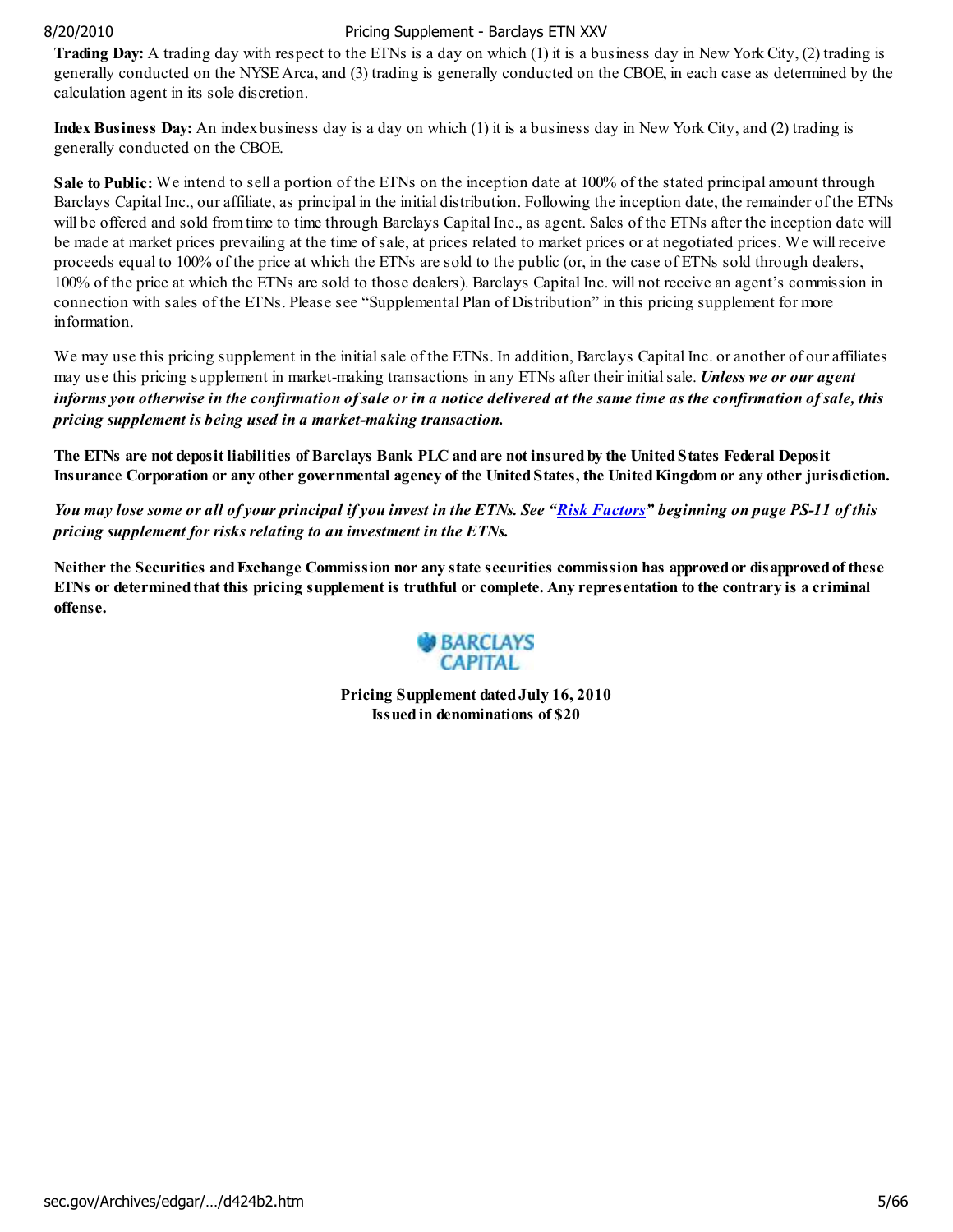# **TABLE OF CONTENTS**

## **PRICING SUPPLEMENT**

| PRICING SUPPLEMENT SUMMARY                        | $PS-1$       |
|---------------------------------------------------|--------------|
| <b>RISK FACTORS</b>                               | <b>PS-11</b> |
| <b>THE INDEX</b>                                  | <b>PS-22</b> |
| <b>VALUATION OF THE ETNS</b>                      | <b>PS-32</b> |
| <b>SPECIFIC TERMS OF THE ETNS</b>                 | <b>PS-34</b> |
| <b>CLEARANCE AND SETTLEMENT</b>                   | <b>PS-39</b> |
| USE OF PROCEEDS AND HEDGING                       | <b>PS-40</b> |
| SUPPLEMENTAL TAX CONSIDERATIONS                   | <b>PS-40</b> |
| SUPPLEMENTAL PLAN OF DISTRIBUTION                 | <b>PS-43</b> |
| <b>NOTICE OF REDEMPTION</b>                       | $A-1$        |
| <b>CONFIRMATION OF REDEMPTION</b>                 | $B-1$        |
| REDEMPTION NOTICE FOR AUTOMATIC TERMINATION EVENT | $C-1$        |

# **PROSPECTUS SUPPLEMENT**

| <b>SUMMARY</b>                                 | $S-1$   |
|------------------------------------------------|---------|
| <b>RISK FACTORS</b>                            | $S-5$   |
| DESCRIPTION OF MEDIUM-TERM NOTES               | $S-26$  |
| <b>TERMS OF THE NOTES</b>                      | $S-31$  |
| <b>INTEREST MECHANICS</b>                      | $S-37$  |
| CERTAIN FEATURES OF THE NOTES                  | $S-40$  |
| DESCRIPTION OF UNIVERSAL WARRANTS              | $S-48$  |
| TERMS OF THE WARRANTS                          | $S-53$  |
| CERTAIN FEATURES OF THE WARRANTS               | $S-57$  |
| REFERENCE ASSETS                               | $S-62$  |
| CLEARANCE AND SETTLEMENT                       | $S-104$ |
| EMPLOYEE RETIREMENT INCOME SECURITY ACT        | $S-109$ |
| PLAN OF DISTRIBUTION                           | S-111   |
| <b>CONFLICTS OF INTEREST</b>                   | $S-113$ |
| USE OF PROCEEDS AND HEDGING                    | S-118   |
| CERTAIN U.S. FEDERAL INCOME TAX CONSIDERATIONS | S-119   |
| VALIDITY OF SECURITIES                         | S-133   |
|                                                |         |

# **PROSPECTUS**

| FORWARD-LOOKING STATEMENTS                        |                             |
|---------------------------------------------------|-----------------------------|
| INCORPORATION OF CERTAIN DOCUMENTS BY REFERENCE   |                             |
| THE BARCLAYS BANK GROUP                           | $\mathcal{D}_{\mathcal{L}}$ |
| <b>USE OF PROCEEDS</b>                            | 2                           |
| DESCRIPTION OF DEBT SECURITIES                    | 3                           |
| DESCRIPTION OF WARRANTS                           | 20                          |
| <b>GLOBAL SECURITIES</b>                          | 31                          |
| DESCRIPTION OF PREFERENCE SHARES                  | 36                          |
| DESCRIPTION OF AMERICAN DEPOSITARY RECEIPTS       | 41                          |
| DESCRIPTION OF SHARE CAPITAL                      | 47                          |
| <b>TAX CONSIDERATIONS</b>                         | 48                          |
| PLAN OF DISTRIBUTION                              | 65                          |
| SERVICE OF PROCESS AND ENFORCEMENT OF LIABILITIES | 68                          |
| WHERE YOU CAN FIND MORE INFORMATION               | 69                          |
| <b>FURTHER INFORMATION</b>                        | 69                          |
| sec.gov/Archives/edgar//d424b2.htm                | 6/66                        |
|                                                   |                             |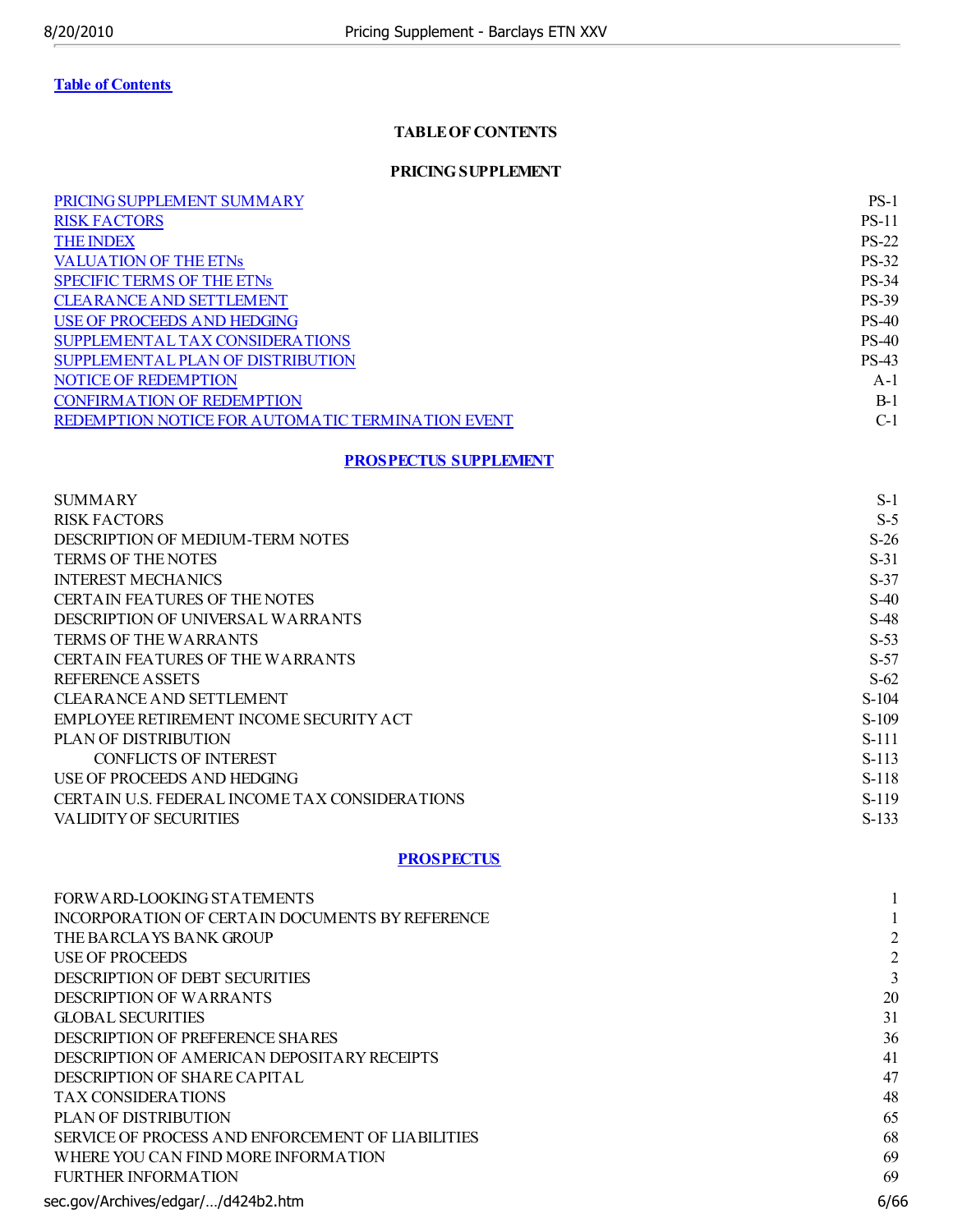VALIDITY OF SECURITIES 69<br>EXPERTS 69 EXPERTS 69 EXPENSES OF ISSUANCE AND DISTRIBUTION 70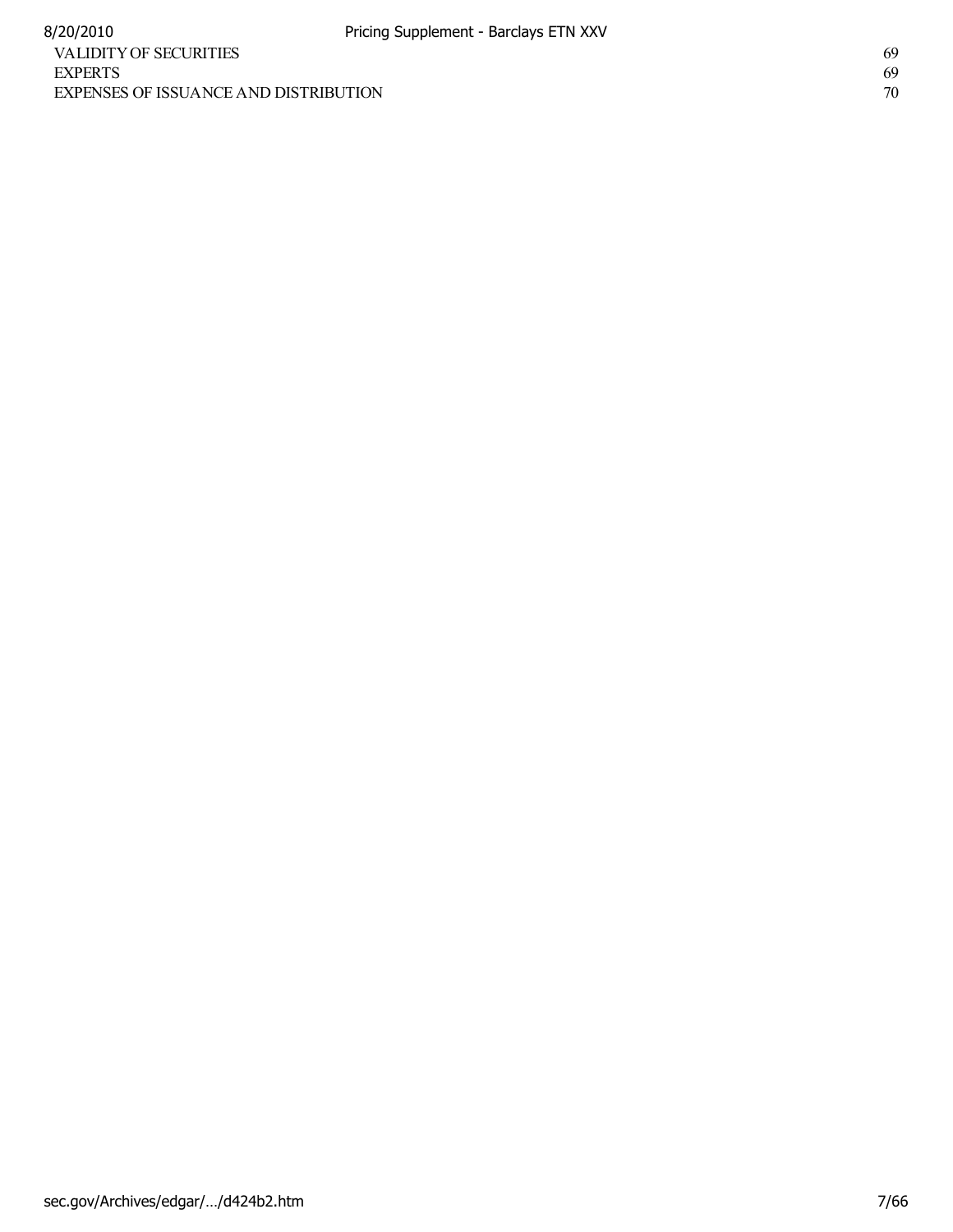## **PRICING SUPPLEMENT SUMMARY**

The following is a summary of terms of the Barclays ETN+ Inverse S&P 500<sup>®</sup> VIX Short-Term Futures<sup>™</sup> ETNs (the "**ETNs**") linked to the inverse performance of the S&P 500® VIX Short-Term Futures™ Index Excess Return (the "**Index**"), as well as a discussion of risks and other considerations you should take into account when deciding whether to invest in the ETNs. The information in this section is qualified in its entirety by the more detailed explanations set forth elsewhere in this pricing supplement and the accompanying prospectus and prospectus supplement. References to the "prospectus" mean our accompanying prospectus, dated February 10, 2009, and references to the "prospectus supplement" mean our accompanying prospectus supplement, dated March 1, 2010, which supplements the prospectus.

We may, without your consent, create and issue additional securities having the same terms and conditions as the ETNs. We may consolidate the additional securities to form a single class with the outstanding ETNs.

This section summarizes the following aspects of the ETNs:

- What are the ETNs and how do they work?
- How do you redeem your ETNs?
- What are some of the risks of the ETNs?
- Is this the right investment for you?
- What are the tax consequences?

## **What Are the ETNs and How Do They Work?**

The ETNs are medium-term notes that are uncollateralized debt obligations of Barclays Bank PLC and are linked to the inverse performance of the Index. Accordingly, the ETNs generally appreciate in value as the level of the Index decreases, provided such decrease is sufficient to offset the negative effect of the accrued fees (and, in the case of optional redemption, a redemption charge).

## *The Index*

The Index is designed to reflect the returns that are potentially available through an unleveraged investment in one-month and two-month futures contracts on the VIX Index("**VIX futures**"). VIX futures reflect implied volatility of the S&P 500® Index at various points along the volatility forward curve. The VIX Index is calculated based on the prices of put and call options on the S&P 500<sup>®</sup> Index. Futures on the VIX Index provide investors the ability to invest in forward volatility based on their view of the future direction or movement of the VIX Index. The Index is calculated based on the strategy of continuously owning a rolling portfolio of one-month and two-month VIX futures to target a constant weighted average futures maturity of 1 month. The index sponsor calculates the level of the Index on each index business day and publishes it on the Bloomberg page "SPVXSP Index" as soon as practicable thereafter.

The closing indicative note value of the ETNs is designed to represent (1) a notional investment of the principal amount into cash or cash equivalents, adjusted by (2) the aggregate gain or loss of a notional short position in the Index, plus (3) the notional accrual of interest on such adjusted cash position at the short-term US Treasury Bill rate (representing an amount similar to the interest that an investor may accrue on cash in a deposit) minus (4) the notional accrual of an annualized fee of 0.89% on the closing indicative note value of the ETN.

The payment at maturity or redemption under the ETNs, therefore, generally represents the inverse of the gain or loss that the investor would receive by taking short positions in the futures underlying the Index, after taking into account, and making assumptions for, an initial margin requirement, accrued interest and accrued fees.

As mentioned above, during the term of your ETNs, the closing indicative note value accrues interest for the benefit of the investor at an amount referred to as the "accrued interest". Over the same term of the ETNs, the closing indicative note value amount is reduced by an amount of fees for the benefit of the Issuer.

In order to mitigate the risk to the Issuer that the value of the ETNs equals a negative value, an automatic early termination of the ETNs is provided for under the automatic termination event provisions hereunder.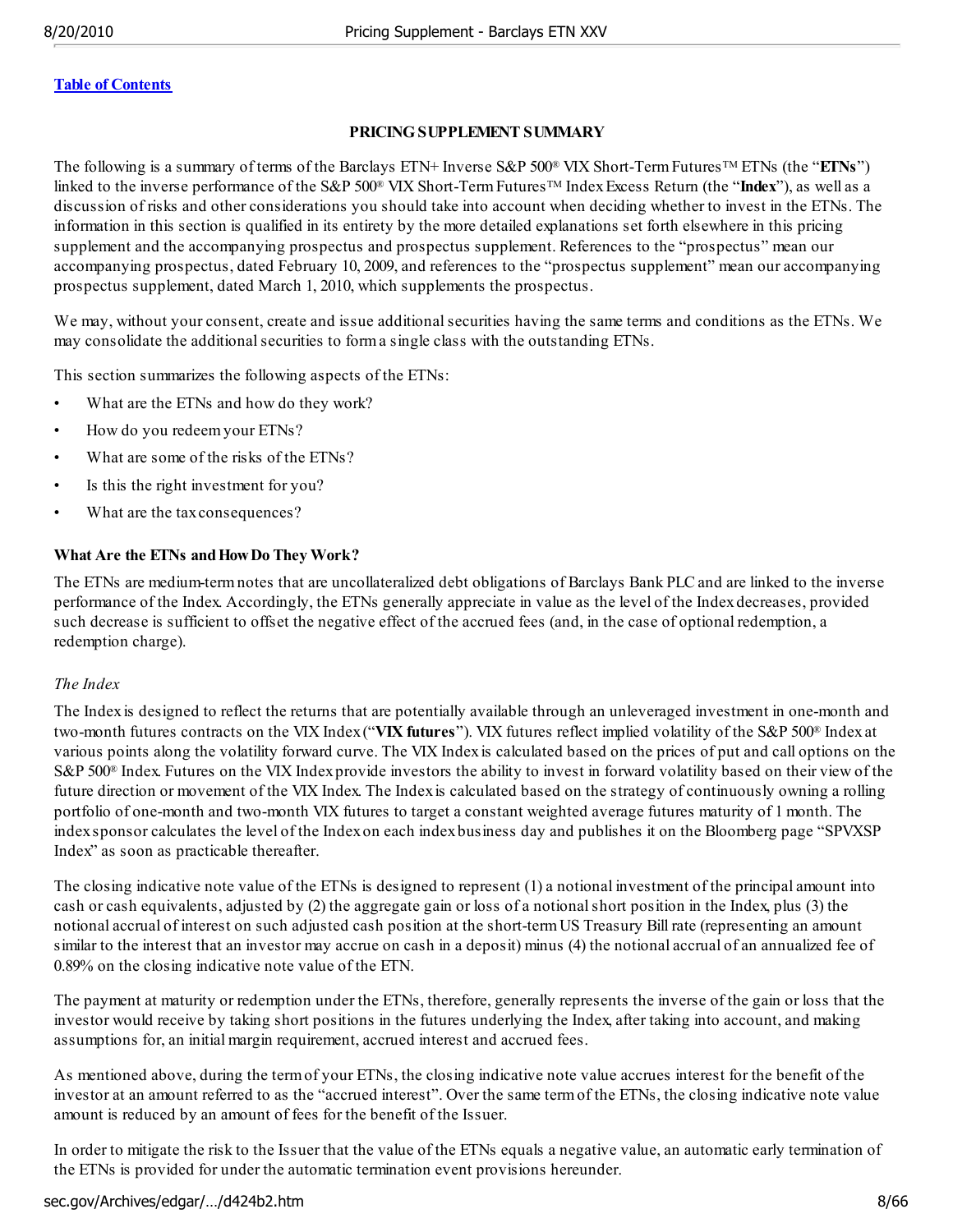# 8/20/2010 Pricing Supplement - Barclays ETN XXV

An "**index business day**" is a day on which (1) it is a business day in New York City, and (2) trading is generally conducted on the CBOE.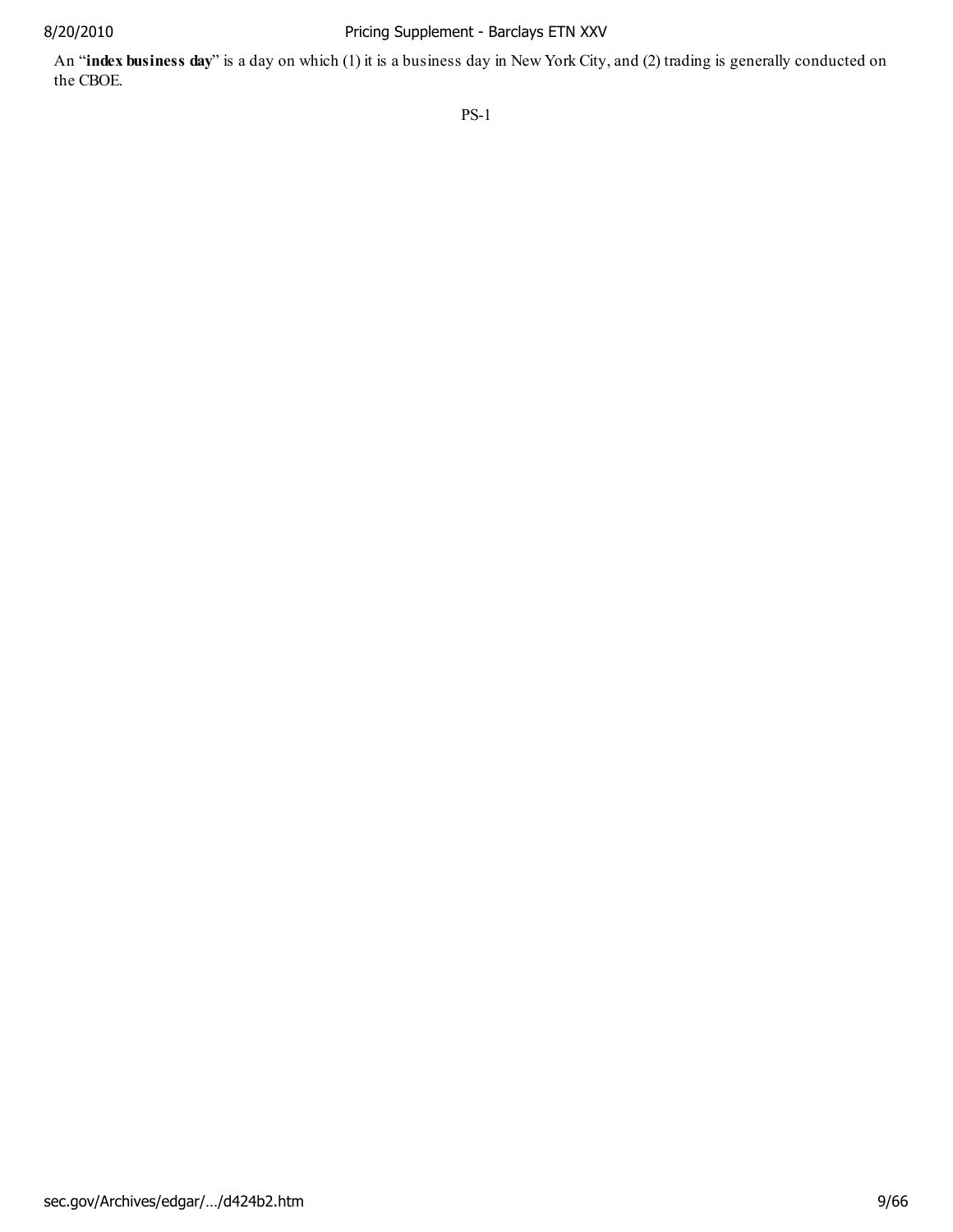## *Inception, Issuance and Maturity*

The inception date is July 16, 2010. The ETNs are expected to be first issued on July 21, 2010, and are due on July 17, 2020.

## *Payment at Maturity*

If you have not previously redeemed your ETNs and there has been no automatic termination event, then you will receive a cash payment at maturity equal to the closing indicative note value of your ETNs on the final valuation date.

## *Payment Upon Optional Redemption*

Up to the valuation date immediately preceding the final valuation date and subject to the occurrence of an intervening automatic termination event and to certain other restrictions, you may elect to redeem your ETNs on any optional redemption date during the term of the ETNs, provided that you present at least 50,000 of the ETNs for redemption, or your broker or other financial intermediary (such as a bank or other financial institution not required to register as a broker-dealer to engage in securities transactions) bundles your ETNs for redemption with those of other investors to reach this minimum. If you choose to redeem your ETNs, you will receive a cash payment on the applicable optional redemption date, for each ETN, equal to the closing indicative note value on the applicable valuation date minus the redemption charge.

## *Payment Upon the Occurrence of an Automatic Termination Event*

In order to mitigate the risk to the Issuer that the value of the ETNs equals a negative value, we will automatically redeem your ETNs (in whole only, but not in part) if, on any valuation date prior to or on the final valuation date, the intraday indicative note value is less than or equal to 50.0% of the principal amount per ETN, or \$10.00 for each ETN. We will redeem your ETNs on the automatic redemption date and deliver a notice of redemption to DTC in the form attached as Annex C specifying such date. Upon such redemption, you will receive a cash payment equal to the automatic redemption value per ETN.

The "**closing indicative note value**" for each ETN on any calendar day will equal (a) the principal amount per ETN *plus* (b) the inverse index performance amount on such calendar day *plus* (c) the accrued interest on such calendar day *minus* (d) the accrued fees on such calendar day; *provided* that if such calculation results in a negative value, the closing indicative note value will be \$0. The closing indicative note value will be published by NYSE Arca on each valuation date under the ticker symbol "XXV.RDNV".

The "**inverse index performance amount**" for each ETN will equal \$0 on the initial valuation date. On any subsequent calendar day, the inverse index performance amount for each ETN will equal the product of (a) negative one *times* (b) the principal amount per ETN *times* (c) the index performance percentage on such calendar day.

The "**index performance percentage**" on the initial valuation date will equal 0%. On any subsequent calendar day, the index performance percentage will equal (a) (i) the closing level of the Index on such calendar day (or, if such a day is not an index business day, the closing level of the Index on the immediately preceding index business day) *divided by* (ii) the closing level of the Index on the initial valuation date *minus* (b) 100%.

The "**accrued interest**" for each ETN will equal \$0 on the initial valuation date. On any subsequent calendar day until maturity or redemption, the accrued interest for each ETN will equal the sum of (a) the accrued interest on the immediately preceding calendar day *plus* (b) the product of (i) the closing indicative note value on the immediately preceding calendar day *times* (ii) the T-Bill rate *divided by* (iii) 360.

The "**T-Bill rate**" will equal the most recent weekly investment rate for 28-day U.S. Treasury bills effective on the preceding business day in New York City. The weekly investment rate for 28-day U.S. Treasury bills is generally announced by the U.S. Treasury on each Monday; on any Monday that is not a business day in New York City, the rate prevailing on the immediately preceding business day in New York City will apply. The most recent weekly investment rate for 28-day U.S. Treasury bills is published on Bloomberg under the ticker symbol "USB4WIR". The T-Bill rate is expressed as a percentage.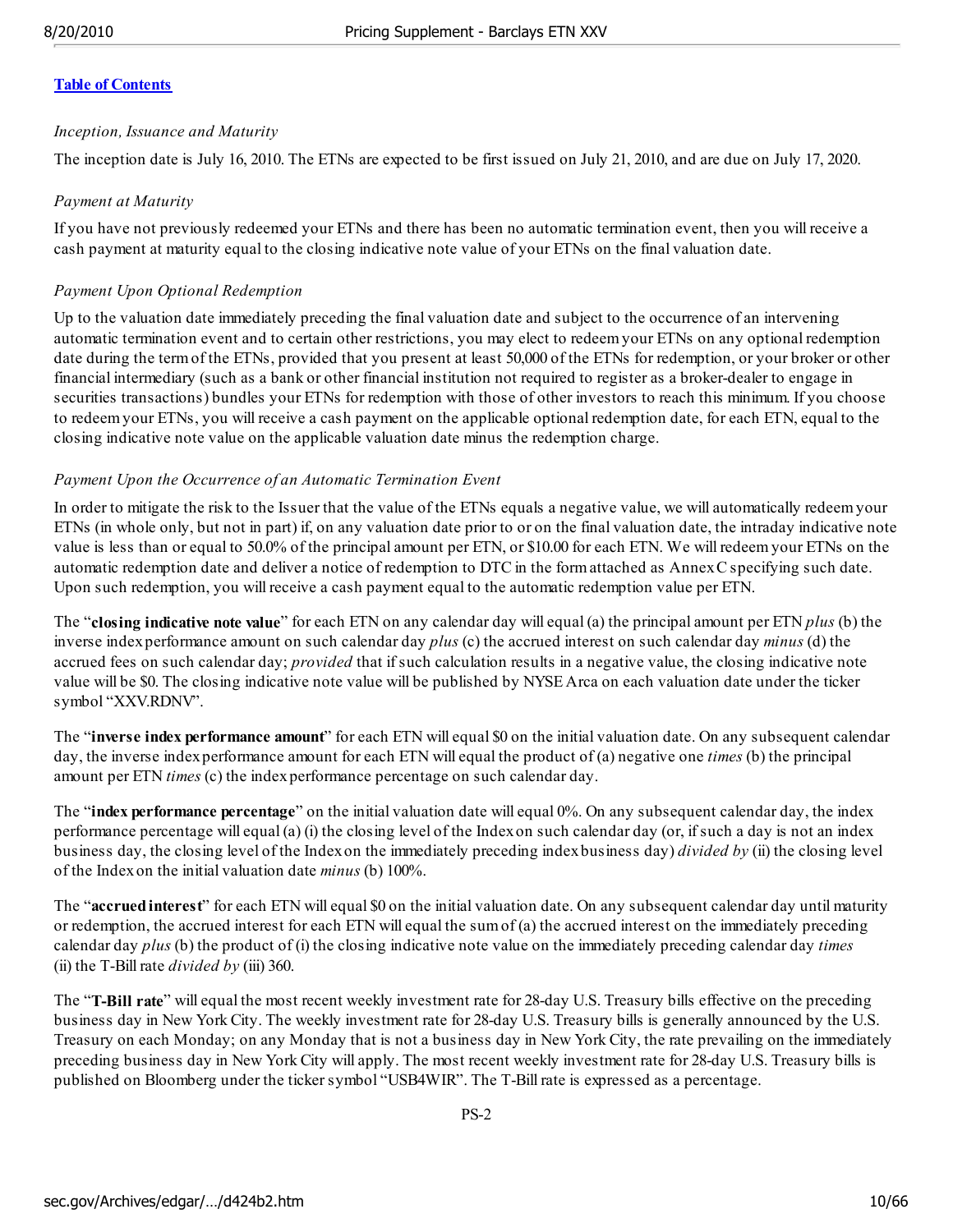The "**accrued fees**" for each ETN on the initial valuation date will equal \$0. On each subsequent calendar day until maturity or redemption, the accrued fees for each ETN will equal (1) the accrued fees on the immediately preceding calendar day *plus* (2) the product of (i) the closing indicative note value on the immediately preceding calendar day *times* (ii) the fee rate *divided by* (iii) 365. Because the accrued fees are calculated and subtracted from the closing indicative note value on a daily basis, the net effect of the accrued fees accumulates over time and is subtracted at the rate of 0.89% per year.

The "**fee rate**" for the ETNs is 0.89%.

The "**redemption charge**" is a one-time charge imposed upon optional redemption and is equal to 0.05% *times* the closing indicative note value on the applicable valuation date. The redemption charge is intended to allow us to recoup the brokerage and other transaction costs that we will incur in connection with redeeming the ETNs. The proceeds we receive from the redemption charge may be greater or less than such costs.

An "**optional redemption date**" is the third business day following each valuation date (other than the final valuation date). The final optional redemption date will be the third business day following the valuation date that is immediately prior to the final valuation date.

The "**intraday indicative note value**" for each ETN on any valuation date will equal (a) the principal amount per ETN *plus* (b) the intraday inverse index performance amount *plus* (c) the accrued interest on the immediately preceding calendar day *minus* (d) the accrued fees on the immediately preceding calendar day; *provided* that if such calculation results in a negative value, the intraday indicative note value will be \$0. The intraday indicative note value will be published by NYSE Arca every 15 seconds on each valuation date under the ticker symbol "XXV.IV". As the intraday indicative note value is calculated using the accrued fees and the accrued interest on the immediately preceding calendar day, the intraday indicative note value published at any time during a given trading day will not reflect the interest or fees that may have accrued over the course of such trading day.

The "**intraday inverse index performance amount**" equals the product of (a) negative one *times* (b) the principal amount per ETN *times* (c) the intraday index performance percentage.

The "**intraday index performance percentage**" equals (a) (i) the most recently published level of the Index *divided by* (ii) the closing level of the Index on the initial valuation date *minus* (b) 100%.

The "**automatic redemption value**" will be equal to the closing indicative note value on the automatic termination date.

A "**automatic termination date**" is any valuation date on which an automatic termination event occurs.

A "**automatic redemption date**" will be the fifth business day following the automatic termination date; *provided* that if the calculation of the automatic redemption value is postponed as a result of a market disruption event, the automatic redemption date will be the fifth business day after the automatic redemption value is calculated.

A "**business day**" means a Monday, Tuesday, Wednesday, Thursday or Friday that is neither a day on which banking institutions in New York City or London, as applicable, generally are authorized or obligated by law, regulation, or executive order to close.

A "**valuation date**" means each trading day from July 16, 2010 to July 16, 2020, subject to postponement as a result of market disruption events, such postponement not to exceed five trading days. We refer to July 16, 2010 as the "**initial valuation date**" and July 16, 2020 as the "**final valuation date**".

A "**trading day**" with respect to the ETNs is a day on which (1) it is a business day in New York City, (2) trading is generally conducted on the NYSE Arca, and (3) trading is generally conducted on the CBOE, in each case as determined by the calculation agent in its sole discretion.

We will not pay you interest during the term of the ETNs.

For a further description of how your payment at maturity will be calculated, see "Hypothetical Examples" and "Specific Terms of the ETNs" in this pricing supplement.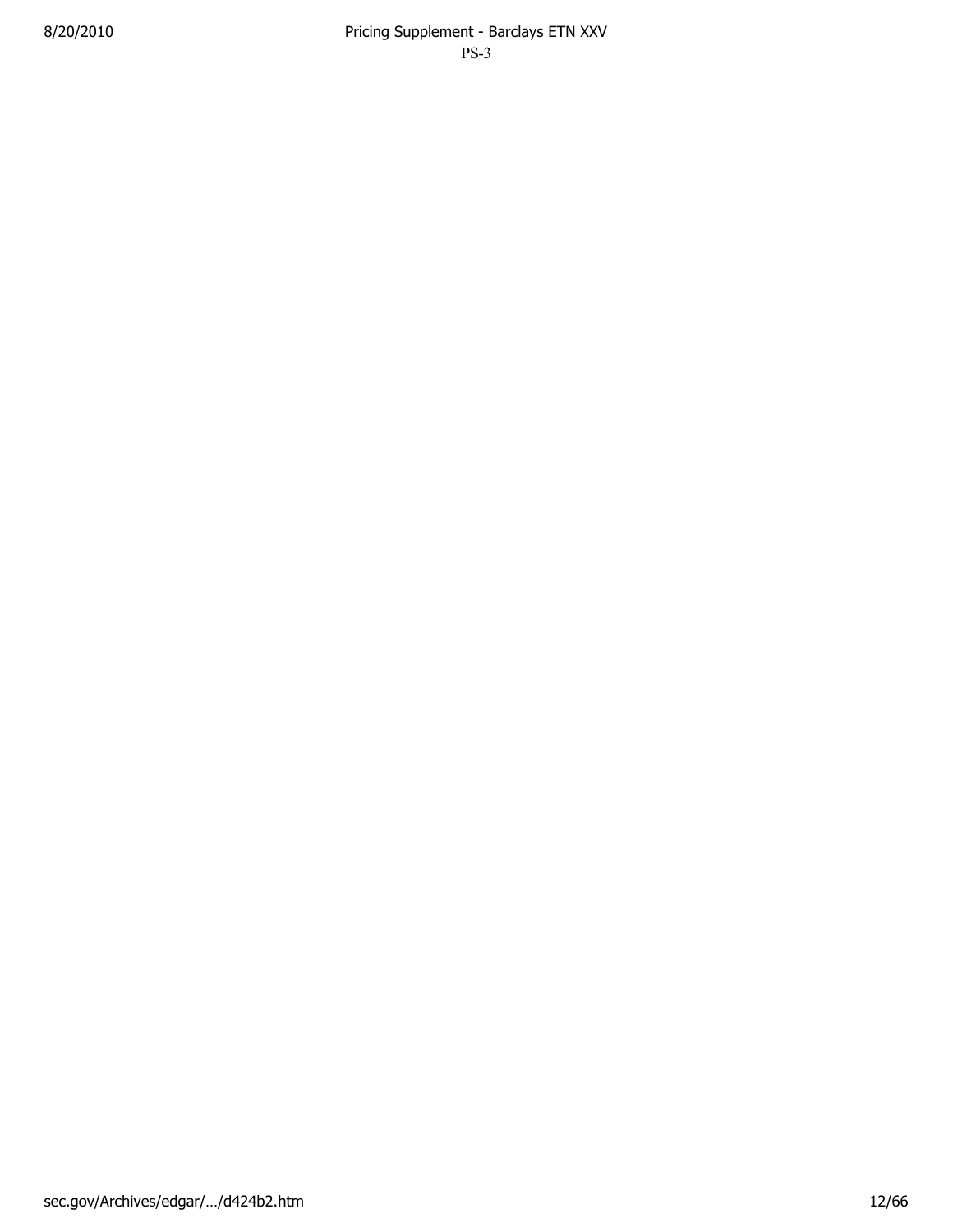**Because your investment in the ETNs is linked to the inverse performance of the Index underlying your ETNs, an increase in the level of the Index will have a negative effect on the repayment amount upon maturity or redemption, whereas a decrease in the level of the Index will have a positive effect on the repayment amount. You may receive less than your original investment in the ETNs at maturity or upon redemption. Moreover, because the accrued fees (and, in the case of optional redemption, the redemption charge) may substantially reduce the amount of your return at maturity or upon redemption, the level of the Index underlying your ETNs may be required to decrease significantly in order for you to receive at least the principal amount of your investment at maturity or upon redemption. If the level of the Index increases or does not decrease sufficiently to offset the negative effect of the accrued fees (and, in the case of optional redemption, the redemption charge), you may receive less than the principal amount of your investment at maturity or upon redemption. If the level of the Index increases sufficiently to trigger an automatic termination event, your ETNs will be automatically redeemed at the automatic redemption value, which is calculated after the close of business on the automatic termination date; therefore, the payment you receive on the automatic redemption date may be less than the intraday indicative note value at the time of the automatic termination event. Following the calculation of the automatic redemption value, you will not benefit from any subsequent decrease in the Index.**

## **How Do You Redeem Your ETNs?**

To redeem your ETNs, you must instruct your broker or other person through whom you hold your ETNs to take the following steps:

- deliver a notice of redemption, which is attached as Annex A, to us via email by no later than 4:00 p.m., New York City time, on the business day prior to the applicable valuation date. If we receive your notice by the time specified in the preceding sentence, we will respond by sending you a form of confirmation of redemption, which is attached as Annex B;
- deliver the signed confirmation of redemption to us via facsimile in the specified form by 5:00 p.m., New York City time, on the same day. We or our affiliate must acknowledge receipt in order for your confirmation to be effective;
- instruct your DTC custodian to book a delivery vs. payment trade with respect to your ETNs on the valuation date at a price per ETN equal to the applicable closing indicative note value on the applicable valuation date, facing Barclays Capital DTC 5101; and
- cause your DTC custodian to deliver the trade as booked for settlement via DTC at or prior to 10:00 a.m., New York City time, on the applicable optional redemption date (the third business day following the valuation date).

Different brokerage firms may have different deadlines for accepting instructions from their customers. Accordingly, you should consult the brokerage firm through which you own your interest in the ETNs in respect of such deadlines. If we do not receive your notice of redemption by 4:00 p.m., New York City time, or your confirmation of redemption by 5:00 p.m., New York City time, on the business day prior to the applicable valuation date, your notice will not be effective and we will not redeem your ETNs on the applicable optional redemption date. Any redemption instructions for which we (or our affiliate) receive a valid confirmation in accordance with the procedures described above will be irrevocable. Additionally, if an automatic termination event occurs between the time at which you deliver a notice of redemption to us and the close of business on the applicable valuation date, your notice of redemption will be deemed ineffective and your ETNs will be automatically redeemed on the automatic redemption date at an amount equal to the automatic redemption value.

#### **What Are Some of the Risks of the ETNs?**

An investment in the ETNs involves risks. Some of these risks are summarized here, but we urge you to read the more detailed explanation of risks in "Risk Factors" in this pricing supplement.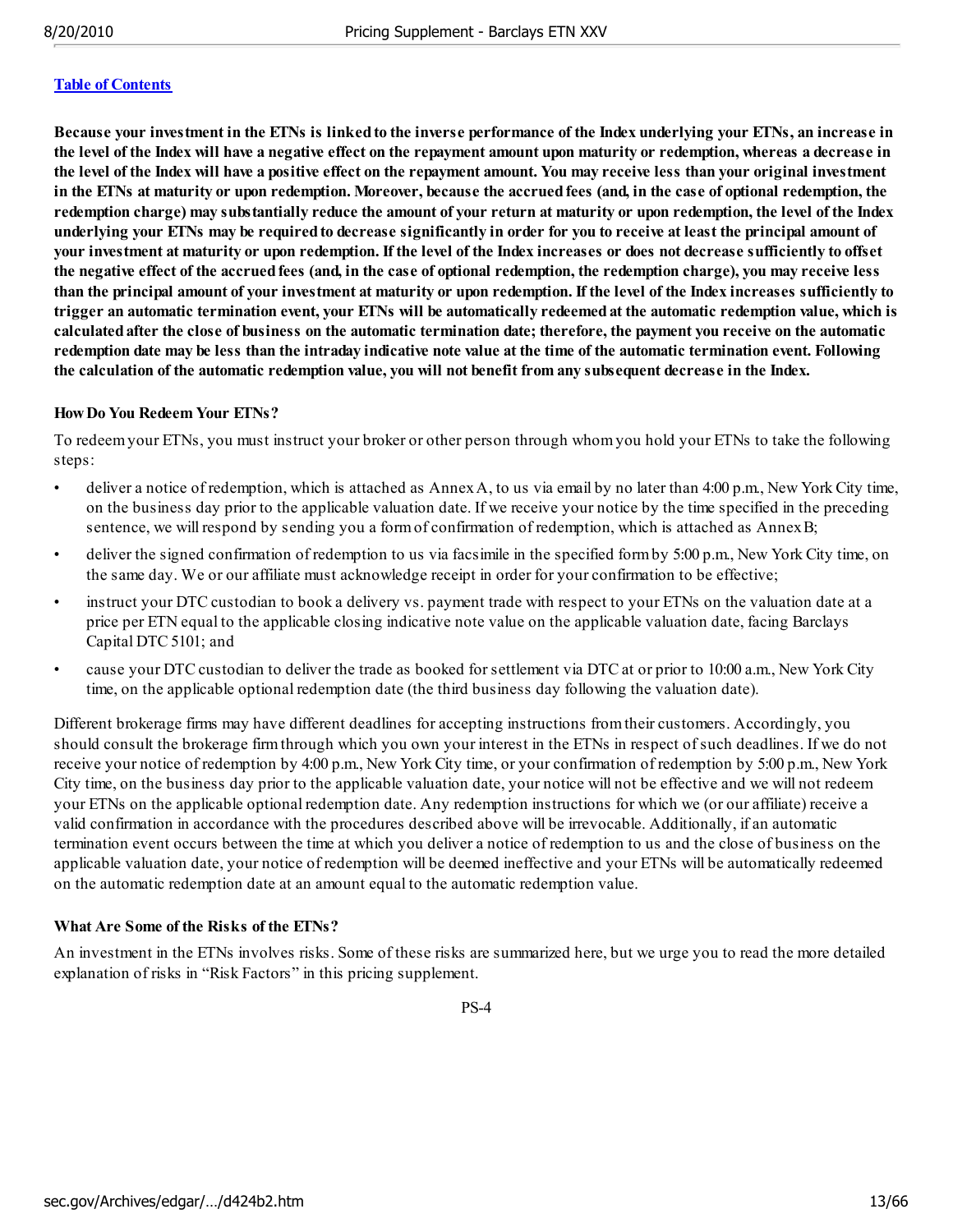- **Uncertain Principal Repayment and Inverse Exposure**—Because your investment in the ETNs is linked to the inverse performance of the Index, any increase in the level of the Index underlying your ETNs would result in a decrease in the repayment amount and may result in a payment at maturity or upon optional redemption that is less than your original investment or may result in automatic redemption at an amount that is less than your original investment if an automatic termination event occurs. Moreover, if the level of the Index increases or does not decrease sufficiently to offset the negative effect of the accrued fees (and, in the case of optional redemption, the redemption charge), you may receive less than your original investment in the ETNs at maturity or upon redemption.
- **Market and Volatility Risk**—The return on the ETNs is linked to the inverse performance of the Index, which in turn is linked to the prices of futures contracts on the VIX Index. The VIX Index measures the 30-day forward volatility of the S&P 500<sup>®</sup> Index as calculated based on the prices of certain put and call options on the S&P 500<sup>®</sup> Index. The level of the S&P 500<sup>®</sup> Index, the prices of options on the S&P 500<sup>®</sup> Index, and the level of the VIX Index may change unpredictably, affecting the value of futures contracts on the VIX Index and, consequently, the level of the Index and the value of your ETNs in unforeseeable ways. In addition, as a result of this unpredictability, if the level of the Index increases sharply, an automatic termination event may be triggered in an accelerated manner. If the historical frequency of precipitous increases in market volatility persist, it is highly likely that an automatic termination event will occur.
- **No Interest Payments**—You will not receive any periodic interest payments on the ETNs.
- **A Trading Market for the ETNs May Not Exist**—We plan to apply to list the ETNs on NYSE Arca, but we cannot guarantee that such application will be approved and a trading market for the ETNs may not exist at any time. Even if there is a secondary market for the ETNs, whether as result of any listing of the ETNs or on an over-the-counter basis, it may not provide enough liquidity to trade or sell your ETNs easily. In addition, certain affiliates of Barclays Bank PLC intend to engage in limited purchase and resale transactions in the ETNs. If they do, however, they are not required to do so and if they decide to engage in such transactions, they may stop at any time. We are not required to maintain any listing of the ETNs on any securities exchange.

#### **Is This the Right Investment for You?**

The ETNs may be a suitable investment for you if:

- You are willing to accept the risk of fluctuations in volatility in general and in the prices of futures contracts on the VIX Index in particular;
- You are willing to accept the risk of an investment linked to the inverse performance of forward implied volatility of the S&P 500® Index;
- You seek an investment with a return linked to the inverse performance of the Index;
- You are willing to accept the risk of an investment that features an automatic termination event that results in an automatic redemption of the ETNs if the intraday indicative note value is equal to or less than \$10.00 per ETN and in particular the risk associated with such event occurring unexpectedly at some point over the term of the ETNs in light of the volatility of the Index;
- You believe the level of the Index underlying your ETNs will decrease by an amount sufficient to offset the accrued fees (and, in the case of optional redemption, the redemption charge) during the term of the ETNs;
- You do not seek current income from this investment;
- You do not seek a guaranteed return of principal; and
- You are comfortable with the creditworthiness of Barclays Bank PLC, as Issuer of the ETNs.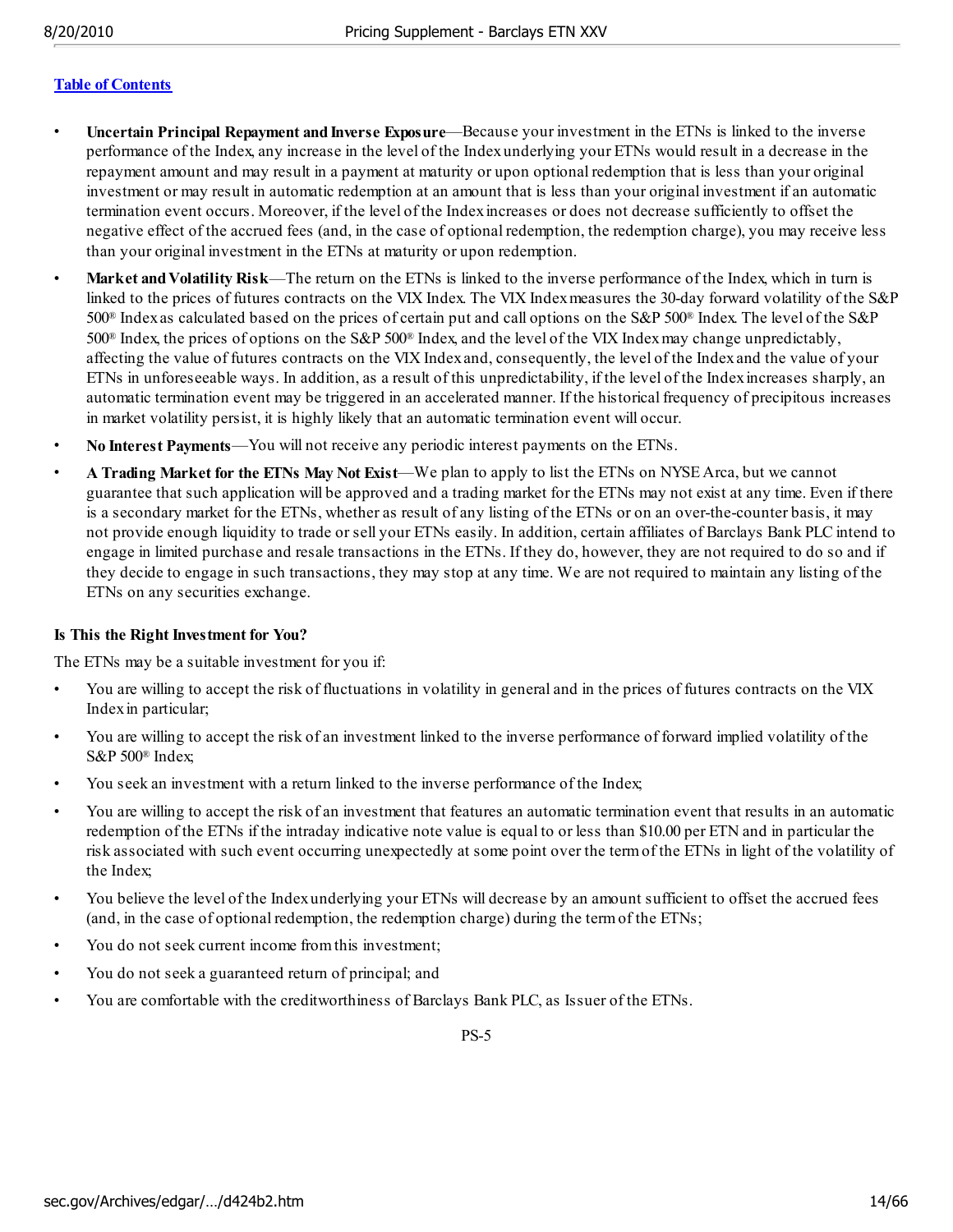The ETNs may not be a suitable investment for you if:

- You are not willing to be exposed to fluctuations in volatility in general and in the prices of futures contracts on the VIX Index in particular.
- You are not willing to accept the risk of an investment linked to the inverse performance of forward implied volatility of the S&P 500® Index;
- You prefer the lower risk and therefore accept the potentially lower returns of fixed income investments with comparable maturities and credit ratings;
- You are not willing to accept the risk of an investment that features an automatic termination event that results in an automatic redemption of the ETNs if the intraday indicative note value is equal to or less than \$10.00 per ETN and in particular the risk associated with such event occurring unexpectedly at some point over the term of the ETNs in light of the volatility of the Index;
- You believe the level of the Index underlying your ETNs will increase or will not decrease by an amount sufficient to offset the accrued fees (and, in the case of optional redemption, the redemption charge) during the term of the ETNs;
- You seek current income from this investment;
- You seek a guaranteed return of principal; or
- You are not comfortable with the creditworthiness of Barclays Bank PLC, as Issuer of the ETNs.

## **What Are the Tax Consequences?**

Absent a change in law or an administrative or judicial ruling to the contrary, pursuant to the terms of the ETNs, by purchasing the ETNs you agree to treat the ETNs for all tax purposes as a pre-paid executory contract with respect to the VIX Index. If the ETNs are so treated, you should recognize capital gain or loss upon the sale, redemption or maturity of your ETNs in an amount equal to the difference between the amount you receive at such time and your tax basis in the ETNs.

The United States federal income tax consequences of your investment in the ETNs are uncertain. In the opinion of our counsel, Sullivan & Cromwell LLP, it would be reasonable to treat your ETNs as described above, but it is possible that the Internal Revenue Service may assert an alternative treatment. **Because of this uncertainty, we urge you to consult your own tax advisor as to the tax consequences of your investment in the ETNs.**

For a more complete discussion of the U.S. federal income tax consequences of your investment in the ETNs, including possible alternative treatment for your ETNs, see "Supplemental Tax Considerations—Supplemental U.S. Tax Considerations" below.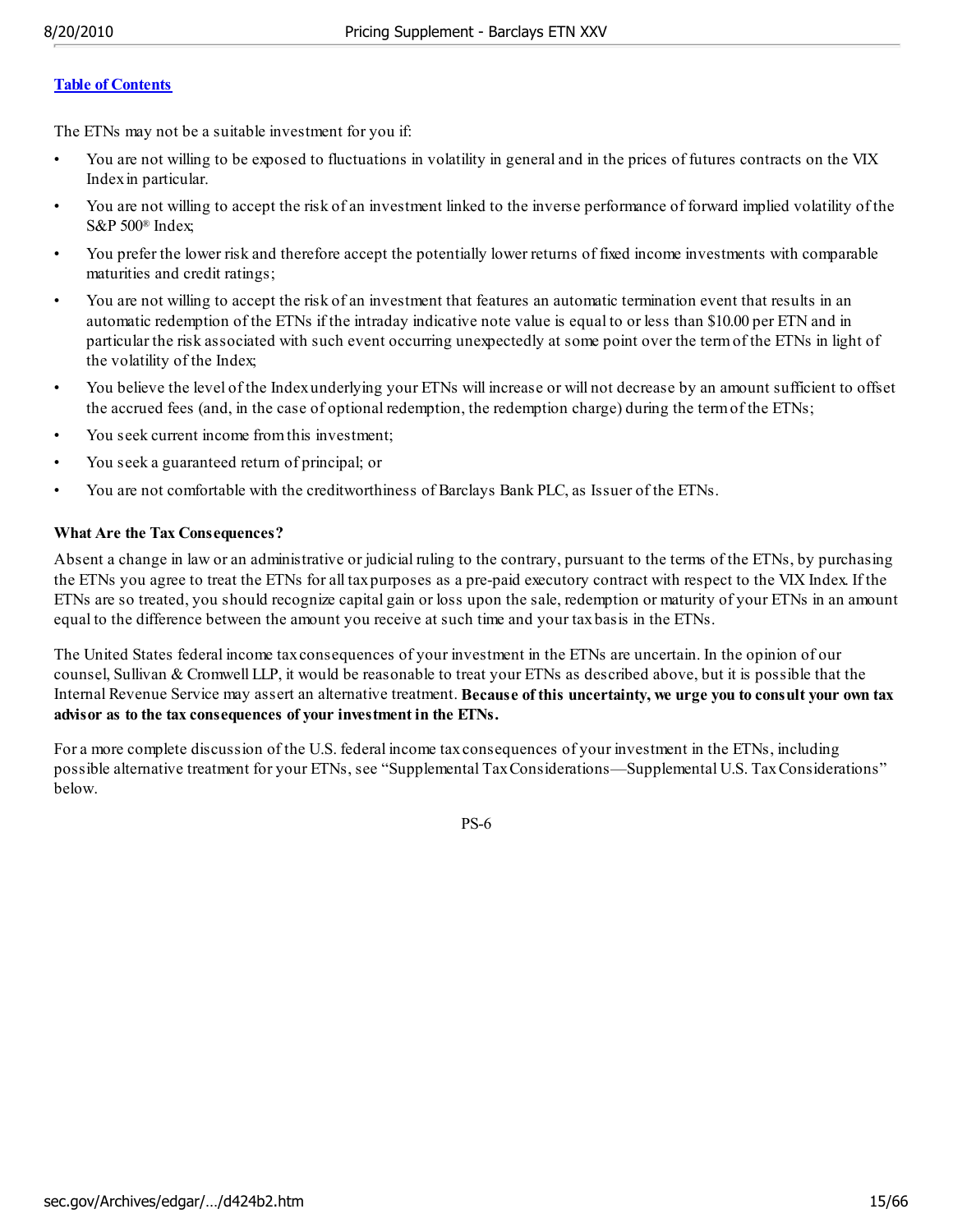## *Hypothetical Examples*

The following hypothetical examples show how the ETNs might have performed based on the past performance of the Index as applied to one selected historical period beginning on the base date for the Index (Example 1) and three hypothetical 10-year periods (Examples 2-4). The hypothetical examples illustrate the effect of an inverse investment in the Index and the impact of the accrued interest and accrued fees on the payment at maturity or, as applicable, redemption. The examples also illustrate the effect of the redemption charge, as applicable.

# *These hypothetical examples are provided for illustrative purposes only. Past performance of the Index and the hypothetical performance of the ETNs is not indicative of the future results of the Index or the ETNs*

## **Example 1:**

In the following hypothetical example, the Index increased from 100,000.00 (the initial Index level for purposes of this example) on December 20, 2005, to 161,485.89 on November 12, 2008, such that an automatic termination event would have been triggered on November 12, 2008, if the ETNs were outstanding at that time. At the time of such hypothetical automatic termination event, the intraday level of the Index had increased by 61.49% from the closing level on December 20, 2005. In the example below, we have used the then prevailing investment rate for 28-day U.S. Treasury Bills during the relevant historical period as the T-Bill rate.

| A                    | $\bf{B}$           | C                                         | D                                             | E                                                              | $\mathbf{F}$                       | G                                           | H<br>Closing<br>Indicative<br><b>Note Value</b> |
|----------------------|--------------------|-------------------------------------------|-----------------------------------------------|----------------------------------------------------------------|------------------------------------|---------------------------------------------|-------------------------------------------------|
| Date                 | <b>Index Level</b> | <b>Index</b><br>Performance<br>Percentage | <b>Inverse Index</b><br>Performance<br>Amount | Accrued<br><b>Interest</b>                                     | Accrued<br>Fees                    | Closing<br><b>Indicative Note</b><br>Value  | after<br>Redemption<br>Charge                   |
| $\boldsymbol{A}$     | $\boldsymbol{B}$   | B / Initial<br>Index Level -<br>100%      | $-1 \times $20 \times C$                      | <b>Running Total</b>                                           | <b>Running Total</b>               | $$20+D+E-F$                                 | $G - (G \times$<br>$0.05\%$                     |
| 20-Dec-05            | 100,000.00         | $0.0000\%$                                | \$0.0000                                      | \$0.0000                                                       | \$0.0000                           | \$20,0000                                   |                                                 |
| $20 - Jun - 06$      | 96,982.95          | $-3.0171\%$                               | \$0.6034                                      | \$0.5165                                                       | \$0.1042                           | \$21.0157                                   | \$21.0052                                       |
| $20$ -Dec-06         | 46,048.51          | $-53.9515%$                               | \$10.7903                                     | \$1.1889                                                       | \$0.2249                           | \$31.7543                                   | \$31.7384                                       |
| $20 - Jun - 07$      | 41,029.68          | $-58.9703\%$                              | \$11.7941                                     | \$2.0043                                                       | \$0.3717                           | \$33.4266                                   | \$33.4099                                       |
| 20-Dec-07            | 64,380.84          | $-35.6192%$                               | \$7.1238                                      | \$2.6152                                                       | \$0.5054                           | \$29.2336                                   | \$29.2190                                       |
| 20-Jun-08            | 52,699.58          | $-47.3004\%$                              | \$9.4601                                      | \$2.8968                                                       | \$0.6384                           | \$31.7184                                   | \$31.7026                                       |
| Intraday<br>Level on | <b>Index Level</b> | <b>Index</b><br>Performance<br>Percentage | <b>Inverse Index</b><br>Performance<br>Amount | <b>Accrued</b><br><b>Interest</b>                              | <b>Accrued Fees</b>                | Intraday<br><b>Indicative Note</b><br>Value |                                                 |
| 12-Nov-08            | 161,485.89         | 61.4859%                                  | $-$12.2972$                                   | \$3.0335                                                       | \$0.7363                           | \$10.00                                     |                                                 |
| Closing<br>Level on  | <b>Index Level</b> | <b>Index</b><br>Performance<br>Percentage | <b>Inverse Index</b><br>Performance<br>Amount | <b>Accrued</b><br>Interest                                     | <b>Accrued Fees</b>                | Closing<br><b>Indicative Note</b><br>Value  | Automatic<br>Redemption<br>Value*               |
| 12-Nov-08            | 166,657.78         | 66.6578%                                  | $-$13.3316$                                   | \$3.0335                                                       | \$0.7363                           | \$8.9656                                    | \$8.9656                                        |
|                      |                    |                                           |                                               | <b>Index Total Return:</b><br><b>Total Return on the ETNs:</b> | <b>Automatic Redemption Value:</b> |                                             | 66.66%<br>\$8.97<br>$-55.17%$                   |

**\*** If an automatic termination event occurs between the time at which you deliver a notice of redemption to us and the close of business on the applicable valuation date, your notice of redemption will be deemed ineffective and your ETNs will be automatically redeemed at the automatic redemption value, which is equal to the closing indicative note value on the automatic termination date.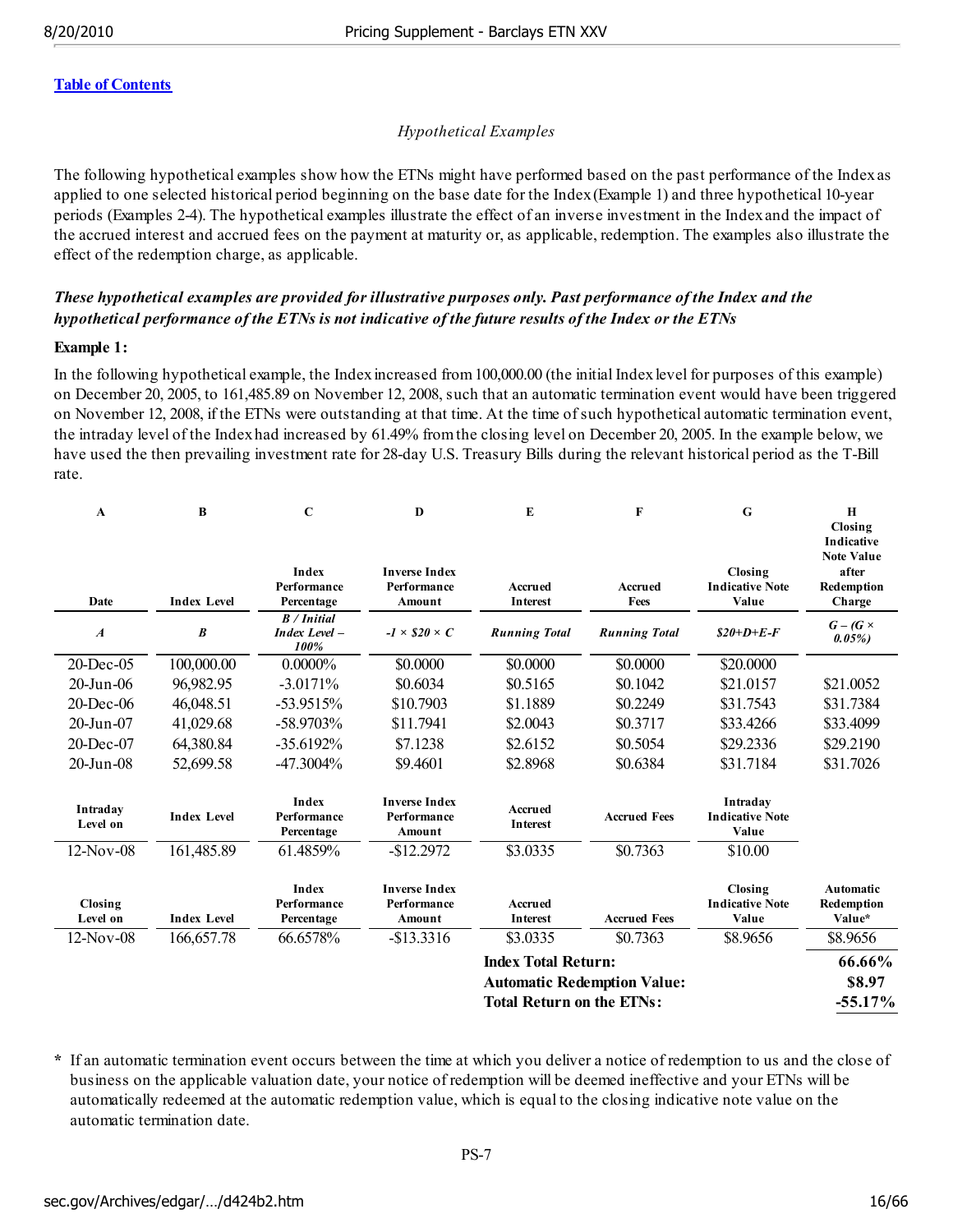## *Hypothetical Examples*

## **Example 2:**

In the following hypothetical example, the Index decreased from 116,379.54 (the initial Index level for purposes of this example) to 58,189.77 at maturity. In this example, we assume a constant T-Bill rate of 0.89% throughout the term of the ETNs.

| A                | B                                     | C                                        | D                                             | E                               | F                       | G                                          | H<br>Closing                                                            |
|------------------|---------------------------------------|------------------------------------------|-----------------------------------------------|---------------------------------|-------------------------|--------------------------------------------|-------------------------------------------------------------------------|
| Year             | <b>Index Level</b>                    | <b>Index Performance</b><br>Percentage   | <b>Inverse Index</b><br>Performance<br>Amount | Accrued<br><b>Interest</b>      | <b>Accrued Fees</b>     | Closing<br><b>Indicative Note</b><br>Value | <b>Indicative</b><br><b>Note Value</b><br>after<br>Redemption<br>Charge |
| $\boldsymbol{A}$ | B                                     | <b>B</b> /Initial Index Level<br>$-100%$ | $-1 \times $20 \times C$                      | Running<br><b>Total</b>         | Running<br><b>Total</b> | $$20+D+E-F$                                | $G - (G \times 0.05\%)$                                                 |
| 0                | 116,379.54                            | $0.0000\%$                               | \$0.0000                                      | \$0.0000                        | \$0.0000                | \$20.0000                                  |                                                                         |
|                  | 108,585.95                            | $-6.6967\%$                              | \$1.3393                                      | \$0.1780                        | \$0.1780                | \$21.3393                                  | \$21.3286                                                               |
| 2                | 101,314.27                            | $-12.9449%$                              | \$2.5890                                      | \$0.3679                        | \$0.3679                | \$22.5890                                  | \$22,5777                                                               |
| 3                | 94,529.56                             | $-18.7748%$                              | \$3.7550                                      | \$0.5690                        | \$0.5690                | \$23.7550                                  | \$23.7431                                                               |
| 4                | 88,199.20                             | $-24.2142%$                              | \$4.8428                                      | \$0.7804                        | \$0.7804                | \$24.8428                                  | \$24.8304                                                               |
| 5                | 82,292.76                             | $-29.2893%$                              | \$5.8579                                      | \$1.0015                        | \$1.0015                | \$25.8579                                  | \$25.8450                                                               |
| 6                | 76,781.86                             | $-34.0246%$                              | \$6.8049                                      | \$1.2316                        | \$1.2316                | \$26.8049                                  | \$26.7915                                                               |
|                  | 71,640.01                             | $-38.4428%$                              | \$7.6886                                      | \$1.4702                        | \$1.4702                | \$27.6886                                  | \$27.6748                                                               |
| 8                | 66,842.49                             | $-42.5651\%$                             | \$8.5130                                      | \$1.7166                        | \$1.7166                | \$28.5130                                  | \$28.4987                                                               |
| 9                | 62,366.25                             | $-46.4113\%$                             | \$9.2823                                      | \$1.9704                        | \$1.9704                | \$29.2823                                  | \$29.2677                                                               |
| 10               | 58,189.77                             | $-50.0000\%$                             | \$10.0000                                     | \$2.2310                        | \$2.2310                | \$30.0000                                  |                                                                         |
|                  | <b>Annualized Index Return:</b>       |                                          | $-6.70\%$                                     | <b>Index Total Return:</b>      |                         |                                            | $-50.00\%$                                                              |
|                  | <b>Annualized Return on the ETNs:</b> |                                          |                                               | 4.14% Total Return on the ETNs: |                         |                                            | 50.00%                                                                  |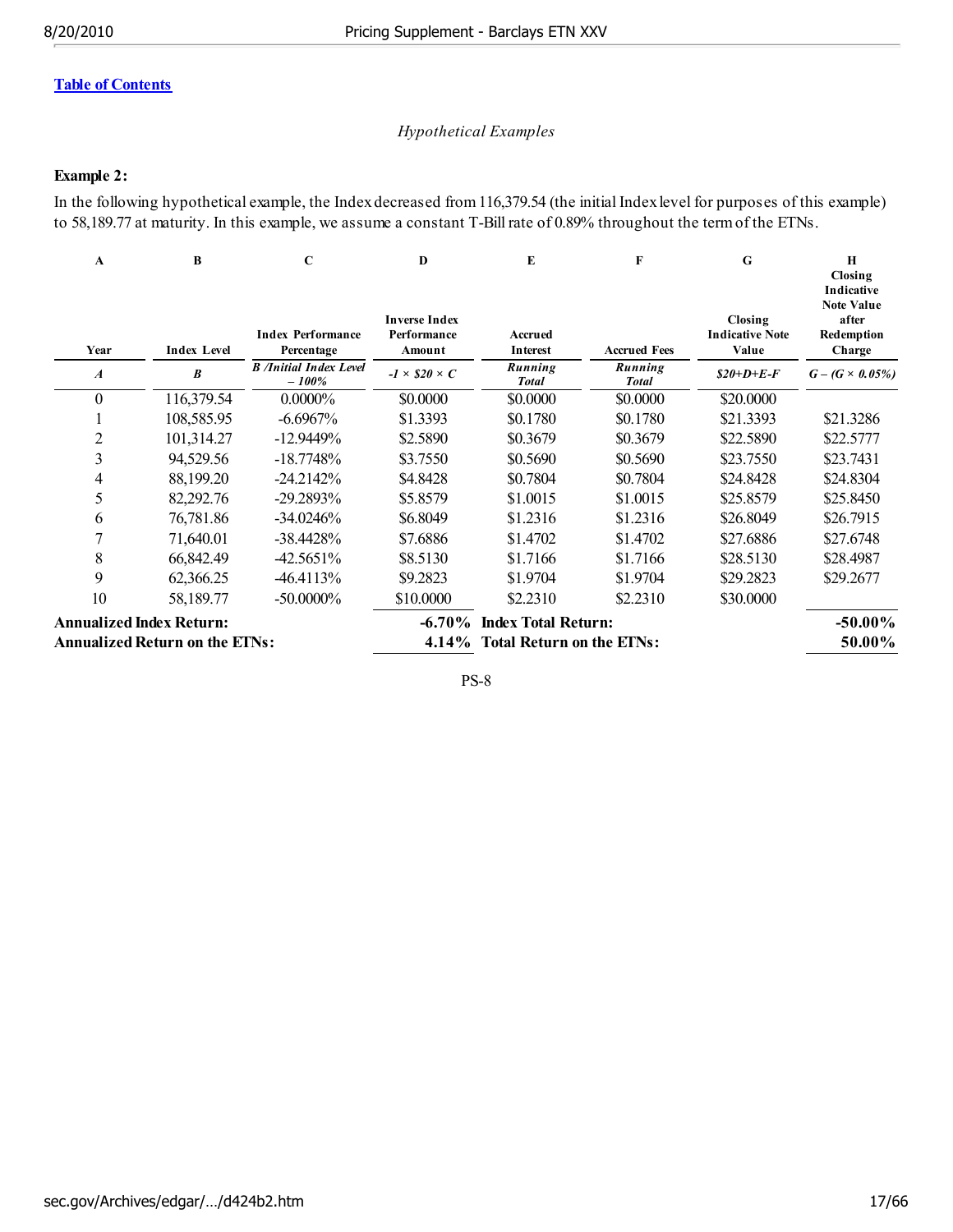## *Hypothetical Examples*

## **Example 3:**

In the following hypothetical example, the Index increased from 96,982.95 (the initial Index level for purposes of this example) to 116,379.54 at maturity. In this example, we assume a constant T-Bill rate of 3.00% throughout the term of the ETNs.

This example shows that the return on the ETNs may be positive even if the performance of the Index is also positive, due to the effect of the accrued interest.

| A    | B                                                                        | $\mathbf C$<br><b>Index</b><br>Performance  | $\bf{D}$<br><b>Inverse Index</b><br>Performance | E<br>Accrued            | F                                                              | G<br><b>Closing Indicative</b> | H<br>Closing<br>Indicative<br><b>Note Value</b><br>after<br>Redemption |
|------|--------------------------------------------------------------------------|---------------------------------------------|-------------------------------------------------|-------------------------|----------------------------------------------------------------|--------------------------------|------------------------------------------------------------------------|
| Year | <b>Index Level</b>                                                       | <b>Percentage</b>                           | Amount                                          | Interest                | <b>Accrued Fees</b>                                            | <b>Note Value</b>              | Charge                                                                 |
| A    | B                                                                        | <b>B</b> / Initial Index<br>$Level - 100\%$ | $-1 \times $20 \times C$                        | Running<br><b>Total</b> | <b>Running Total</b>                                           | $$20+D+E-F$                    | $G - (G \times 0.05\%)$                                                |
| 0    | 96,982.95                                                                | $0.0000\%$                                  | \$0,0000                                        | \$0.0000                | \$0,0000                                                       | \$20,0000                      |                                                                        |
|      | 98,922.61                                                                | 2.0000%                                     | $-$ \$0.4000                                    | \$0.6000                | \$0.1780                                                       | \$20.0220                      | \$20.0120                                                              |
| 2    | 100,862.27                                                               | 4.0000%                                     | $-$ \$0.8000                                    | \$1.2007                | \$0.3562                                                       | \$20.0445                      | \$20.0345                                                              |
| 3    | 102,801.93                                                               | $6.0000\%$                                  | $-$1,2000$                                      | \$1.8020                | \$0.5346                                                       | \$20,0674                      | \$20.0574                                                              |
| 4    | 104,741.59                                                               | 8.0000%                                     | $-$1.6000$                                      | \$2.4040                | \$0.7132                                                       | \$20.0908                      | \$20.0808                                                              |
| 5    | 106,681.25                                                               | 10.0000%                                    | $-$ \$2,0000                                    | \$3.0067                | \$0.8920                                                       | \$20.1147                      | \$20.1046                                                              |
| 6    | 108,620.90                                                               | 12.0000%                                    | $-$ \$2.4000                                    | \$3.6102                | \$1.0710                                                       | \$20.1392                      | \$20.1291                                                              |
|      | 110,560.56                                                               | 14.0000%                                    | $-$ \$2.8000                                    | \$4.2144                | \$1.2503                                                       | \$20.1641                      | \$20.1540                                                              |
| 8    | 112,500.22                                                               | 16.0000%                                    | $-$ \$3.2000                                    | \$4.8193                | \$1,4297                                                       | \$20.1896                      | \$20,1795                                                              |
| 9    | 114,439.88                                                               | 18.0000%                                    | $-$ \$3.6000                                    | \$5,4250                | \$1,6094                                                       | \$20.2156                      | \$20.2055                                                              |
| 10   | 116,379.54                                                               | 20.0000%                                    | $-$ \$4.0000                                    | \$6.0314                | \$1.7893                                                       | \$20.2421                      |                                                                        |
|      | <b>Annualized Index Return:</b><br><b>Annualized Return on the ETNs:</b> |                                             | 1.84%<br>$-0.12\%$                              |                         | <b>Index Total Return:</b><br><b>Total Return on the ETNs:</b> |                                | 20.00%<br>1.21%                                                        |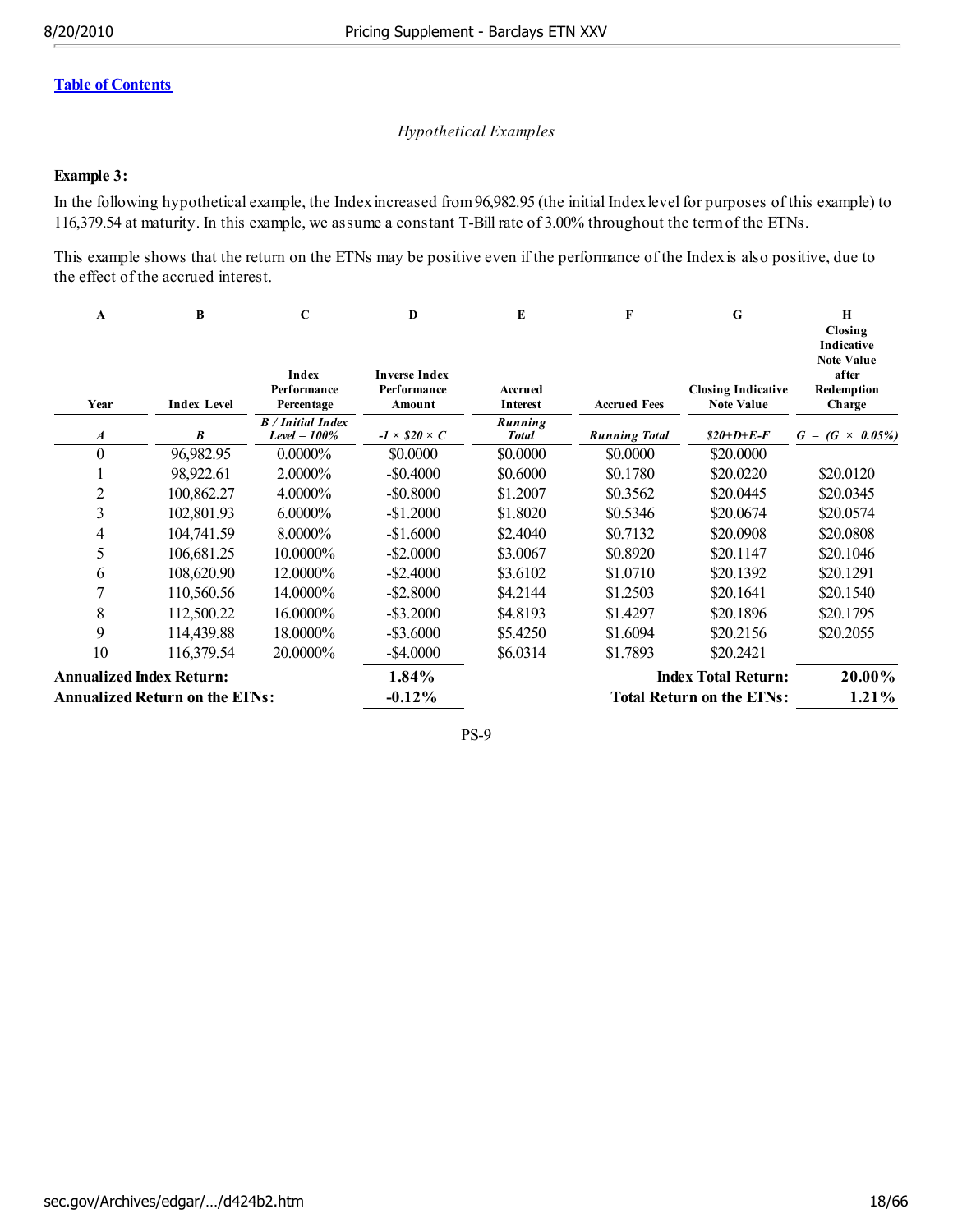*Hypothetical Examples*

## **Example 4:**

In the following hypothetical example, the Index decreased from 116,379.54 (the initial Index level for purposes of this example) to 110,560.56 at maturity. In this example, we assume a constant T-Bill rate of 0.25% throughout the term of the ETNs.

This example shows that the return on the ETNs may be negative even if the performance of the Index is also negative, due to the effect of the accrued fees.

| <b>B</b> / Initial Index Level<br>Running<br>Running<br>B<br>$-100%$<br>$-1 \times $20 \times C$<br>$$20+D+E-F$<br><b>Total</b><br><b>Total</b><br>A<br>$\theta$<br>116,379.54<br>\$0.0000<br>\$0.0000<br>\$0.0000<br>\$20.0000<br>$0.0000\%$<br>\$0.1780<br>115,797.64<br>$-0.5000\%$<br>\$0.1000<br>\$0.0500<br>\$19.9720<br>2<br>\$0.3558<br>115,215.74<br>$-1.0000\%$<br>\$0.2000<br>\$0.0999<br>\$19.9442<br>3<br>114,633.85<br>$-1.5000\%$<br>\$0.3000<br>\$0.1498<br>\$0.5333<br>\$19.9165<br>114,051.95<br>\$0.1996<br>$-2.0000\%$<br>\$0.4000<br>\$0.7105<br>\$19.8891<br>4<br>5<br>113,470.05<br>$-2.5000\%$<br>\$0.5000<br>\$0.2493<br>\$19.8618<br>\$0.8875<br>112,888.15<br>$-3.0000\%$<br>\$0.6000<br>\$0.2990<br>\$1.0643<br>\$19.8347<br>6 | $G -$<br>$(G \times 0.05\%)$ |
|------------------------------------------------------------------------------------------------------------------------------------------------------------------------------------------------------------------------------------------------------------------------------------------------------------------------------------------------------------------------------------------------------------------------------------------------------------------------------------------------------------------------------------------------------------------------------------------------------------------------------------------------------------------------------------------------------------------------------------------------------------|------------------------------|
|                                                                                                                                                                                                                                                                                                                                                                                                                                                                                                                                                                                                                                                                                                                                                            |                              |
|                                                                                                                                                                                                                                                                                                                                                                                                                                                                                                                                                                                                                                                                                                                                                            |                              |
|                                                                                                                                                                                                                                                                                                                                                                                                                                                                                                                                                                                                                                                                                                                                                            | \$19.9620                    |
|                                                                                                                                                                                                                                                                                                                                                                                                                                                                                                                                                                                                                                                                                                                                                            | \$19.9342                    |
|                                                                                                                                                                                                                                                                                                                                                                                                                                                                                                                                                                                                                                                                                                                                                            | \$19.9065                    |
|                                                                                                                                                                                                                                                                                                                                                                                                                                                                                                                                                                                                                                                                                                                                                            | \$19.8792                    |
|                                                                                                                                                                                                                                                                                                                                                                                                                                                                                                                                                                                                                                                                                                                                                            | \$19.8519                    |
|                                                                                                                                                                                                                                                                                                                                                                                                                                                                                                                                                                                                                                                                                                                                                            | \$19.8248                    |
| \$0.7000<br>\$0.3485<br>\$1.2408<br>\$19.8077<br>112,306.26<br>$-3.5000\%$                                                                                                                                                                                                                                                                                                                                                                                                                                                                                                                                                                                                                                                                                 | \$19.7978                    |
| 8<br>111,724.36<br>$-4.0000\%$<br>\$0.8000<br>\$0.3981<br>\$1.4171<br>\$19.7810                                                                                                                                                                                                                                                                                                                                                                                                                                                                                                                                                                                                                                                                            | \$19.7711                    |
| 9<br>111,142.46<br>$-4.5000\%$<br>\$0.9000<br>\$0.4475<br>\$1.5932<br>\$19.7544                                                                                                                                                                                                                                                                                                                                                                                                                                                                                                                                                                                                                                                                            | \$19.7445                    |
| 10<br>110,560.56<br>$-5.0000\%$<br>\$1.0000<br>\$0.4969<br>\$1.7690<br>\$19.7279                                                                                                                                                                                                                                                                                                                                                                                                                                                                                                                                                                                                                                                                           |                              |
| $-0.51%$<br><b>Index Total Return:</b><br><b>Annualized Index Return:</b>                                                                                                                                                                                                                                                                                                                                                                                                                                                                                                                                                                                                                                                                                  | $-5.00\%$                    |
| <b>Annualized Return on the ETNs:</b><br>$-0.14%$<br><b>Total Return on the ETNs:</b>                                                                                                                                                                                                                                                                                                                                                                                                                                                                                                                                                                                                                                                                      | $-1.36\%$                    |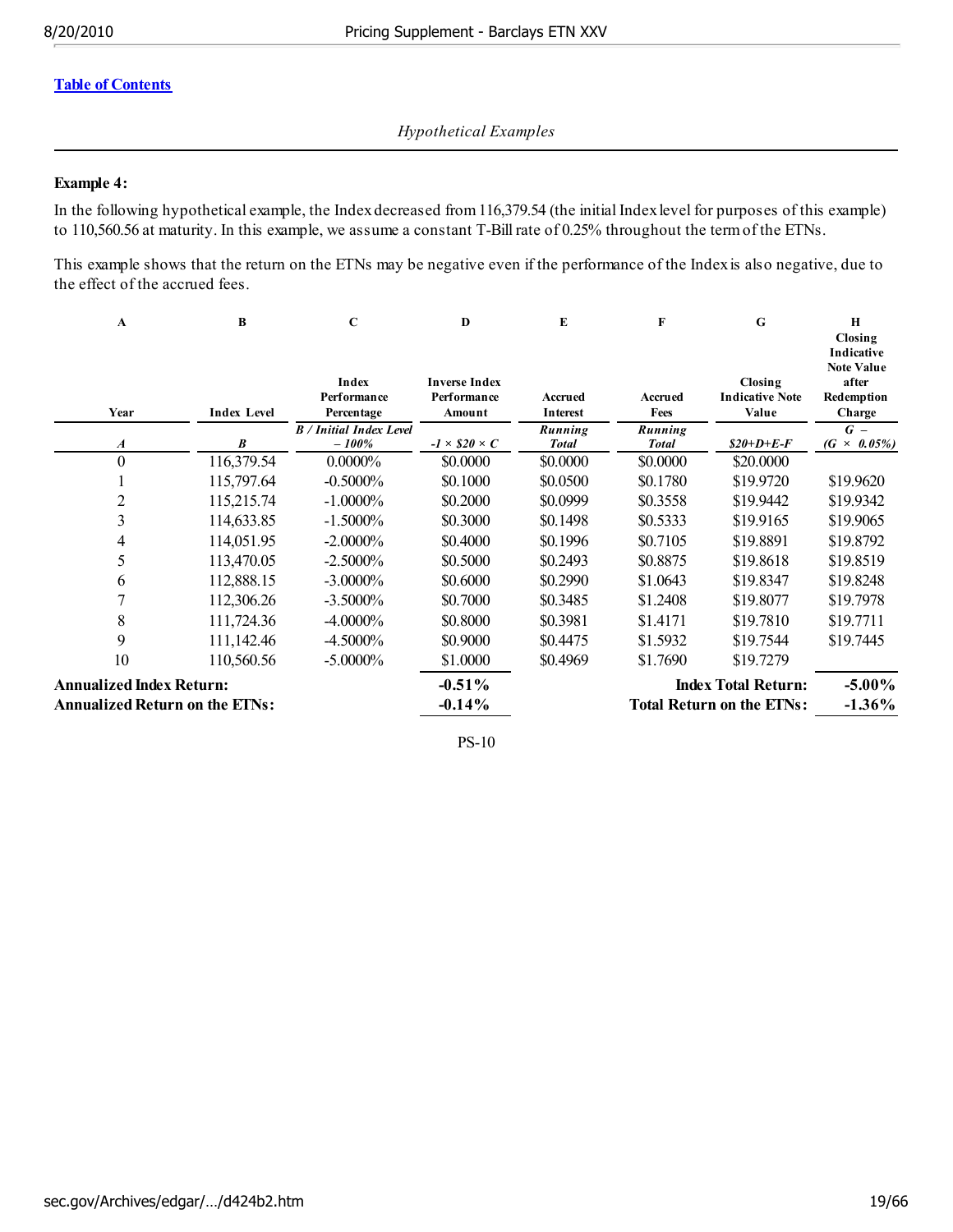## **RISK FACTORS**

The ETNs are unsecured indebtedness of Barclays Bank PLC and are not secured debt. The ETNs are riskier than ordinary unsecured debt securities. The return on the ETNs is linked to the inverse performance of the Index. Investing in the ETNs is not equivalent to directly taking short positions in the futures included in the Index or the Index itself. See "The Index" in this pricing supplement for more information.

This section describes the most significant risks relating to an investment in the ETNs. **We urge you to read the following information about these risks, together with the other information in this pricing supplement and the accompanying prospectus and prospectus supplement, before investing in the ETNs.**

## **Your ETNs are Linked to the Inverse Performance of the Index**

Your investment in the ETNs is linked to the inverse, or "short", performance of the Index. Therefore, notwithstanding the gains resulting from the accrued interest and the negative effect of the accrued fees, your ETNs will generally appreciate as the level of the Index decreases and will decrease in value as the level of the Index increases. You may lose some or all of your investment if the level of the Index increases over the term of your ETNs.

## **We Will Automatically Redeem Your ETNs if, on Any Valuation Date Prior to or On the Final Valuation Date, the Intraday Indicative Note Value of the ETNs is Less Than or Equal to 50.0% of the Principal Amount per ETN**

If, on any valuation date prior to or on the final valuation date, the intraday indicative note value of the ETNs becomes less than or equal to \$10.00 per ETN or 50.0% of the principal value of the ETNs, an automatic termination event will be deemed to have occurred and your ETNs will be automatically redeemed (in whole but not in part) in an amount equal to the automatic redemption value. Upon the occurrence of an automatic termination event, the ETNs will be automatically redeemed even if the intraday indicative note value at any time after the occurrence of the automatic termination event exceeds \$10.00 per ETN.

# **An Automatic Termination Event May Occur As A Result of a Precipitous Increase in Volatility in the U.S. Equity Markets and is Highly Likely to Occur if the Historical Frequency of Precipitous Increases in Volatility in the U.S. Equity Markets Persists**

Historically, volatility levels of the U.S. equity markets have tended to react to rapid market downturns and stress events by spiking up precipitously. In these circumstances, it is expected that the level of the Index would react to such volatility by similarly increasing at a precipitous rate. For example, as illustrated under "The Index—Historical Performance of the Index", if the Index had been in existence between September 1, 2008 and December 1, 2008, which was a period that experienced high levels of volatility in the U.S. equity markets and a significant decline in the S&P 500<sup>®</sup> Index, the level of the Index would have increased from 48,680.08 on September 1, 2008 to 189,779.55 on December 1, 2008. Moreover, as Example 1 in the section "Hypothetical Examples" illustrates, an automatic termination event would have been triggered during this period had the ETNs been outstanding at that time. Therefore, if periods of high market volatility occur during the term of your ETNs, in particular in connection with rapid market downturns and stress events, the level of the Index may increase at a precipitous rate, which may result in triggering an automatic termination event. If the historical frequency of precipitous increases in market volatility persist, it is highly likely that an automatic termination event will occur.

As described below under "Use of Proceeds and Hedging" in this pricing supplement, we or one or more of our affiliates may hedge our obligations under the ETNs by taking positions in the VIX futures (which are used to calculate the Index) or related instruments. On the occurrence of an automatic termination event, we or one or more of our affiliates may unwind such hedges. Any of these hedging or unwinding activities may adversely affect the market price of those instruments or items and, therefore, the level of the Index, the market value of the ETNs and/or the automatic redemption value of the ETNs. With respect to any of the activities described above, neither Barclays Bank PLC nor its affiliates has any obligation to take the needs of any buyer, seller or holder of the ETNs into consideration at any time. See "Our Business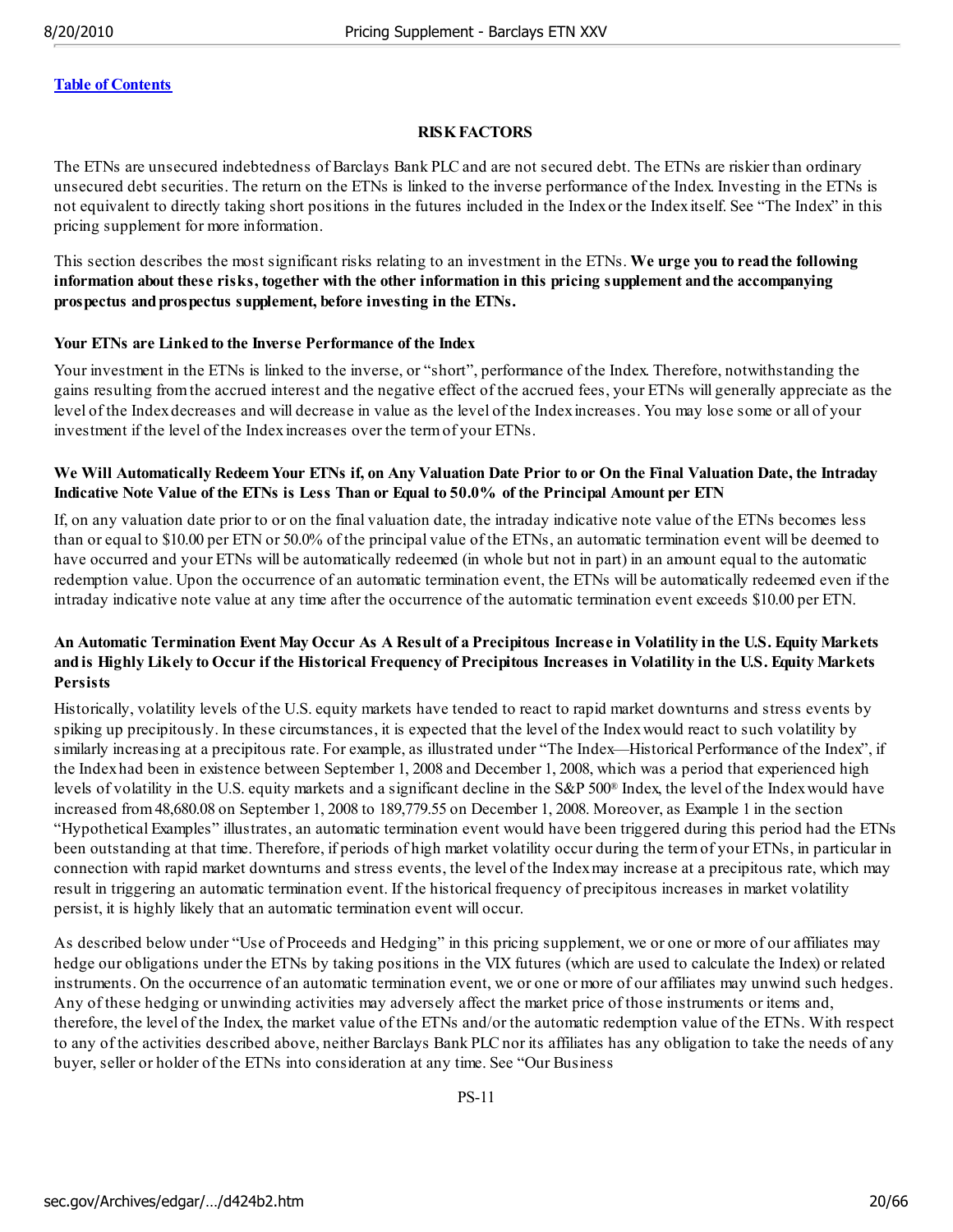Activities May Create Conflicts of Interest" and "Hedging Activities (Including Unwinding of Hedges) by Barclays Bank PLC or Its Affiliates That Involve Trading or Other Transactions in the Equity Securities Underlying the S&P 500® Index or Instruments Linked to the Index, the VIX Index, the S&P  $500^\circ$  Index, or the Equity Securities Underlying the S&P  $500^\circ$  Index May Impair the Market Value of the ETNs, Could Trigger an Automatic Termination Event and, Upon the Occurrence of an Automatic Termination Event, Could Adversely Affect the Automatic Redemption Value of the ETNs" in this pricing supplement for more details

## **The Occurrence of an Automatic Termination Event May Adversely Affect the Value of, and the Ability to Sell or Redeem, the ETNs**

As discussed above, we will automatically redeem your ETNs (in whole, but not in part) upon the occurrence of an automatic termination event. The payment you receive following the redemption of your ETNs in this situation will most likely be significantly less than the principal amount of your ETNs and, if the level of the Index continues to increase precipitously from the occurrence of the automatic termination event to the close of business on the automatic termination date, may equal \$0. The automatic redemption of the ETNs upon the occurrence of automatic termination event may adversely impact your ability to sell your ETNs, and/or the price at which you may be able to sell your ETNs, following the occurrence of an automatic termination event. Additionally, if you elect to redeem your ETNs and an automatic termination event occurs after your election but prior to the close of business on the applicable valuation date, your election to redeem will be deemed ineffective, and your ETNs will be automatically redeemed on the automatic redemption date at an amount equal to the automatic redemption value.

## **If an Automatic Termination Event Occurs, Your Payment on the Automatic Redemption Date May Be Less Than the Intraday Indicative Note Value at the Time of the Automatic Termination Event**

As discussed above, we will automatically redeem your ETNs (in whole but not in part) if the intraday indicative note value of the ETNs becomes less than or equal to 50.0% of the principal amount of each ETN or \$10.00 per ETN. The intraday indicative note value is published by the NYSE Arca and is based on the latest published level of the Index. It is possible that the market prices of the relevant futures underlying the Index may vary significantly between the time of the automatic termination event and the time the automatic redemption value is calculated after the close of business on the automatic termination date, including potentially as a result of our trading activities or unwinding our hedges during this period, as described further in the risk factors "Trading and Other Transactions by Barclays Bank PLC or Its Affiliates in the Equity Securities Underlying the S&P 500<sup>®</sup> Index or Instruments Linked to the Index, the VIX Index, the S&P 500<sup>®</sup> Index, or the Equity Securities Underlying the S&P 500<sup>®</sup> Index May Impair the Market Value of the ETNs, Could Trigger an Automatic Termination Event and, Upon the Occurrence of an Automatic Termination Event, Could Adversely Affect the Automatic Redemption Value of the ETNs" and "Hedging Activities (Including Unwinding of Hedges) by Barclays Bank PLC or Its Affiliates That Involve Trading or Other Transactions in the Equity Securities Underlying the S&P 500® Index or Instruments Linked to the Index, the VIX Index, the S&P 500<sup>®</sup> Index, or the Equity Securities Underlying the S&P 500<sup>®</sup> Index May Impair the Market Value of the ETNs, Could Trigger an Automatic Termination Event and, Upon the Occurrence of an Automatic Termination Event, Could Adversely Affect the Automatic Redemption Value of the ETNs". As a result, you may receive a payment following an automatic termination event that is significantly less than 50.0% of the principal amount of your ETNs. **The minimum automatic redemption value is \$0 per ETN, meaning that you can lose up to your entire principal amount following the occurrence of an automatic termination event**.

## **Unlike Certain Inverse Exchange Traded Funds, Your ETNs Do Not Include a Daily "Reset" Mechanism, and Accordingly the Daily Performance of the ETNs Does Not Reflect a Compounded Return**

Your ETNs operate differently than certain inverse exchange traded funds ("ETFs") that have a daily "reset" mechanism that seeks to provide investors in such ETFs a return based on a fixed multiple of the inverse performance of an underlying reference asset on a given day.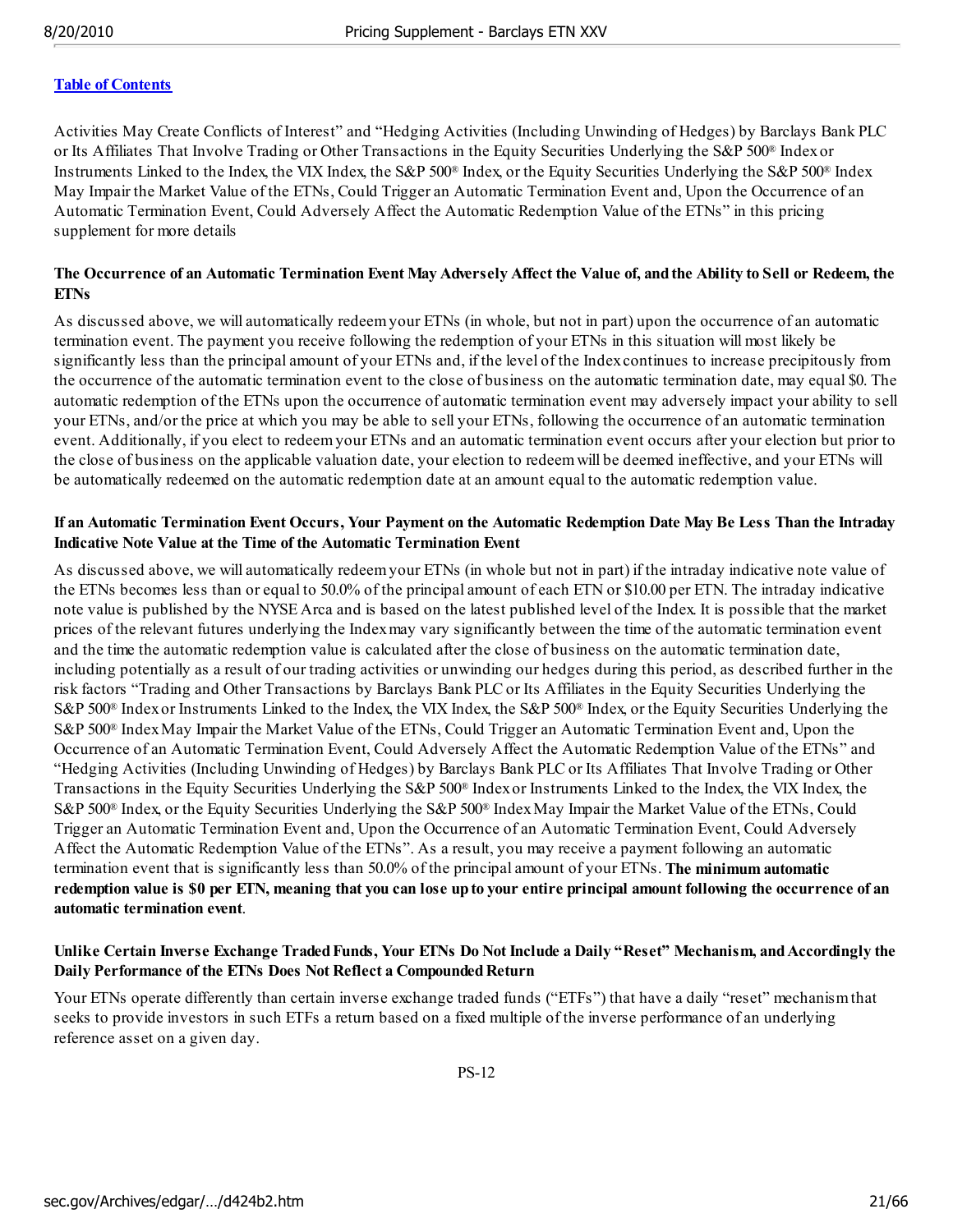The "reset" mechanism of such ETFs is applied so that the return on investments in such ETFs will correspond to a fixed multiple (e.g., negative one times) of the daily return on the underlying reference asset on any given day, before fees and expenses. The reset mechanism of such ETFs has the impact of compounding the performance of the underlying reference asset on a daily basis. This compounding effect can be positive for the investor, particularly if there are consistently negative returns each day for the underlying reference asset.

Your ETNs do not operate in this manner, as they do not have a daily reset mechanism. Nor do your ETNs target a fixed multiple (e.g., negative one times) of the daily return in the performance of the Index. Instead, your ETNs are designed to target a return of negative one times the performance of the Index over the term of the ETNs. As a consequence, the daily returns on the inverse performance of the Index are not compounded.

## **The Ratio Between the Value of Your ETNs and the Notional Exposure to the Underlying Index of Each ETN Will Fluctuate During the Term of Your ETNs**

As mentioned in the previous risk factor, your ETNs do not incorporate a "reset" mechanism that regularly adjusts the notional exposure to the performance of the Index in order to achieve certain short-term performance characteristics, such as delivering a fixed daily multiple of Index percentage returns. Such "reset" mechanisms typically act to keep a constant ratio between the value of each security and the exposure to the relevant index underlying such security.

Since your ETNs do not "reset" in this manner, the extent to which your ETNs participate in the inverse performance of the Index, as measured by multiples of *daily* percentage returns or, equivalently, as measured by the ratio between the notional exposure to the performance of the Index and the value of each ETN, is likely to differ from a multiple of negative one. Consequently, both on any given day and over longer periods, your investment in the ETNs may underperform compared to a comparable investment where the daily return tracks a multiple of negative one times the performance of the underlying reference asset. For more information on how you will be able to obtain an indication of the participation of the ETNs in the performance of the Index on a daily basis, see "Valuation of the ETNs—Participation".

## **Your Payment at Maturity or Upon Redemption Will Be Significantly Reduced by the Accrued Fees, Regardless of the Performance of the Index**

Your payment at maturity or upon redemption will be significantly reduced by the accrued fees (and, in the case of optional redemption, a one-time redemption charge). The accrued fees are compounded daily and will increase at a rate of 0.89% throughout the term of the ETNs. As such, the level of the Index must decrease significantly in order to offset the substantial accrued fees (and, in the case of optional redemption, the one-time redemption charge). If the level of the Index does not decrease sufficiently, your return at maturity or upon redemption may be less than that of a comparable investment in ETNs with lower fees and may also be less than the principal amount of your investment in the ETNs.

## **The Accrued Fees May Be Greater Than, and the Accrued Interest May Be Less Than, the Fees or Interest You May Accrue in Connection With an Alternative Investment**

The closing indicative note value, and therefore your payment at maturity or upon redemption, is increased through the addition of accrued interest and reduced by the deduction of accrued fees (and, in the case of optional redemption, a redemption charge). See "Your Payment at Maturity or Upon Redemption Will Be Significantly Reduced by the Accrued Fees, Regardless of the Performance of the Index" above for more information regarding the calculation of accrued fees. The accrued interest seeks to represent an amount of interest that investors might receive if they were to invest an amount equal to the closing indicative note value into an interest-bearing bank account. If the accrued fees (and, in the case of optional redemption, a redemption charge) are greater than, and the accrued interest is less than, the fees and interest you may have otherwise incurred or accrued in connection with an alternative investment in the inverse performance of the Index over the same term, your return on the ETNs may be less than your return on such alternative investment.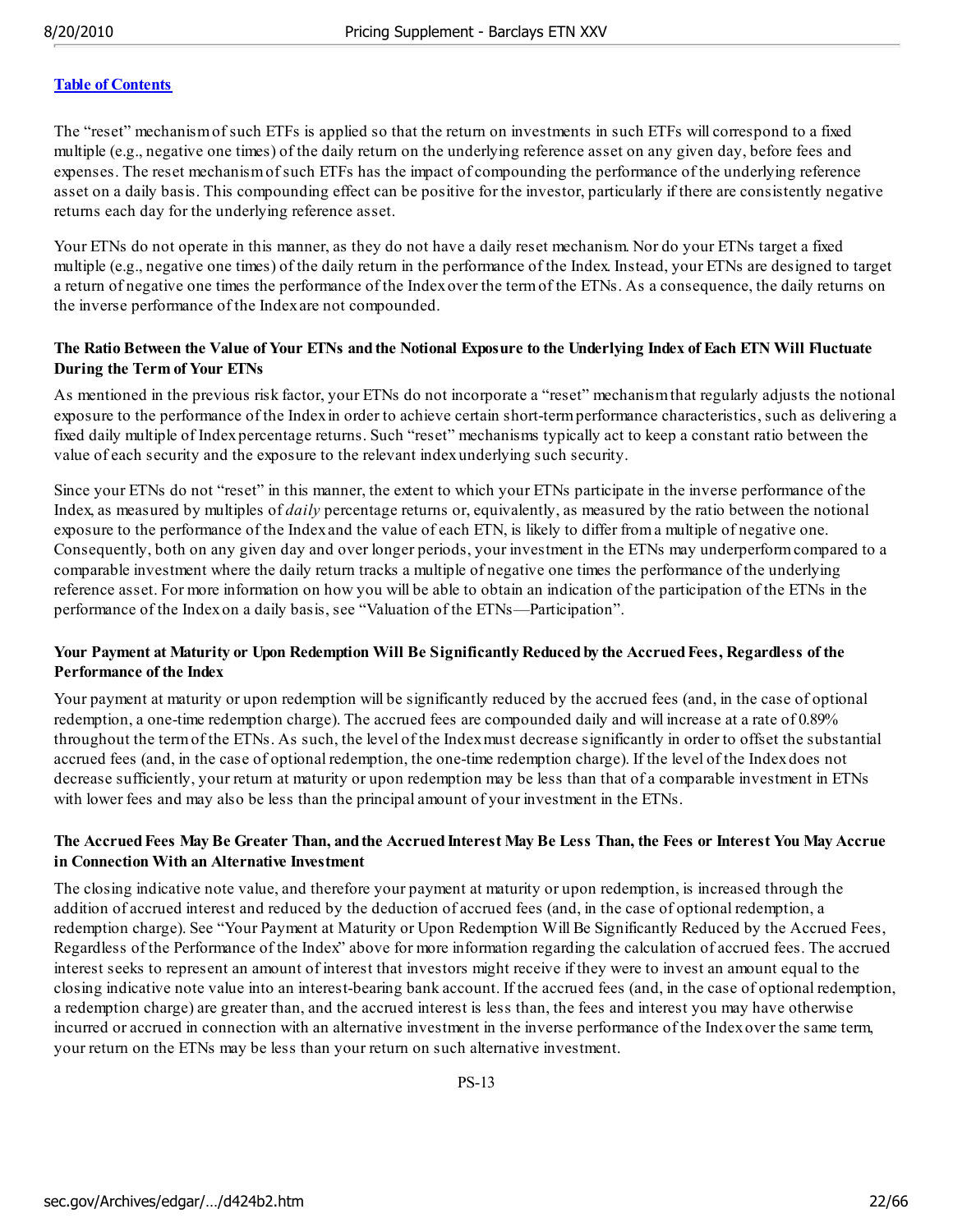## **Changes in the 28-Day U.S. Treasury Bill Rate May Affect the Value of Your ETNs**

The value of the ETNs is linked, in part, to the rate of interest that could be earned on an investment of the value of the ETNs at the T-Bill rate, which comprises the weekly investment rate for 28-day U.S. Treasury bills (as described in further detail under "Specific Terms of the ETNs"). Changes in the prevailing investment rate for 28-day U.S. Treasury bills, and therefore the T-Bill rate, may affect the amount payable on your ETNs at maturity or upon redemption and, therefore, the market value of your ETNs. Any decrease in T-Bill rate will decrease the rate at which the accrued interest increases and will, therefore, adversely affect the amount payable on your ETNs at maturity or upon redemption.

## **There Are Potential Conflicts of Interest Between You and the Calculation Agent**

Initially, Barclays Bank PLC will serve as the calculation agent. The calculation agent will, among other things, decide the amount of the return paid out to you on the ETNs at maturity, upon optional redemption or upon redemption following an automatic termination event. For a more detailed description of the calculation agent's role, see "Specific Terms of the ETNs— Role of Calculation Agent" in this pricing supplement.

If the index sponsor were to discontinue or suspend calculation or publication of the Index, it may become difficult to determine the market value of the ETNs. If events such as these occur, or if the level of the Index is not available or cannot be calculated for any reason, the calculation agent may be required to make a good faith estimate in its sole discretion of the level of the Index or to postpone the relevant valuation date or the maturity date. The calculation agent will exercise its judgment when performing its functions. Since determinations by the calculation agent may affect the market value of the ETNs, the calculation agent may have a conflict of interest if it needs to make any such determination.

# **The VIX Index Is a Theoretical Calculation and Is Not a Tradable Index**

The VIX Index is a theoretical calculation and cannot be traded on a spot price basis. The settlement price at maturity of the VIX futures contained in the Index is based on this theoretically derived calculation. As a result the behavior of the futures contracts may be different from futures contracts whose settlement price is based on a tradable asset.

# **Your ETNs Are Not Linked to the Inverse of the VIX Index and the Value of Your ETNs May Be Less Than It Would Have Been Had Your ETNs Been Linked to the Inverse of the VIX Index**

The value of your ETNs will be linked to the inverse performance of the underlying Index, and your ability to benefit inversely from any rise or fall in the level of the VIX Index is limited. The Index underlying your ETNs is based upon holding a rolling long position in futures on the VIX Index. These futures will not necessarily track the performance of the VIX Index. Your ETNs may not benefit from decreases in the level of the VIX Index because such decreases will not necessarily cause the level of VIX Index futures to decrease. Accordingly, a hypothetical investment that was linked directly to the inverse performance of the VIX Index could generate a higher return than your ETNs.

# The VIX Index Is A Measure of Forward Volatility of the S&P 500® Index and Your ETNs Are Not Linked to the Options Used to Calculate the VIX Index, to the Actual Volatility of the S&P 500® Index or the Equity Securities Included in the S&P 500® Index, Nor Will the Return on Your ETN Be a Participation in the Actual Volatility of the S&P 500® Index

The VIX Index measures the 30-day forward volatility of the S&P  $500\%$  Index as calculated based on the prices of certain put and call options on the S&P 500® Index. The actual volatility of the S&P 500® Index may not conform to a level predicted by the VIX Index or to the prices of the put and call options included in the calculation of the VIX Index. The value of your ETNs is based on the value of the relevant futures on the VIX Index included in the Index underlying your ETNs. Your ETNs are not linked to the realized volatility of the S&P 500® Index and will not reflect the return you would realize if you owned, or held a short position in, the equity securities underlying the S&P 500® Index or if you traded the put and call options used to calculate the level of the VIX Index.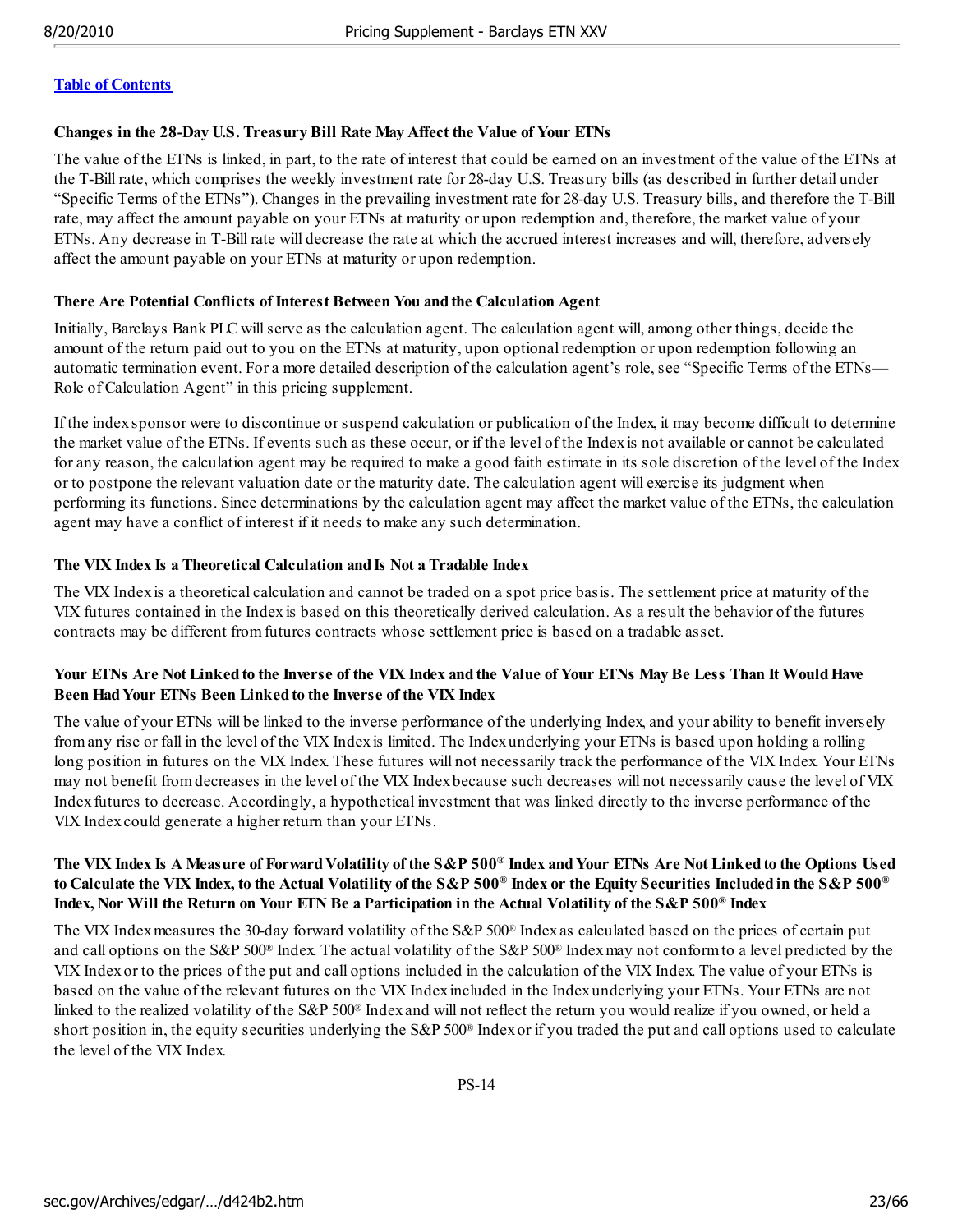## **Changing Prices of the Futures Contracts Included in the Index May Result in a Reduced Amount Payable at Maturity or Upon Redemption**

The Index is composed of futures contracts on the VIX Index. Unlike equities, which typically entitle the holder to a continuing stake in a corporation, futures contracts normally specify a certain date for delivery of the underlying asset or for settlement in cash based on the level of the underlying asset. As the futures contracts that comprise the Index approach expiration, they are replaced by similar contracts that have a later expiration. Thus, for example, a futures contract purchased and held in August may specify an October expiration. As time passes, the contract expiring in October may be replaced by a contract for delivery in November. This process is referred to as "rolling". Many of the contracts included in the Index have historically traded in "contango" markets. Contango markets are those in which the prices of contracts are higher in the distant delivery months than in the nearer delivery months. VIX futures have frequently exhibited very high contango in the past, resulting in a significant cost to "roll" the futures. The existence of contango in the futures markets could result in negative "roll yields", which could adversely affect the value of the Index and consequently increase the value of your ETNs. If the market for these contracts is (putting aside other considerations) in "backwardation", which means that the prices are lower in the distant delivery months than in the nearer delivery months, the sale of the October contract would take place at a price that is higher than the price of the November contract, thereby creating a positive "roll yield". The actual realization of a potential roll yield will be dependent upon the level of the related VIX Index price relative to the unwind price of the relevant VIX Index futures contract at the time of hypothetical sale of the contract. Since your ETNs are linked to the inverse performance of the index such positive "roll yield" could adversely affect the performance of your ETNs and, accordingly, decrease the payment you receive at maturity or upon redemption. Moreover, the effect of positive roll yield could contribute to the occurrence of an automatic termination event in certain circumstances

## **The Level of the VIX Index Has Historically Reverted to a Long-Term Mean Level, and If the Spot Level of the VIX Index Behaves Consistently With Past Trends, Your Returns on the ETNs Would Be Limited**

In the past, the level of the VIX Index has typically reverted over the longer term to a historical mean, and its absolute level has been constrained within a band. If the spot level of the VIX Index behaves consistently with past trends, and the potential upside of your investment in your ETNs would correspondingly be limited as a result.

# **The Policies of the Index Sponsor and the CBOE and Changes That Affect the Composition and Valuation of the S&P 500 ® Index, the VIX Index or the Underlying Index Could Affect the Amount Payable on Your ETNs and Their Market Value**

The policies of the index sponsor and the CBOE concerning the calculation of the level of the S&P 500 $\textdegree$  Index, the VIX Index and the Index, respectively, and any additions, deletions or substitutions of equity securities or options contracts and the manner in which changes affecting the equity securities, options contracts or futures contracts are reflected in the S&P 500 ® Index, the VIX Index or the Index, respectively, could affect the value of the Index and, therefore, the amount payable on your ETNs at maturity or upon redemption and the market value of your ETNs prior to maturity.

S&P can add, delete or substitute the equity securities underlying the S&P 500<sup>®</sup> Index or make other methodological changes that could change the level of the S&P 500® Index. S&P can also add, delete or substitute the futures contracts underlying the underlying Index or make other methodological changes that could change the level of the Index. The changing of equity securities included in the S&P 500<sup>®</sup> Index may affect the S&P 500<sup>®</sup> Index, as a newly added equity security may perform significantly better or worse than the equity security or securities it replaces. Such a change may also affect the value of the put and call options used to calculate the level of the VIX Index. The changing of the futures contracts underlying the Index may affect the performance of the Index in similar ways. Additionally, S&P may alter, discontinue or suspend calculation or dissemination of the S&P 500® Index or the Index. Any of these actions could adversely affect the value of your ETNs. S&P has no obligation to consider your interests in calculating or revising the S&P 500® Index or the Index. See "The S&P 500® Index" and "The Index" below.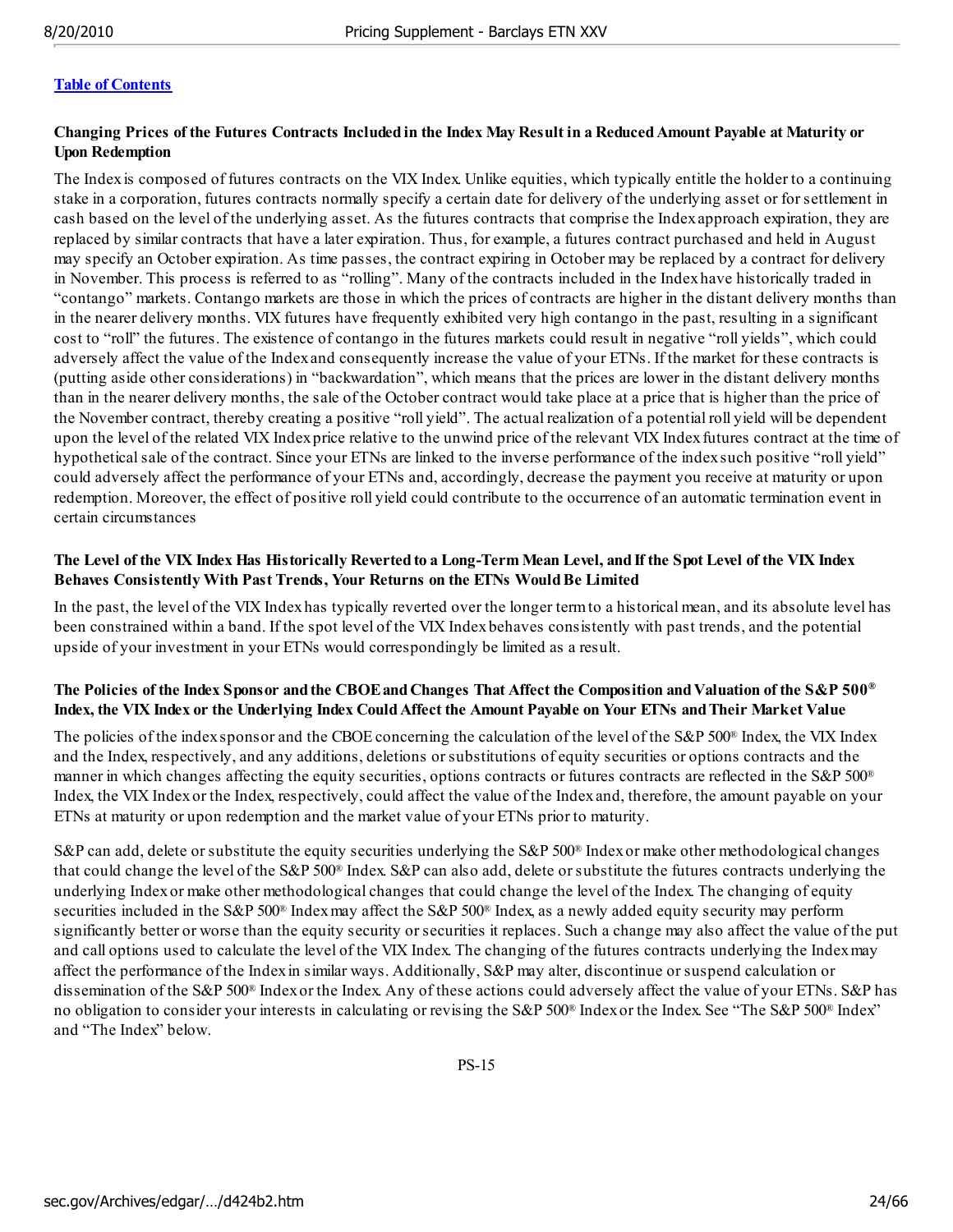The CBOE can make methodological changes to the calculation of the VIX Index that could affect the value of futures contracts on the VIX Index and, consequently, the value of your ETNs. There can be no assurance that the CBOE will not change the VIX Index calculation methodology in a way which may affect the value of your ETNs. Additionally, the CBOE may alter, discontinue or suspend calculation or dissemination of the VIX Index and/or the exercise settlement value. Any of these actions could adversely affect the value of your ETNs. The CBOE has no obligation to consider your interests in calculating or revising the VIX Index or in calculating the exercise settlement value. See "The VIX Index" below.

If events such as these occur, or if the value of any underlying Index is not available or cannot be calculated because of a market disruption event or for any other reason, the calculation agent may be required to make a good faith estimate in its sole discretion of the value of such Index. The circumstances in which the calculation agent will be required to make such a determination are described more fully under "Modification To The Index—Market Disruption and Force Majeure Events Relating to the ETNs" and "—Role of Calculation Agent".

## **The Index May in the Future Include Contracts That Are Not Traded on Regulated Futures Exchanges**

The Index is currently based solely on futures contracts traded on regulated futures exchanges (referred to in the United States as "designated contract markets"). If these exchange-traded futures cease to exist, the Index may also cease to exist or may in the future include over-the-counter contracts (such as swaps and forward contracts) traded on trading facilities that are subject to lesser degrees of regulation or, in some cases, no substantive regulation. As a result, trading in such contracts, and the manner in which prices and volumes are reported by the relevant trading facilities, may not be subject to the provisions of, and the protections afforded by, the U.S. Commodity Exchange Act of 1936, or other applicable statutes and related regulations, that govern trading on regulated U.S. futures exchanges. In addition, many electronic trading facilities have only recently initiated trading and do not have significant trading histories. As a result, the trading of contracts on such facilities, and the inclusion of such contracts in an Index, may be subject to certain risks not presented by U.S. exchange-traded futures contracts, including risks related to the liquidity and price histories of the relevant contracts.

## **The Index and VIX Index Futures Have Limited Historical Information**

The Index underlying your ETNs was created in December 2008, and the index sponsor has published limited information about how the Index would have performed had it been calculated in the past. In addition, futures on the VIX Index have only traded freely since March 26, 2004, and not all futures of all relevant maturities have traded at all times since that date.

Because the Index and the VIX Index futures that underlie them are of recent origin and limited or no historical performance data exists with respect to them, your investment in the ETNs may involve a greater risk than investing in alternate securities linked to one or more indices with an established record of performance. A longer history of actual performance may have been helpful in providing more reliable information on which to assess the validity of the proprietary methodology that the Index makes use of as the basis for an investment decision.

## **Your ETNs are Linked to an Excess Return Index and Not a Total Return Index**

The ETNs are linked to an excess return index and not a total return index. The Index is intended to reflect the returns that are potentially available through an unleveraged investment in certain futures contracts on the VIX Index. The Index is calculated on an excess return basis because the Index level on any given index business day does not reflect the rate of interest that could be earned on reinvestment into the Index of the return on the notional value of the Index. By contrast, the total return version of the Index (i.e., the S&P 500 VIX Short-Term Futures™ Index TR) is intended to reflect the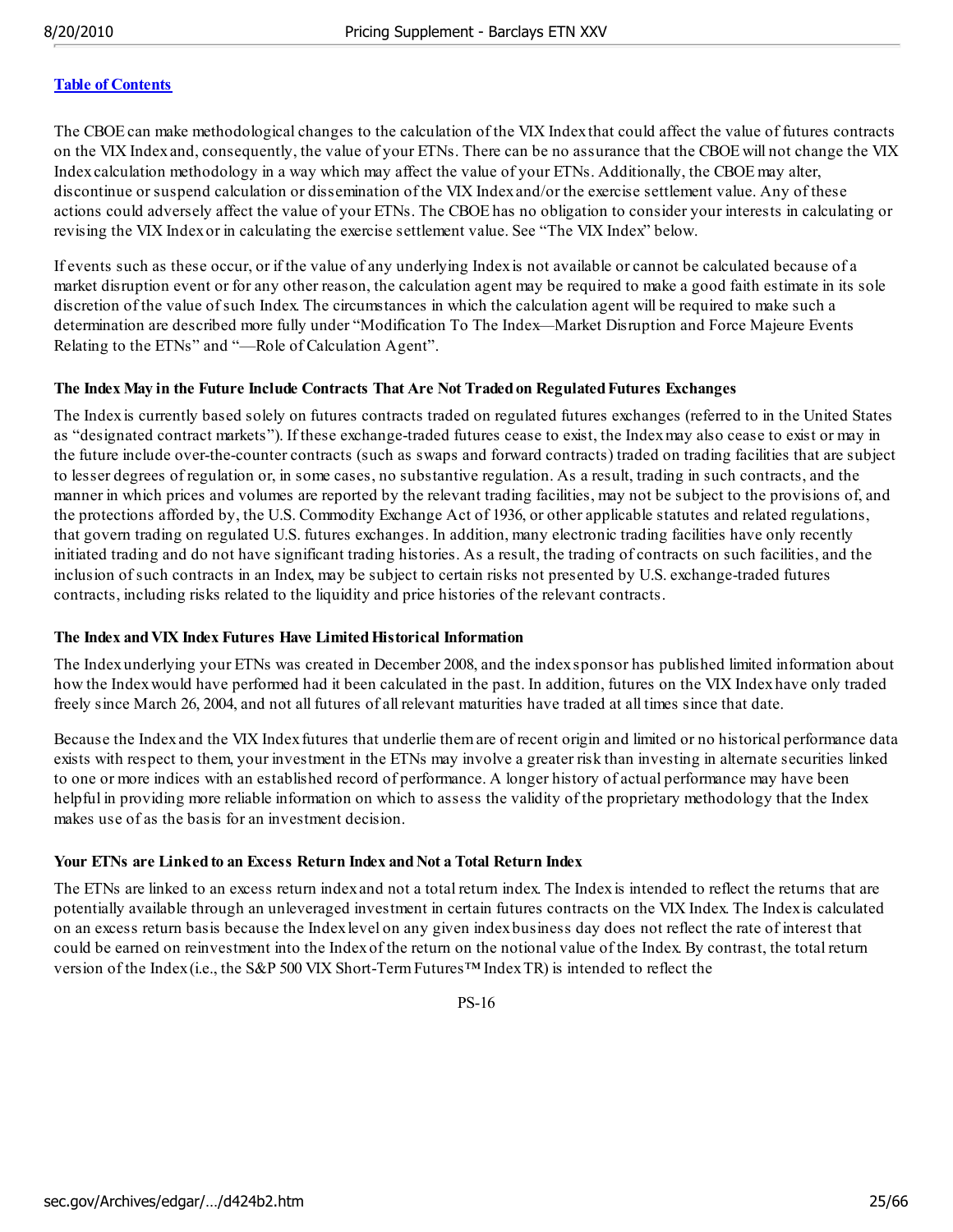returns that are potentially available through such an unleveraged investment plus the specified Treasury Bill rate that could be earned on the notional value of the Index, which would then be reinvested at that rate. Investing in the ETNs may, therefore, not generate the same return as one would obtain from investing in the inverse performance of the total return version of the Index.

## **Historical Levels of Comparable Indices Should Not Be Taken as an Indication of the Future Performance of any Index During the Term of the ETNs**

It is impossible to predict whether the Index will rise or fall. The actual performance of the Index over the term of the ETNs, as well as the amount payable at maturity or upon redemption, may bear little relation to the historical levels of comparable indices, which in most cases have been highly volatile.

# **Hedging Activities (Including Unwinding of Hedges) by Barclays Bank PLC or Its Affiliates That Involve Trading or Other** Transactions in the Equity Securities Underlying the S&P 500® Index or Instruments Linked to the Index, the VIX Index, the  $S$ &P 500® Index, or the Equity Securities Underlying the S&P 500® Index May Impair the Market Value of the ETNs, Could **Trigger an Automatic Termination Event and, Upon the Occurrence of an Automatic Termination Event, Could Adversely Affect the Automatic Redemption Value of the ETNs**

As described below under "Use of Proceeds and Hedging" in this pricing supplement, we or one or more of our affiliates may hedge our obligations under the ETNs by purchasing or selling equity securities underlying the S&P 500<sup>®</sup> Index or listed or over-the-counter options, futures, swaps or other derivative financial instruments linked to the Index, the VIX Index (including the VIX futures which are used to calculate the Index), the S&P 500 $^{\circ}$  Index (including the put and call options used to calculate the level of the VIX Index) and the equity securities underlying the S&P 500<sup>®</sup> Index, and we may adjust these hedges by, among other things, purchasing or selling any of the foregoing. Any of these hedging activities may adversely affect the market price of those instruments or items and, therefore, the level of the Index, the market value of the ETNs, the intraday indicative note value of the ETNs and/or, upon the occurrence of an automatic termination event, the automatic redemption value of the ETNs. It is possible that we or one or more of our affiliates could receive substantial returns from these hedging activities while the market value of the ETNs declines. It is also possible that the hedging activities by us or one or more of our affiliates could cause the intraday indicative note value to become less than or equal to 50.0% of the principal amount per ETN, thereby triggering an automatic termination event. In addition, it is possible that, upon the occurrence of an automatic termination event, our hedging activities, unwind of our hedges, or any other trading activities may act to increase the level of the Index between the occurrence of the automatic termination event and the calculation of the automatic redemption value after the close of business on the automatic termination date and could have an adverse effect on the automatic redemption value of the ETNs, including resulting in a payment to investors on the automatic redemption date that is less than the intraday indicative note value at the time of the automatic termination event.

# **Trading and Other Transactions by Barclays Bank PLC or Its Affiliates in the Equity Securities Underlying the S&P 500 ®** Index or Instruments Linked to the Index, the VIX Index, the S&P 500® Index, or the Equity Securities Underlying the S&P **500 Index (Other Than Hedging Activities) May Also Impair the Market Value of the ETNs, Could Trigger an Automatic ® Termination Event and, Upon the Occurrence of an Automatic Termination Event, Could Adversely Affect the Automatic Redemption Value of the ETNs**

We or one or more of our affiliates may also engage in trading in equity securities underlying the S&P 500<sup>®</sup> Index or listed or over-the-counter options, futures, swaps or other derivative financial instruments linked to the Index, the VIX Index (including the VIX futures which are used to calculate the Index), the S&P  $500^{\circ}$  Index (including the put and call options used to calculate the level of the VIX Index) and the equity securities underlying the S&P 500<sup>®</sup> Index on a regular basis as part of our general broker-dealer and other businesses, for proprietary accounts, for hedging or reducing risk of loss to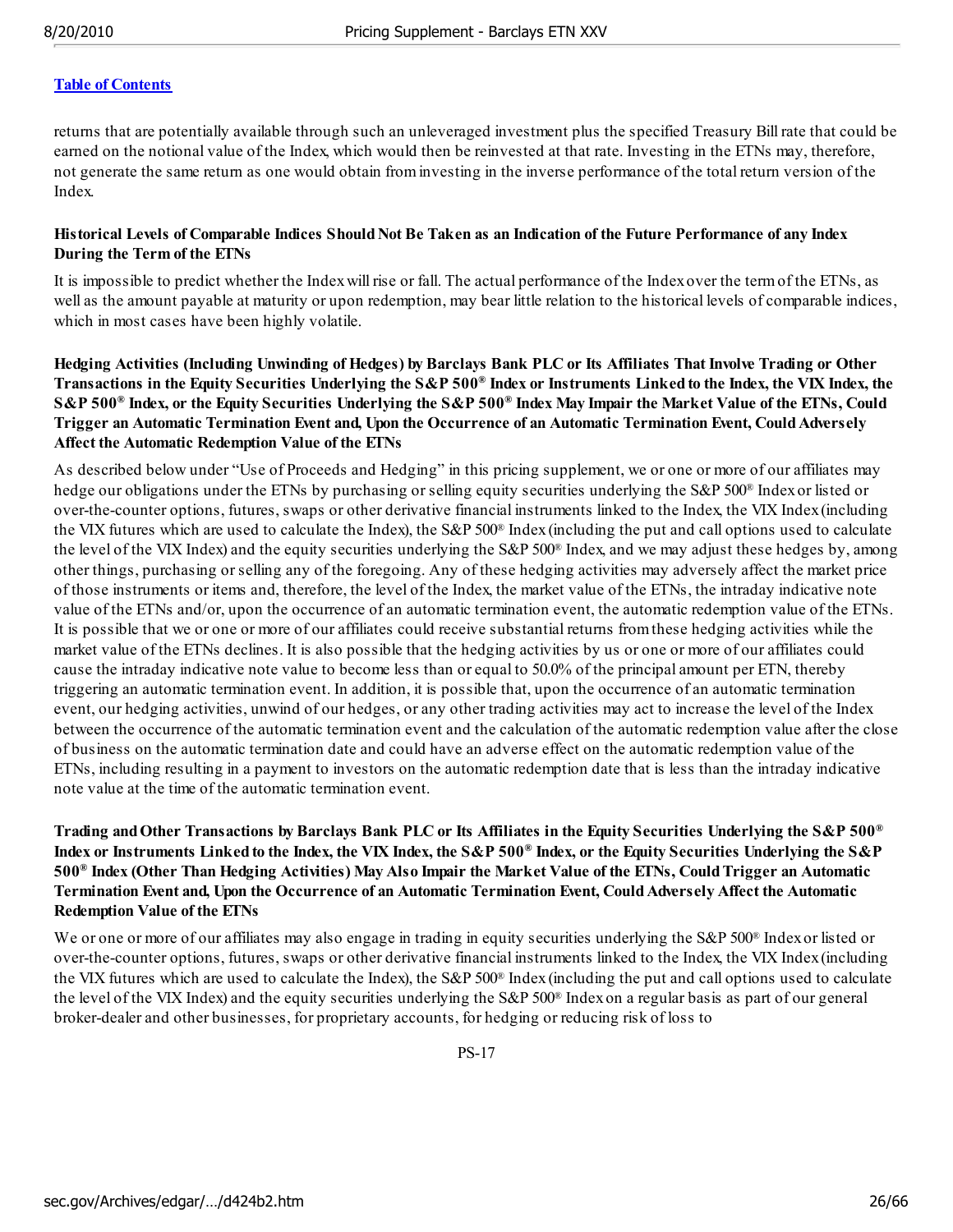us or an affiliate, for other accounts under management or to facilitate transactions for customers. In particular with respect to VIX futures (which form the basis of the Index) and other derivative financial instruments linked to the VIX Index, as part of our general broker-dealer and other businesses, for proprietary accounts, for hedging or reducing risk of loss to us or an affiliate, for other accounts under management or to facilitate transactions for customers, we and/or one or more of our affiliates may represent a significant portion, or even a majority, of the reported traded volume of such instruments on any given index business day. Any of these activities could adversely affect the level of the Index, the market price of those instruments or items and, therefore, the market value of the ETNs and/or the intraday indicative note value, which could trigger the occurrence of an automatic termination event. In addition, we would expect to continue to engage in these activities from the occurrence of an automatic termination event to the close of business on the automatic termination date when the automatic redemption value is calculated, and accordingly such activities could have an adverse effect on the automatic redemption value of the ETNs. We or one or more of our affiliates may also issue or underwrite other securities or financial or derivative instruments with returns linked or related to changes in the performance of any of the foregoing. By introducing competing products into the marketplace in this manner, we or one or more of our affiliates could adversely affect the market value of the ETNs and/or the intraday indicative note value of the ETNs, which could trigger the occurrence of an automatic termination event. With respect to any of the activities described above, neither Barclays Bank PLC nor its affiliates has any obligation to take the needs of any buyer, seller or holder of the ETNs into consideration at any time.

## **Our Business Activities May Create Conflicts of Interest**

We and our affiliates expect to play a variety of roles in connection with the issuance of the ETNs.

As noted above, we and our affiliates expect to engage in trading activities related to equity securities underlying the S&P 500<sup>®</sup> Index or listed or over-the-counter options, futures, swaps or other derivative financial instruments linked to the Index, the VIX Index (including the VIX futures which are used to calculate the Index), the S&P 500® Index (including the put and call options used to calculate the level of the VIX Index) and the equity securities underlying the S&P 500® Index that are not for the account of holders of the ETNs or on their behalf. In particular with respect to VIX futures (which form the basis of the Index) and other derivative financial instruments linked to the VIX Index, as part of our general broker-dealer and other businesses, for proprietary accounts, for hedging or reducing risk of loss to us or an affiliate, for other accounts under management or to facilitate transactions for customers, we or one or more of our affiliates may represent a significant portion, or even a majority, of the reported traded volume of such instruments on any given index business day. These trading activities may present a conflict between the holders' interest in the ETNs and the interests that we and our affiliates will have in our and our affiliates' proprietary accounts, in hedging or loss reduction transactions, in facilitating transactions, including options and other derivatives transactions, for our and our affiliates' customers and in accounts under our and our affiliates' management. These trading activities, if they influence the level of the Index, the VIX Index, the S&P 500® Index or any financial instrument linked thereto, could be adverse to the interests of the holders of the ETNs and could trigger the occurrence of an automatic termination event.

Moreover, we and our affiliates may have published and in the future may publish research reports with respect to equity securities underlying the S&P 500<sup>®</sup> Index or listed or over-the-counter options, futures, swaps or other derivative financial instruments linked to the Index, the VIX Index (including the VIX futures which are used to calculate the Index), the S&P 500 ® Index (including the put and call options used to calculate the level of the VIX Index) and the equity securities underlying the S&P 500<sup>®</sup> Index. This research is modified from time to time without notice and may express opinions or provide recommendations that are inconsistent with purchasing or holding the ETNs. The research should not be viewed as a recommendation or endorsement of the ETNs in any way and investors must make their own independent investigation of the merits of this investment.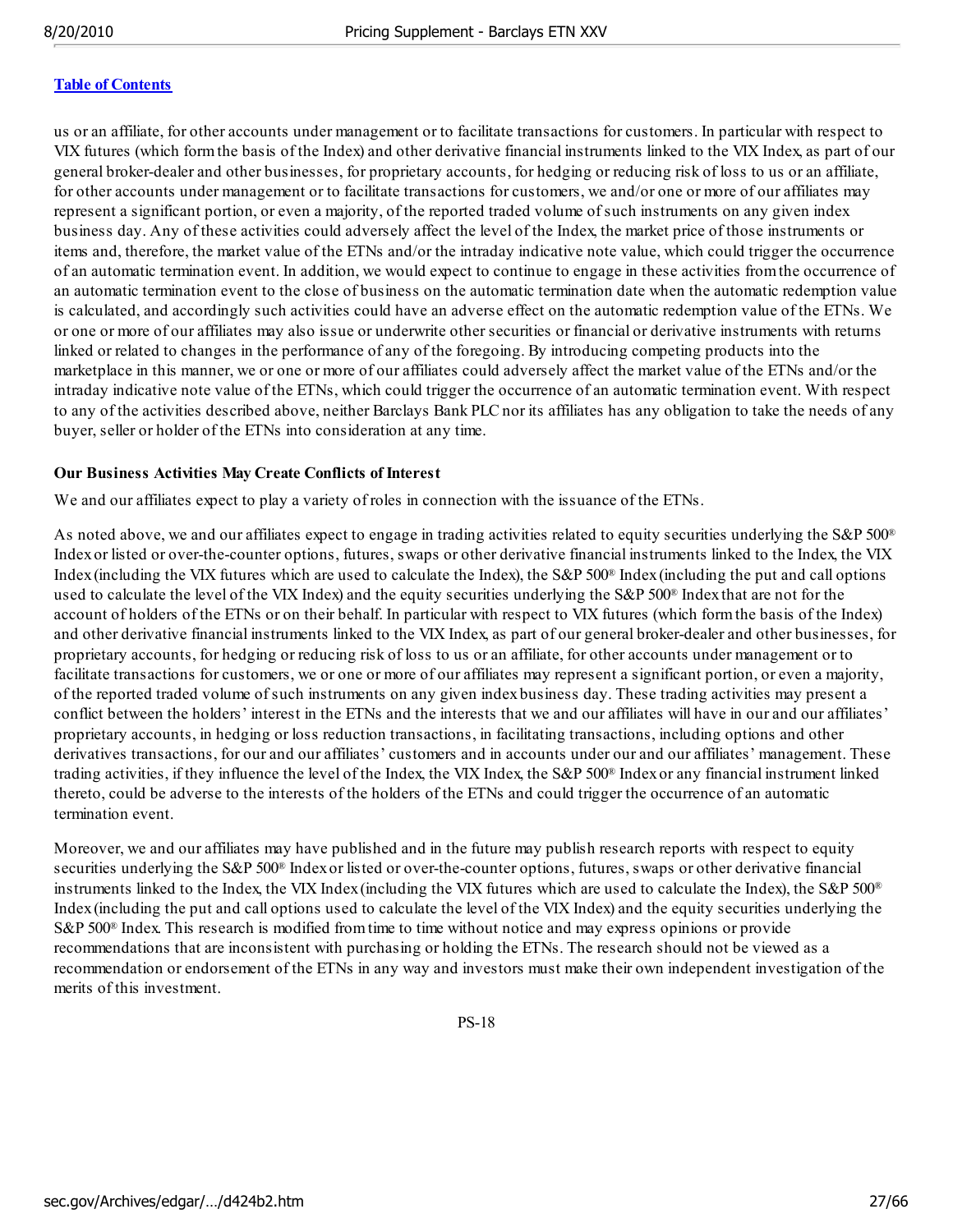Any of these activities by us or our affiliates may affect the market price of equity securities underlying the S&P 500<sup>®</sup> Index or listed or over-the-counter options, futures, swaps or other derivative financial instruments linked to the Index, the VIX Index (including the VIX futures which are used to calculate the Index), the  $S\&P 500$ <sup>®</sup> Index (including the put and call options used to calculate the level of the VIX Index) and the equity securities underlying the S&P 500<sup>®</sup> Index and, therefore, the market value of the ETNs. It is also possible that trading activities by us and/or one or more of our affiliates could cause the intraday indicative note value to become less than or equal to 50.0% of the principal amount per ETN, thereby triggering an automatic termination event. It is also possible that, upon the occurrence of an automatic termination event, our trading activities or unwind of our hedges may act to increase the level of the Index between the occurrence of the automatic termination event and the calculation of the automatic redemption value after the close of business on the automatic termination date, resulting in a payment to investors on the automatic redemption date that is less than the intraday indicative note value at the time of the automatic termination event.

With respect to any of the activities described above, neither Barclays Bank PLC nor its affiliates has any obligation to take the needs of any buyer, seller or holder of the ETNs into consideration at any time.

## **Barclays Bank PLC and Its Affiliates Have No Affiliation with S&P and Are Not Responsible for Its Public Disclosure of Information, Which May Change Over Time**

Standard & Poor's Financial Services LLC, a subsidiary of The McGraw-Hill Companies, Inc., is the sponsor of the Index. We and our affiliates are not affiliated with S&P in any way and have no ability to control or predict its actions, including any errors in, or discontinuation of disclosure regarding S&P's methods or policies relating to the calculation of the Index in its capacity as the sponsor of the Index. S&P is not under any obligation to continue to calculate the Index or required to calculate any successor index. If S&P discontinues or suspends the calculation of the Index, it may become difficult to determine the value of the ETNs or the amount payable at maturity or upon redemption. The calculation agent may designate a successor index selected in its sole discretion. If the calculation agent determines in its sole discretion that no successor index comparable to the Index exists, the amount you receive at maturity or upon redemption will be determined by the calculation agent in its sole discretion. See "Reference Assets—Indices—Adjustments Relating to ETNs with the Reference Asset Comprised of an Index or Indices" in the accompanying prospectus supplement. All disclosure in this pricing supplement regarding the Index, including its make-up, method of calculation and changes in its components, is derived from publicly available information. We have not independently verified this information. You, as an investor in the ETNs, should make your own investigation into the Index and S&P. S&P has no obligation to consider your interests as a holder of the ETNs.

#### **There May Not Be an Active Trading Market in the ETNs; Sales in the Secondary Market May Result in Significant Losses**

Although we plan to list the ETNs on NYSE Arca, a trading market for the ETNs may not exist at any time. Even if there is a secondary market for the ETNs, whether as result of any listing of the ETNs or on an over-the-counter basis, it may not provide enough liquidity to trade or sell your ETNs easily. In addition, although certain affiliates of Barclays Bank PLC may engage in limited purchase and resale transactions in the ETNs, they are not required to do so, and if they decide to engage in such transactions, they may stop at any time. We are not required to maintain any listing of the ETNs on any securities exchange.

## **The Liquidity of the Market for the ETNs May Vary Materially Over Time**

As stated on the cover of this pricing supplement, we sold a portion of the ETNs on the inception date, and the remainder of the ETNs will be offered and sold from time to time through Barclays Capital Inc., our affiliate, as agent. Also, the number of ETNs outstanding or held by persons other than our affiliates could be reduced at any time due to optional redemptions of the ETNs. Accordingly, the liquidity of the market for the ETNs could vary materially over the term of the ETNs. While you may elect to redeem your ETNs prior to maturity, optional redemption is subject to the conditions and procedures described elsewhere in this pricing supplement, including the condition that you must redeem at least 50,000 ETNs at one time in order to exercise your right to redeem your ETNs on any optional redemption date.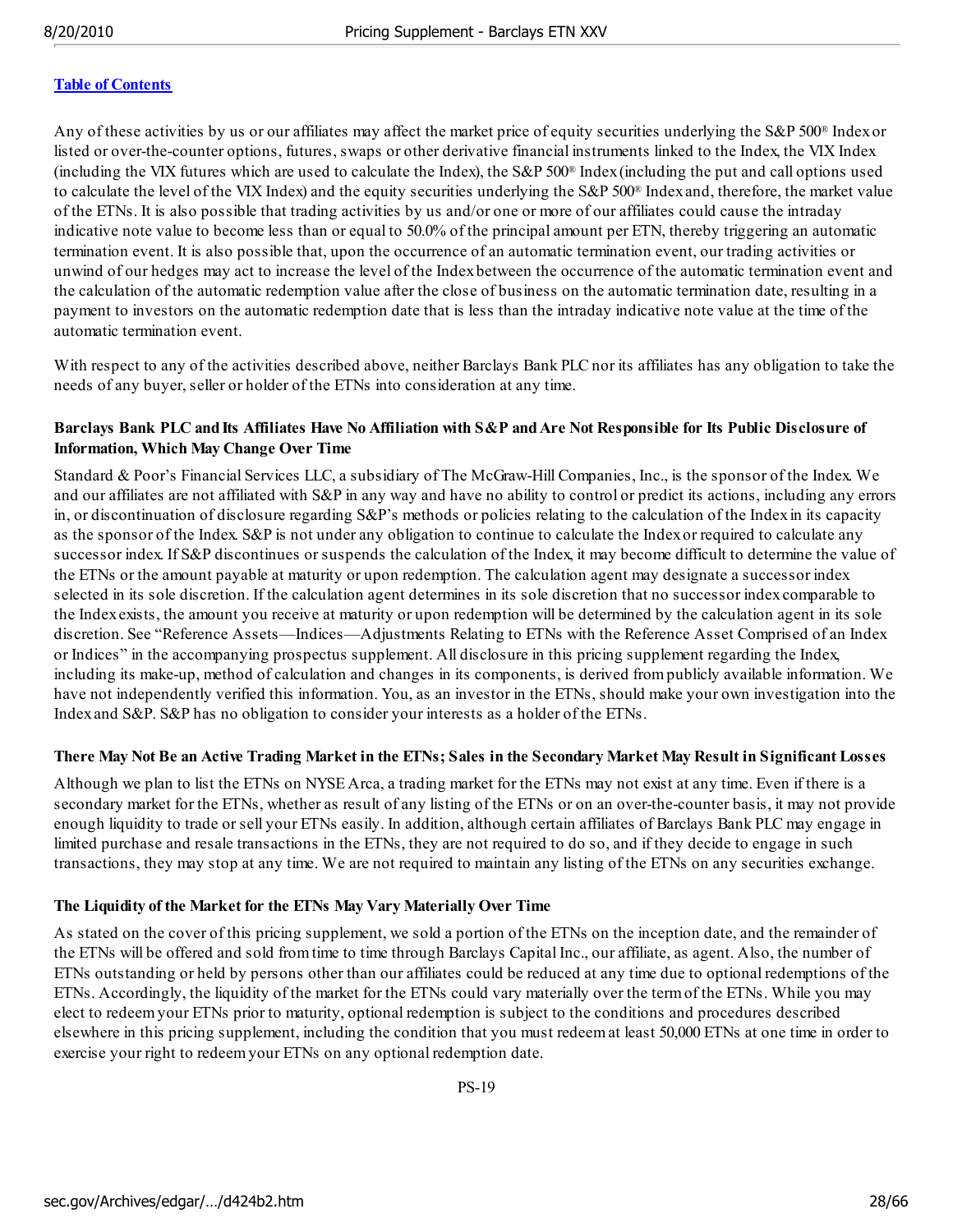## **There Are Restrictions on the Minimum Number of ETNs You May Redeem and on the Dates on Which You May Redeem Them**

You must redeem at least 50,000 ETNs at one time in order to exercise your right to redeem your ETNs on an optional redemption date. You may only redeem your ETNs on an optional redemption date if we receive a notice of redemption from you by no later than 4:00 p.m., New York City time, and a confirmation of redemption by no later than 5:00 p.m., New York City time, on the business day prior to the applicable valuation date. If we do not receive your notice of redemption by 4:00 p.m., New York City time, or your confirmation of redemption by 5:00 p.m., New York City time, on the business day prior to the applicable valuation date, your notice will not be effective and we will not redeem your ETNs on the applicable optional redemption date. Your notice of redemption and confirmation of redemption will not be effective until we confirm receipt. Additionally, if an automatic termination event occurs after we receive your notice of redemption but prior to the close of business on the applicable valuation date, your notice of redemption will be deemed ineffective and we will automatically redeem your ETNs on the automatic redemption date at an amount equal to the automatic redemption value. See "Specific Terms of the ETNs—Optional Redemption Procedures" in this pricing supplement for more information.

## **If a Market Disruption Event Has Occurred or Exists on a Valuation Date or Immediately Following an Automatic Termination Event, the Calculation Agent Can Postpone the Determination of, As Applicable, the Closing Indicative Note Value, the Automatic Redemption Value or the Maturity Date or a Redemption Date**

The determination of the value of a ETN on a valuation date, including the final valuation date, may be postponed if the calculation agent determines that a market disruption event has occurred or is continuing on such valuation date. In no event, however, will a valuation date be postponed by more than five trading days. As a result, the maturity date or an optional redemption date for the ETNs could also be postponed, although not by more than five trading days. If a valuation date is postponed until the fifth trading day following the scheduled valuation date but a market disruption event occurs or is continuing on such day, that day will nevertheless be the valuation date and the calculation agent will make a good faith estimate in its sole discretion of the value of the Index for such day. See "Specific Terms of the ETNs—Market Disruption Events" in this pricing supplement.

Similarly, if the calculation agent is prevented from determining the automatic redemption value because a market disruption event occurs or is continuing following the occurrence of an automatic termination event, the calculation agent may determine the automatic redemption value when the market disruption event has ceased to occur. However, if such market disruption event is continuing on the fifth trading day after the automatic termination date, the calculation agent may make a good faith estimate in its sole discretion of the value of the Index and will determine the automatic redemption value prior to or at the close of trading on the fifth trading day. See also "If Your ETNs Are Automatically Redeemed Following the Occurrence of an Automatic Termination Event, You Will Not Benefit From Any Subsequent Decrease in the Level of the Index".

## **The Market Value of the ETNs May Be Influenced by Many Unpredictable Factors**

The market value of your ETNs may fluctuate between the date you purchase them and the applicable valuation date. You may also sustain a significant loss if you sell your ETNs in the secondary market. We expect that generally the value of the index components and Index will affect the market value of the ETNs more than any other factor. Several other factors, many of which are beyond our control, will influence the market value of the ETNs. Factors that may influence the market value of the ETNs include:

• prevailing market prices and forward volatility levels of the U.S. stock markets, the equity securities included in the S&P 500<sup>®</sup> Index and the S&P 500<sup>®</sup> Index, and prevailing market prices of options on the S&P 500<sup>®</sup> Index, the VIX Index, options on the VIX Index, relevant futures contracts on the VIX Index, or any other financial instruments related to the S&P 500 ® Index and the VIX Index;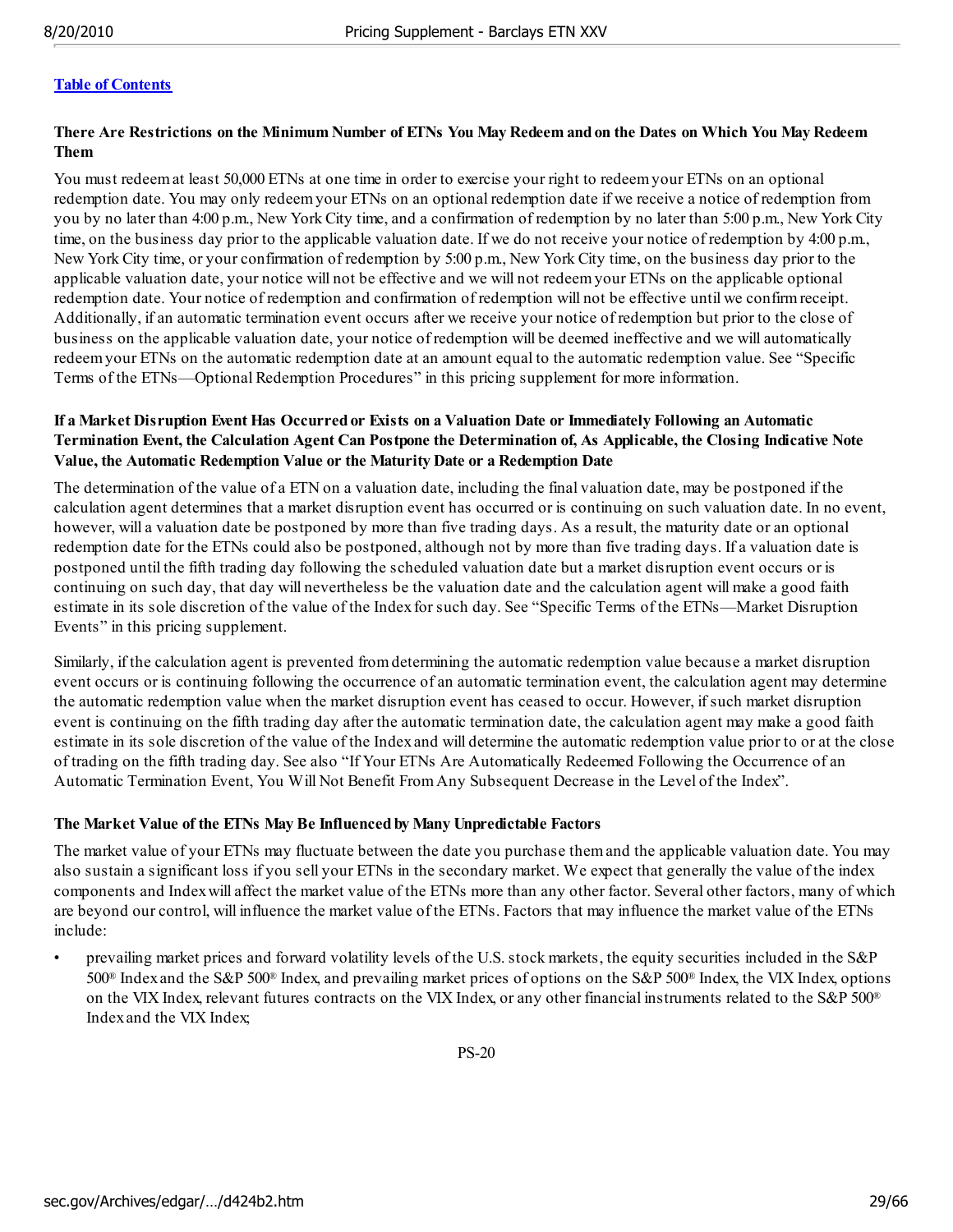- supply and demand for the ETNs, including inventory positions with Barclays Capital Inc. or any market maker;
- the time remaining to the maturity of the ETNs;
- interest rates:
- economic, financial, political, regulatory, geographical, biological or judicial events that affect the level of the underlying Index or the market price or forward volatility of the U.S. stock markets, the equity securities included in the S&P 500<sup>®</sup> Index, the S&P 500<sup>®</sup> Index, the VIX Index or the relevant futures contracts on the VIX Index;
- the perceived creditworthiness of Barclays Bank PLC;
- supply and demand in the listed and over-the-counter equity derivative markets; or
- supply and demand as well as hedging activities in the equity-linked structured product markets.

These factors interrelate in complex ways, and the effect of one factor on the market value of your ETNs may offset or enhance the effect of another factor.

## **You Will Not Benefit from Any Decrease in the Level of the Index If Such Decrease Is Not Reflected in the Level of the Index on the Applicable Valuation Date**

If the Index does not decrease by an amount sufficient to offset the accrued fees (and, in the case of optional redemption, a redemption charge) between the inception date and the applicable valuation date (including the final valuation date), we will pay you less than the principal amount of your ETNs at maturity or upon optional redemption. This will be true even if the level of the Index as of some date or dates prior to the applicable valuation date would have been sufficiently low to offset the accrued fees.

# **If Your ETNs Are Automatically Redeemed Following the Occurrence of an Automatic Termination Event, You Will Not Benefit From Any Subsequent Decrease in the Level of the Index**

If, on any valuation date, the intraday indicative note value of the ETNs becomes less than or equal to \$10.00 per ETN or 50.0% of the principal amount of the ETNs, an automatic termination event will be deemed to have occurred and your ETNs will be automatically redeemed. Following the occurrence of an automatic termination event, you will not benefit from any subsequent decrease in the level of the Index that occurs after the close of business on the automatic termination date even if such decrease occurs prior to the automatic redemption date. Instead, you will receive a payment on the automatic redemption date equal to the automatic redemption value.

## **Changes in Our Credit Ratings May Affect the Market Value of Your ETNs**

Our credit ratings are an assessment of our ability to pay our obligations, including those on the ETNs. Consequently, actual or anticipated changes in our credit ratings may affect the market value of your ETNs. However, because the return on your ETNs is dependent upon certain factors in addition to our ability to pay our obligations on your ETNs, an improvement in our credit ratings will not reduce the other investment risks related to your ETNs.

# **You Will Not Receive Interest Payments on the ETNs or Have Rights in Respect of Any of the Futures Contracts Included in the Index**

You will not receive any periodic interest payments on your ETNs. As an owner of the ETNs, you will not have rights that investors in the index components included in the Index may have. Your ETNs will be paid in cash, and you will have no right to receive delivery of any equity securities comprising the S&P 500<sup>®</sup> Index, of any dividends or distributions relating to such securities, of payment or delivery of amounts in respect of the options used to calculate the level of the VIX Index or of payment or delivery amounts in respect of the futures contracts included in the Index underlying your ETNs.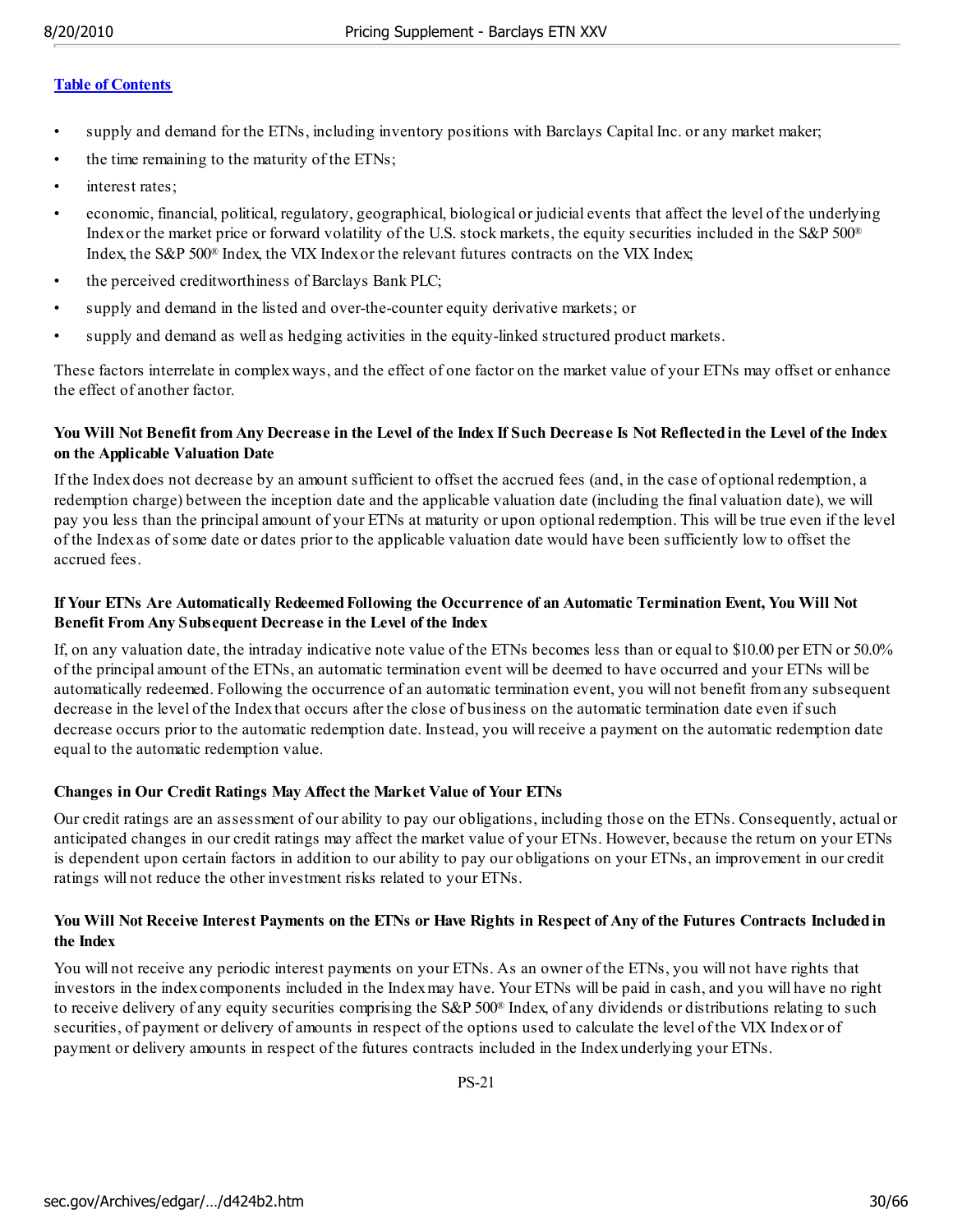## **The Tax Consequences are Uncertain**

The U.S. federal income tax treatment of the ETNs is uncertain and the Internal Revenue Service could assert that the ETNs should be taxed in a manner that is different than described in this pricing supplement. As discussed further below, on December 7, 2007, the Internal Revenue Service issued a notice indicating that it and the Treasury Department are actively considering whether, among other issues, you should be required to accrue interest over the term of an instrument such as the ETNs even though you will not receive any payments with respect to the ETNs until redemption or maturity and whether all or part of the gain you may recognize upon sale, redemption or maturity of an instrument such as the ETNs could be treated as ordinary income. The outcome of this process is uncertain and could apply on a retroactive basis. Similarly, in 2007, legislation was introduced in Congress that, if enacted, would have required holders that acquired instruments such as the ETNs after the bill was enacted to accrue interest income on a current basis. It is not possible to predict whether a similar or identical bill will be enacted in the future, or whether any such bill would affect the tax treatment of your ETNs.

It is also possible that you could be treated as directly owning or taking a short position in one or more of the underlying components of your ETNs. In such case, you would be required to recognize ordinary income in respect of the accrued interest and recognize capital gain or loss, at least some of which could be short-term capital gain or loss, each time the VIX Index rebalances or each time a futures contract tracked by the VIX Index rolls.

Moreover, it is possible that you would be required to include all or a portion of the accrued interest in ordinary income either upon sale, redemption or maturity of the ETNs or over the term of your ETNs even though you will not receive any payments from us until the redemption or maturity of your ETNs.

For a discussion of the U.S. federal income tax treatment applicable to your ETNs as well as potential alternative characterizations for your ETNs, please see the discussion under "Supplemental Tax Considerations—Supplemental U.S. Tax Considerations" below.

## **THE INDEX**

We have derived the following description of the Index from the S&P U.S. Index Committee Rules, which govern the management and calculation of the Index and are published by the index sponsor. We have also derived certain information about the Index, the S&P 500<sup>®</sup> Index and the VIX Index from public sources without independent verification.

The Index is designed to reflect the returns that are potentially available through an unleveraged investment in one-month and two-month futures contracts on the VIX Index("**VIX futures**"). VIX futures reflect implied volatility of the S&P 500® Index at various points along the volatility forward curve. The VIX Index is calculated based on the prices of put and call options on the S&P 500<sup>®</sup> Index. Futures on the VIX Index provide investors the ability to invest in forward volatility based on their view of the future direction or movement of the VIX Index. The Index is calculated based on the strategy of continuously owning a rolling portfolio of one-month and two-month VIX futures to target a constant weighted average futures maturity of one month.

The Index is intended to reflect the returns that are potentially available through an unleveraged investment in certain futures contracts on the VIX Index. The Index is calculated on an excess return basis because the Index level on any given index business day does not reflect the rate of interest that could be earned on reinvestment into the Index of the return on the notional value of the Index. By contrast, the total return version of the Index (i.e., the S&P 500 VIX Short-Term Futures™ Index TR) is intended to reflect the returns that are potentially available through such an unleveraged investment plus the specified Treasury Bill rate that could be earned on the notional value of the Index, which would then be reinvested at that rate.

Information contained on certain websites mentioned below is not incorporated by reference in, and should not be considered part of, this pricing supplement or the accompanying prospectus supplement and prospectus.

## **Publication of Index Values**

The level of the Index is calculated in accordance with the method described in "—Composition of the Index" below. The value of the Index at the close of trading on each index business day will be published by Bloomberg L.P. or a successor under the ticker symbol "SPVXSP".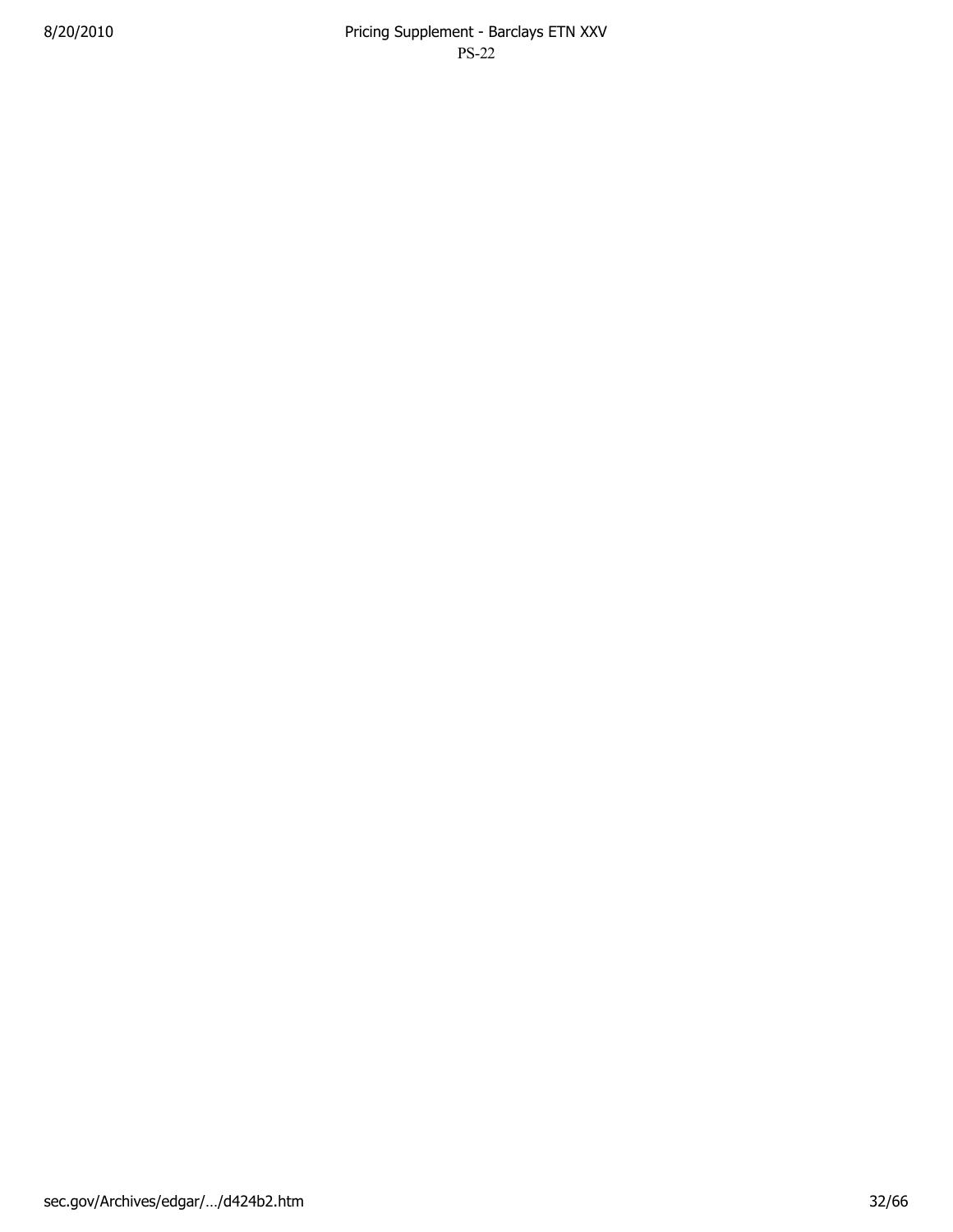## The S&P 500<sup>®</sup> Index

The index sponsor publishes the S&P 500<sup>®</sup> Index. The S&P 500<sup>®</sup> Index is intended to provide a broad performance benchmark for the U.S. equity markets. The daily calculation of the value of the S&P 500<sup>®</sup> Index is based on the relative value of the aggregate market value of the common stocks of 500 companies as of a particular time compared to the aggregate average market value of the common stocks of 500 similar companies during the base period of the years 1941 through 1943. The 500 companies are not the 500 largest companies listed on the New York Stock Exchange and not all 500 companies are listed on such exchange.

The index sponsor chooses companies for inclusion in the S&P 500<sup>®</sup> Index with the objective of achieving a distribution by broad industry groupings that approximates the distribution of these groupings in the common stock population of the U.S. equity market. The index sponsor may from time to time, in its sole discretion, add companies to, or delete companies from, the S&P 500<sup>®</sup> Index to achieve the objectives stated above. Relevant criteria employed by the index sponsor include the viability of the particular company, the extent to which that company represents the industry group to which it is assigned, the extent to which the company's common stock is widely held and the market value and trading activity of the common stock of that company.

## **The VIX Index**

We have derived all information contained in this pricing supplement regarding the VIX Index, including, without limitation, its make-up, method of calculation and changes in its components, from publicly available information. Such information reflects the policies of, and is subject to change by, the CBOE. We make no representation or warranty as to the accuracy or completeness of such information. The VIX Index was developed by the CBOE and is calculated, maintained and published by the CBOE. The CBOE has no obligation to continue to publish, and may discontinue the publication of, the VIX Index. The VIX Index is reported by Bloomberg L.P. under the ticker symbol "VIX."

The VIX Index is a benchmark index designed to measure the market price of volatility in large cap U.S. stocks over 30 days in the future, and calculated based on the prices of certain put and call options on the  $S\&P 500$ <sup>®</sup> Index. The VIX Index measures the premium paid by investors for certain options linked to the level of the S&P 500<sup>®</sup> Index. During periods of market instability, the implied level of volatility of the S&P 500® Index typically increases and, consequently, the prices of options linked to the S&P 500<sup>®</sup> Index typically increase (assuming all other relevant factors remain constant or have negligible changes). This, in turn, causes the level of the VIX Index to increase. Because the VIX Index may increase in times of uncertainty, the VIX Index is known as the "fear gauge" of the broad U.S. equities market. The VIX Index has historically had negative correlations to the S&P 500® Index.

The calculation of the VIX Index involves a formula that uses the prices of a weighted series of out-of-the money put and call options on the level of the S&P 500® Index ("SPX Options") with two adjacent expiry terms to derive a constant 30-day forward measure of market volatility. The VIX Index is calculated independent of any particular option pricing model and in doing so seeks to eliminate any biases which may otherwise be included in using options pricing methodology based on certain assumptions.

Although the VIX Index measures the 30-day forward volatility of the S&P 500<sup>®</sup> Index as implied by the SPX Options, 30-day options are only available once a month. To arrive at the VIX Index level, a broad range of out-of-the money SPX Options expiring on the two closest nearby months ("near term options" and "next term options," respectively) are selected in order to bracket a 30-day calendar period. SPX Options having a maturity of less than eight days are excluded at the outset and, when the near term options have eight days or less left to expiration, the VIX Index rolls to the second and third contract months in order to minimize pricing anomalies that occur close to expiration. The model-free implied volatility using prices of the near term options and next term options are then calculated on a strike price weighted average basis in order to arrive at a single average implied volatility value for each month. The results of each of the two months are then interpolated to arrive at a single value with a constant maturity of 30 days to expiration.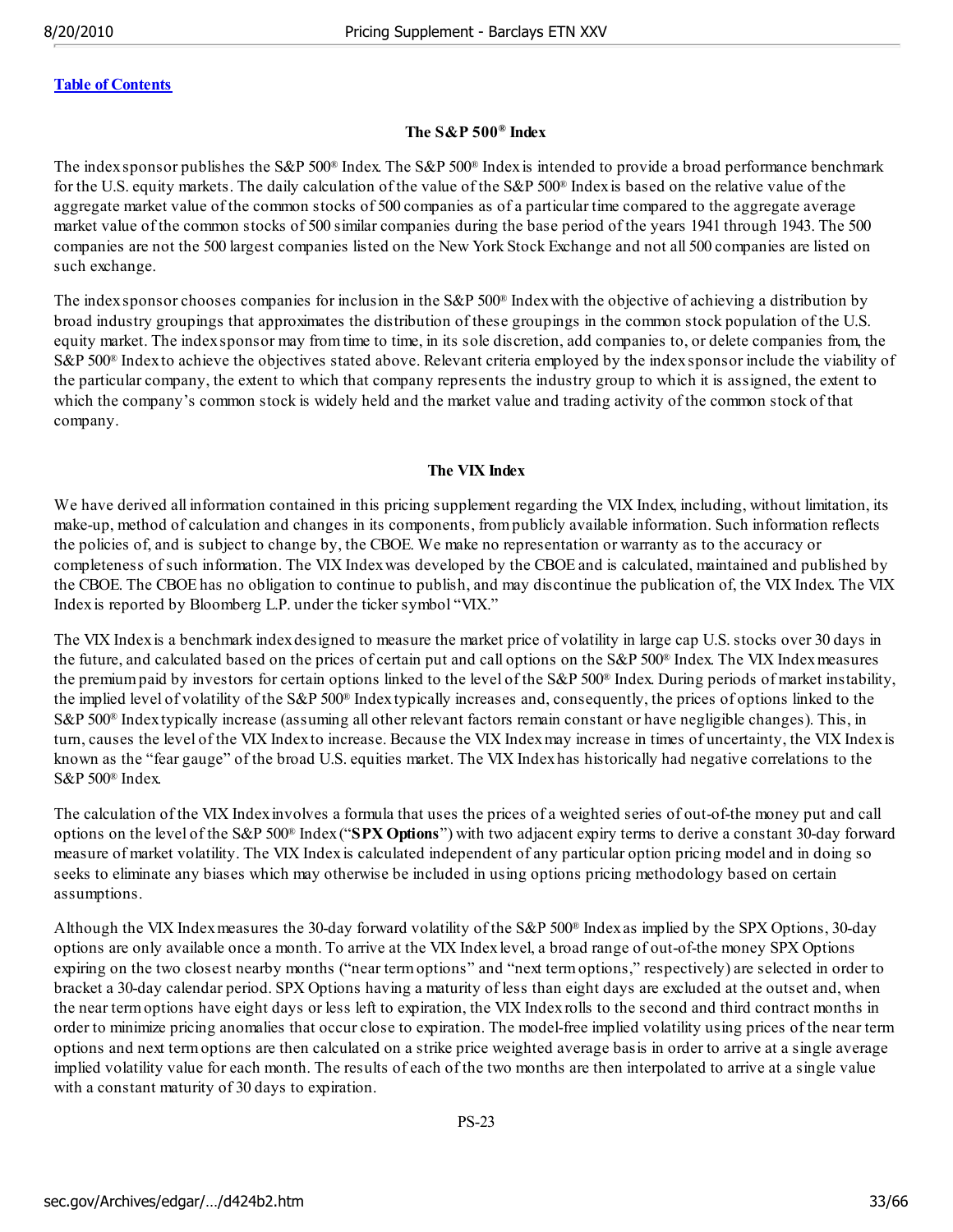Futures on the VIX Index were first launched for trading by the CBOE in 2004. VIX Index futures have expirations ranging from the front month consecutively out to the tenth month. Futures on the VIX Index provide investors the ability to invest in forward market volatility based on their view of the future direction or movement of the VIX Index. Investors that believe the implied volatility of the S&P 500<sup>®</sup> Index will increase may buy VIX futures, expecting that the level of the VIX Index will increase. Conversely, investors that believe that the implied volatility of the S&P 500<sup>®</sup> Index will decline may sell VIX futures, expecting that the level of the VIX Index will fall.

VIX Index futures are reported by Bloomberg L.P. under the ticker symbol "VX."

#### **Futures Markets**

The Index is composed of futures contracts on the VIX Index. Futures contracts on the VIX Index are traded on regulated futures exchanges, in the over-the-counter market and on various types of electronic trading facilities and markets. At present, all of the contracts included in the Index are exchange-traded futures contracts. An exchange-traded futures contract provides for the purchase and sale of a specified type and quantity of an underlying asset or financial instrument during a stated delivery month for a fixed price. Because the VIX Index is not a tangible item that can be purchased and sold directly, a futures contract on the VIX Index provides for the payment and receipt of cash based on the level of the VIX Index at settlement or liquidation of the contract. A futures contract provides for a specified settlement month in which the cash settlement is made or in which the underlying asset or financial instrument is to be delivered by the seller (whose position is therefore described as "short") and acquired by the purchaser (whose position is therefore described as "long").

There is no purchase price paid or received on the purchase or sale of a futures contract. Instead, an amount of cash or cash equivalents must be deposited with the broker as "initial margin". This amount varies based on the requirements imposed by the exchange clearing houses, but may be lower than 5% of the notional value of the contract. This margin deposit provides collateral for the obligations of the parties to the futures contract.

By depositing margin, which may vary in form depending on the exchange, with the clearing house or broker involved, a market participant may be able to earn interest on its margin funds, thereby increasing the total return that it may realize from an investment in futures contracts. The market participant normally makes to, and receives from, the broker subsequent daily payments as the price of the futures contract fluctuates. These payments are called "variation margin" and are made as the existing positions in the futures contract become more or less valuable, a process known as "marking to the market".

Futures contracts are traded on organized exchanges, known as "designated contract markets" in the United States. At any time prior to the expiration of a futures contract, subject to the availability of a liquid secondary market, a trader may elect to close out its position by taking an opposite position on the exchange on which the trader obtained the position. This operates to terminate the position and fix the trader's profit or loss. Futures contracts are cleared through the facilities of a centralized clearing house and a brokerage firm, referred to as a "futures commission merchant", which is a member of the clearing house. The clearing house guarantees the performance of each clearing member that is a party to a futures contract by, in effect, taking the opposite side of the transaction. Clearing houses do not guarantee the performance by clearing members of their obligations to their customers.

Unlike equity securities, futures contracts, by their terms, have stated expirations and, at a specified point in time prior to expiration, trading in a futures contract for the current delivery month will cease. As a result, a market participant wishing to maintain its exposure to a futures contract on a particular asset or financial instrument with the nearest expiration must close out its position in the expiring contract and establish a new position in the contract for the next delivery month, a process referred to as "rolling". For example, a market participant with a long position in November VIX Index futures that wishes to maintain a position in the nearest delivery month will, as the November contract nears expiration, sell November futures, which serves to close out the existing long position, and buy December futures. This will "roll" the November position into a December position, and, when the November contract expires, the market participant will still have a long position in the nearest delivery month.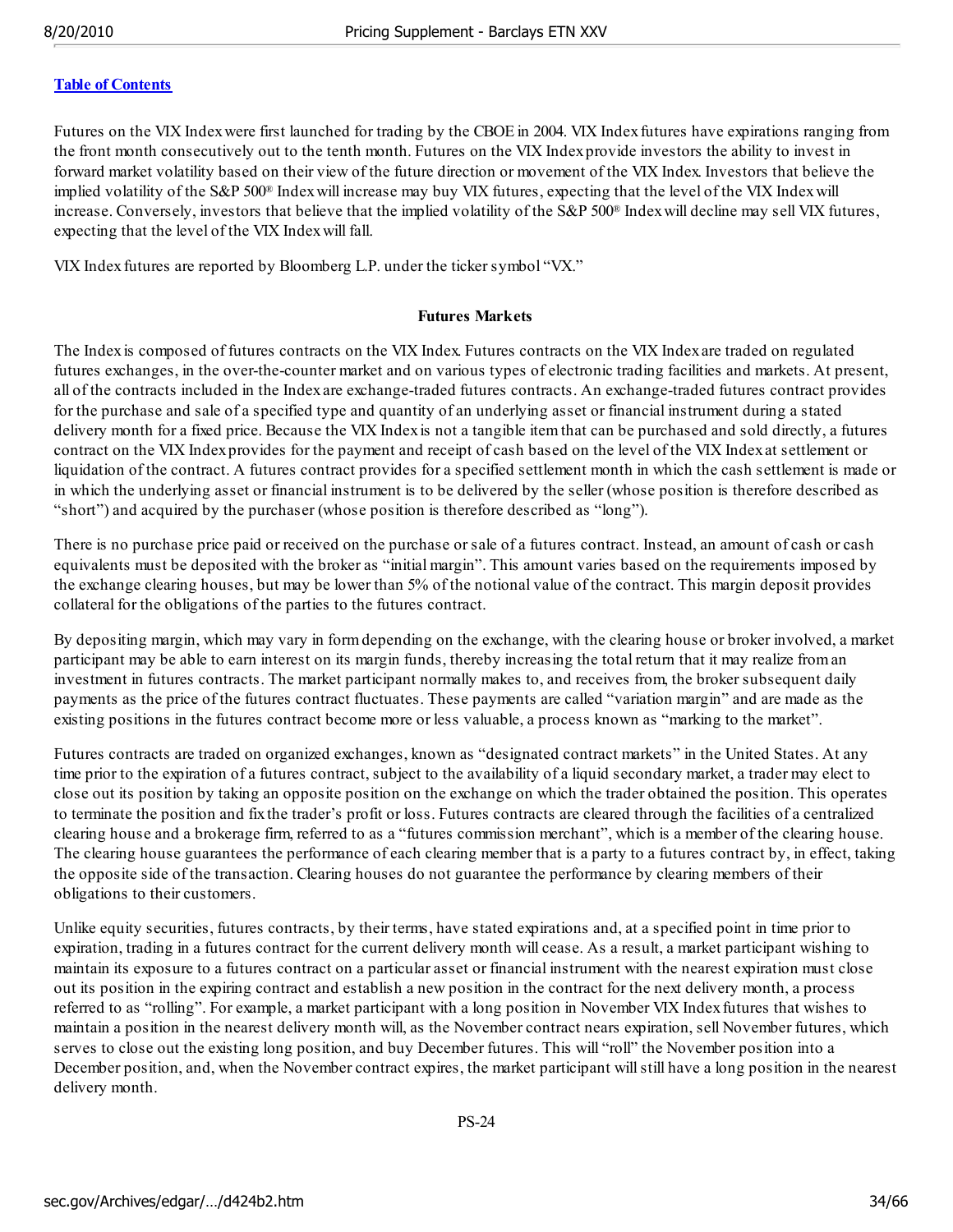Futures exchanges and clearing houses in the United States are subject to regulation by the Commodities Futures Trading Commission. Exchanges may adopt rules and take other actions that affect trading, including imposing speculative position limits, maximum price fluctuations and trading halts and suspensions and requiring liquidation of contracts in certain circumstances. Futures markets outside the United States are generally subject to regulation by comparable regulatory authorities. The structure and nature of trading on non-U.S. exchanges, however, may differ from this description.

## **Composition of the Index**

The Index is composed of one-month and two-month VIX futures and is intended to reflect the returns that are potentially available through an unleveraged investment in such VIX futures with a notional exposure equal to the Index level.

The Index rolls its exposure to the underlying VIX futures on a daily basis. Unlike equities, which typically entitle the holder to a continuing stake in a corporation, futures contracts normally specify a certain date for the delivery of the underlying asset or financial instrument or, in the case of futures contracts relating to indices such as the VIX Index, a certain date for payment in cash of an amount determined by the level of the underlying index. As described in more detail below, the Index operates by selling futures contracts on the VIX Index on a daily basis, specifying cash settlement on a nearby date and purchasing futures contracts on the VIX Index on a daily basis specifying cash settlement on a later date. The roll for each contract occurs on each index business day according to a pre-determined schedule that has the effect of keeping constant the weighted average maturity of the relevant futures contracts. This process is known as "**rolling**" a futures position. The Index targets a constant weighted average maturity for the VIX futures underlying the Index of one month.

# *Calculation of the Index*

The Index models returns from a long VIX futures position that is rolled continuously throughout the period between futures expiration dates. The Index measures the return from a rolling long position in the first and second month VIX futures. The Index rolls continuously throughout each month from the first month VIX futures contract into the second month VIX futures contract. The ETNs are linked inversely to the excess return version of the Index, which, in comparison to the total return version of the Index, excludes interest accrual on the notional value of the Index and the reinvestment of such interest.

On any index business day, *t*, the Index is calculated as follows:

$$
IndexER_t = IndexER_{t\text{-}t} * (1 + CDR_t)
$$

where:

*IndexER*<sub> $t-1$ </sub> = The Index on the preceding business day, defined as any date on which the Index is calculated.

 $CDR_t =$ Contract Daily Return, as determined by the following formula:

$$
CDR_1 = \frac{TDWO_t}{TDWI_{t-1}} - 1
$$

where:

 $t_{t-1}$  = the preceding business day.

*TWDO*<sub>*i*</sub> is the Total Dollar Weight Obtained on t, as determined by the following formula:

$$
T W DO_t = \sum_{i=1}^{2} \, \mathit{CRW}_{i,t-1} * \mathit{DCRP}_{i,t}
$$

*TWDI<sub>t-1</sub>* is the Total Dollar Weight Obtained on t-1, as determined by the following formula:

$$
TWDI_{t-1} = \sum_{i=1}^{2} \; CRW_{i,t-1} * DCRP_{i,t-1}
$$

where:

sec.gov/Archives/edgar/…/d424b2.htm 35/66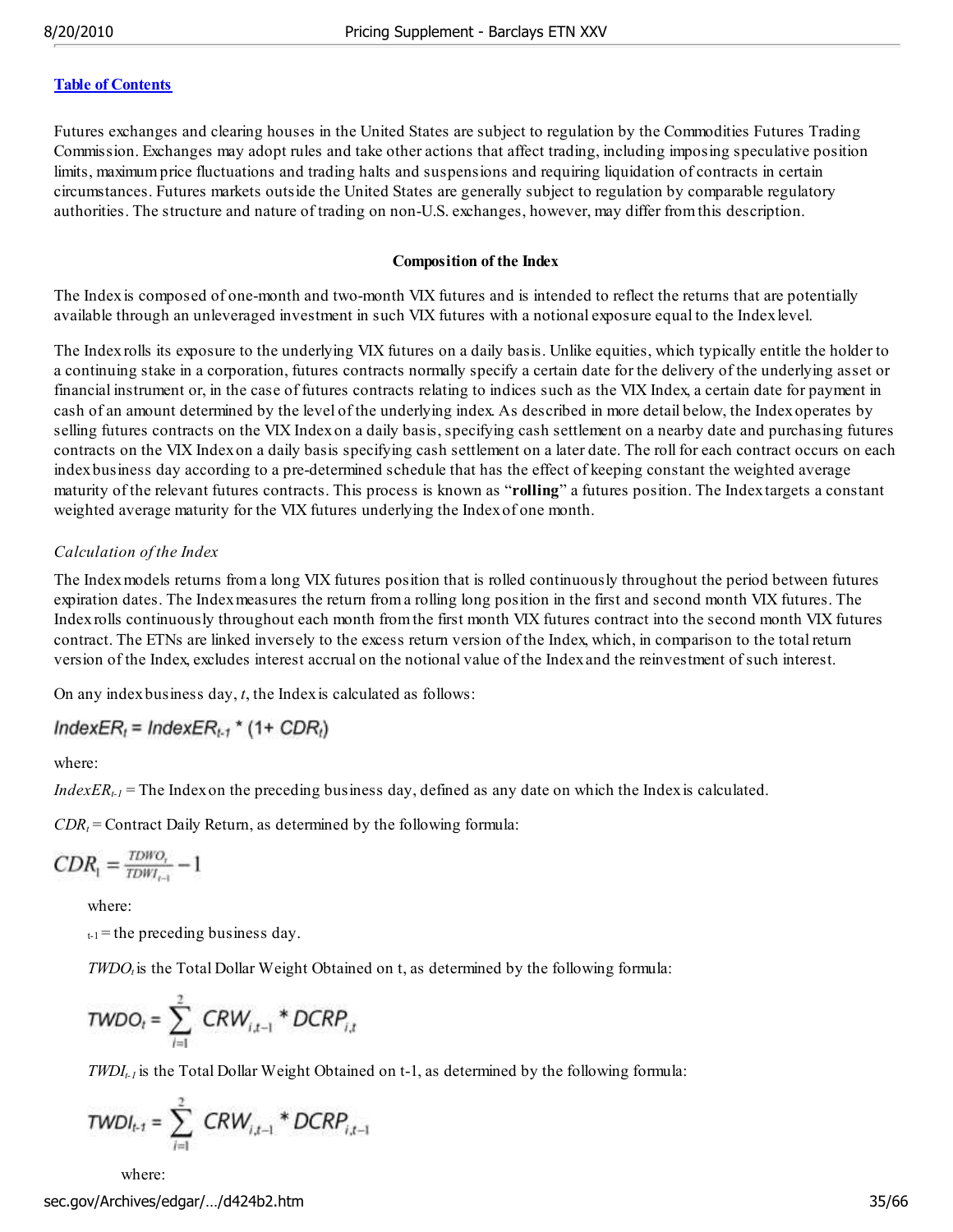# 8/20/2010 Pricing Supplement - Barclays ETN XXV

 $CRW_{i,t}$  = Contract Roll Weight of the  $i<sup>th</sup>$  VIX futures contract on date t.

*DCRP*<sub>*i*,*t*</sub> = Daily Contract Reference Price of the *i*<sup>th</sup> VIX futures contract on date t.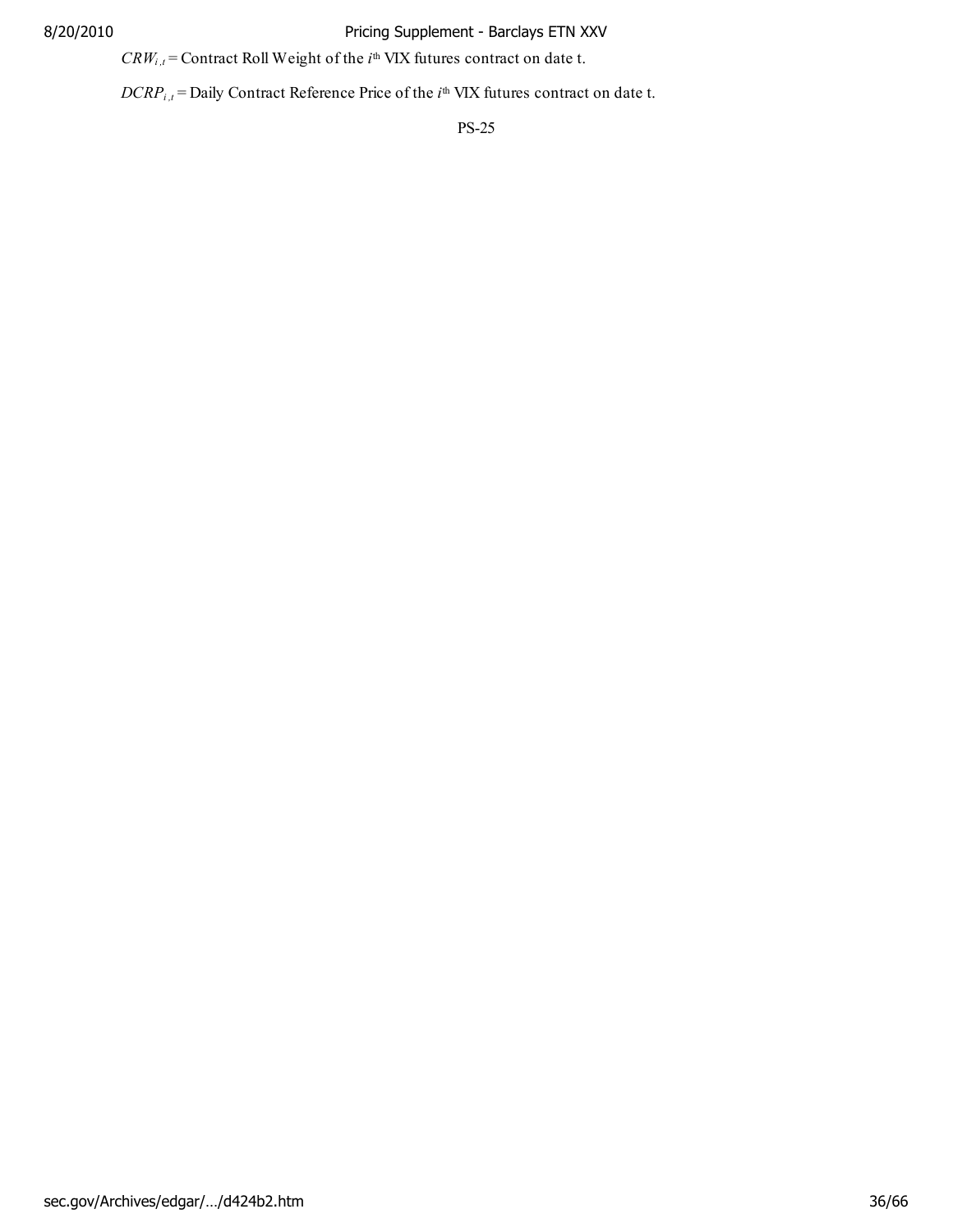## *Contract Rebalancing*

The roll period starts on the Tuesday prior to the monthly CBOE VIX Futures Settlement Date (the Wednesday falling 30 calendar days before the S&P 500 option expiration for the following month), and runs through the Tuesday prior to the subsequent month's CBOE VIX Futures Settlement Date. Thus, the Index is rolling on a continual basis. On the business date after the current roll period ends the following roll period will begin. In calculating the return of the Index, the Contract Roll Weights  $(CRW_{i,i})$  of each of the contracts in the Index, on a given day, t, are determined as follows:

$$
CRW_{1,t} = 100 * \frac{dr}{dt}
$$
  

$$
CRW_{2,t} = 100 * \frac{dt - dt}{dt}
$$

where:

- *dt*= The total number of business days in the current roll period beginning with and including, the starting CBOE VIX Futures Settlement Date and ending with, but excluding, the following CBOE VIX Futures Settlement Date. The number of business days stays constant in cases of a new holiday introduced intra-month or an unscheduled market closure.
- *dr=* The total number of business days within a roll period beginning with, and including the following business day and ending with, but excluding, the following CBOE VIX Futures Settlement Date. The number of business days includes a new holiday introduced intra-month up to the business day preceding such a holiday.

At the close on the Tuesday, corresponding to the start of the roll period, all of the weight is allocated to the first month contract. Then on each subsequent business day a fraction of the first month VIX futures holding is sold and an equal notional amount of the second month VIX futures is bought. The fraction, or quantity, is proportional to the number of first month VIX futures contracts as of the previous index roll day, and inversely proportional to the length of the current roll period. In this way the initial position in the first month contract is progressively moved to the second month contract over the course of the month, until the following roll period starts when the old second month VIX futures contract becomes the new first month VIX futures contract.

In addition to the transactions described above, the weight of each index component is also adjusted every day to ensure that the change in total dollar exposure for the Index is only due to the price change of each contract and not due to using a different weight for a contract trading at a higher price.

## *Base Date*

The base date of the Index is December 20, 2005 at a base value of 100,000.

## *Historical Assumptions*

Prior to April 2008, not all consecutive first to seventh month VIX futures were listed. For the purpose of historical Index calculations, the following assumptions have been made in interpolating VIX futures prices from near-by listed contracts.

When *i*<sup>h</sup> future was not listed, but *i*<sup>h</sup> + *I* and *i*<sup>h</sup> - *I* futures were listed, the following interpolation has been assumed:

$$
DCRP_{it}^{2} = DCRP_{i,t}^{2} + \frac{BDays(T_{i} - T_{i-1})}{BDays(T_{i+1} - T_{i-1})} (DCRP_{it})^{2} - DCRP_{it})^{2}
$$

When  $i^{\text{th}}$  and  $i^{\text{th}}+I$  futures were not listed, but  $i^{\text{th}}+2$  and  $i^{\text{th}}-I$  futures were listed, the following interpolation has been assumed:

$$
\textit{DCRP}_{it}^2 = \textit{DCRP}_{it, t}^2 + \frac{BDays(T_i - T_{i-1})}{BDays(T_{i+2} - T_{i-1})} (\textit{DCRP}_{it, t}^2 - \textit{DCRP}_{it, t}^2)
$$

When  $i^{\text{th}}$ ,  $i^{\text{th}} + I$  and  $i^{\text{th}} + 2$  futures were not listed, the following interpolation has been assumed: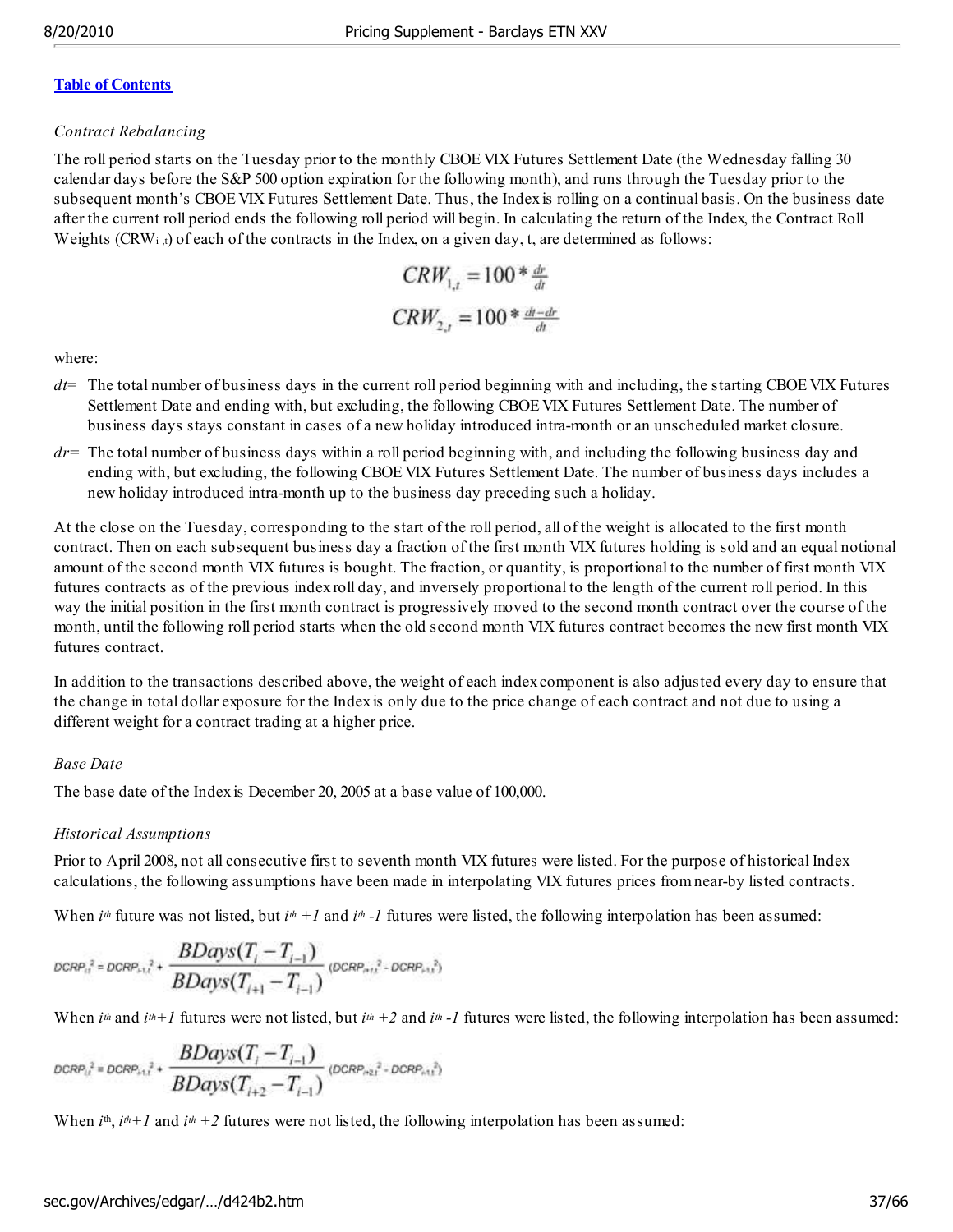8/20/2010 Pricing Supplement - Barclays ETN XXV

$$
DCRP_{ii}^{2} = DCRP_{i1i}^{2} + \frac{BDays(T_i - T_{i-1})}{BDays(T_{i-1} - T_{i-2})} (DCRP_{i1i}^{2} \cdot DCRP_{i2i}^{2})
$$

where:

 $T_i$  = Expiration of the  $i^{th}$  VIX futures contract

*BDays =* Number of business days between VIX futures expiration days

#### **Index Governance**

The S&P 500 VIX Futures Index Committee maintains the Index. The Index Committee meets regularly. At each meeting, the Index Committee reviews any significant market events. In addition, the Index Committee may revise Index policy for timing of rebalancings or other matters.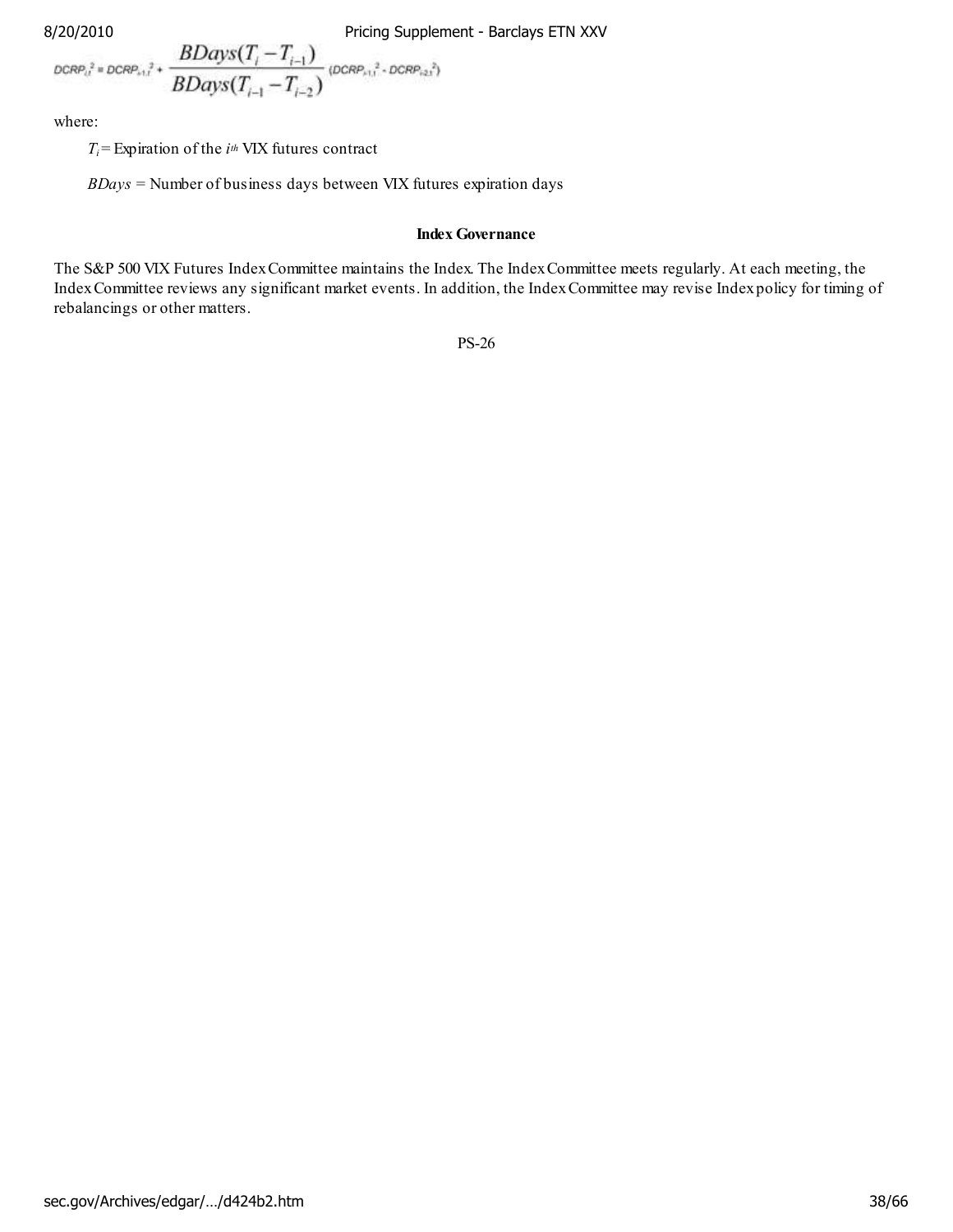The index sponsor considers information about changes to its indices and related matters to be potentially market moving and material.

Therefore, all Index Committee discussions are confidential.

## **Historical Performance of the Index**

The following graph illustrates the performance of the Index since December 20, 2005. Data from that date to the index commencement date represents hypothetical values as if the Index had been established on December 20, 2005 and calculated according to the methodology described above since that date. Data for dates from and including the index commencement date represent the actual values of the Index as calculated on such dates.

The historical performance of the Index shown below should not be taken as an indication of future performance, and no assurance can be given that the value of the Index will decrease sufficiently to cause holders of the relevant ETNs to receive a payment at maturity or upon redemption equal to or in excess of the principal amount of such ETNs (after taking into account the effect of accrued interest and accrued fees).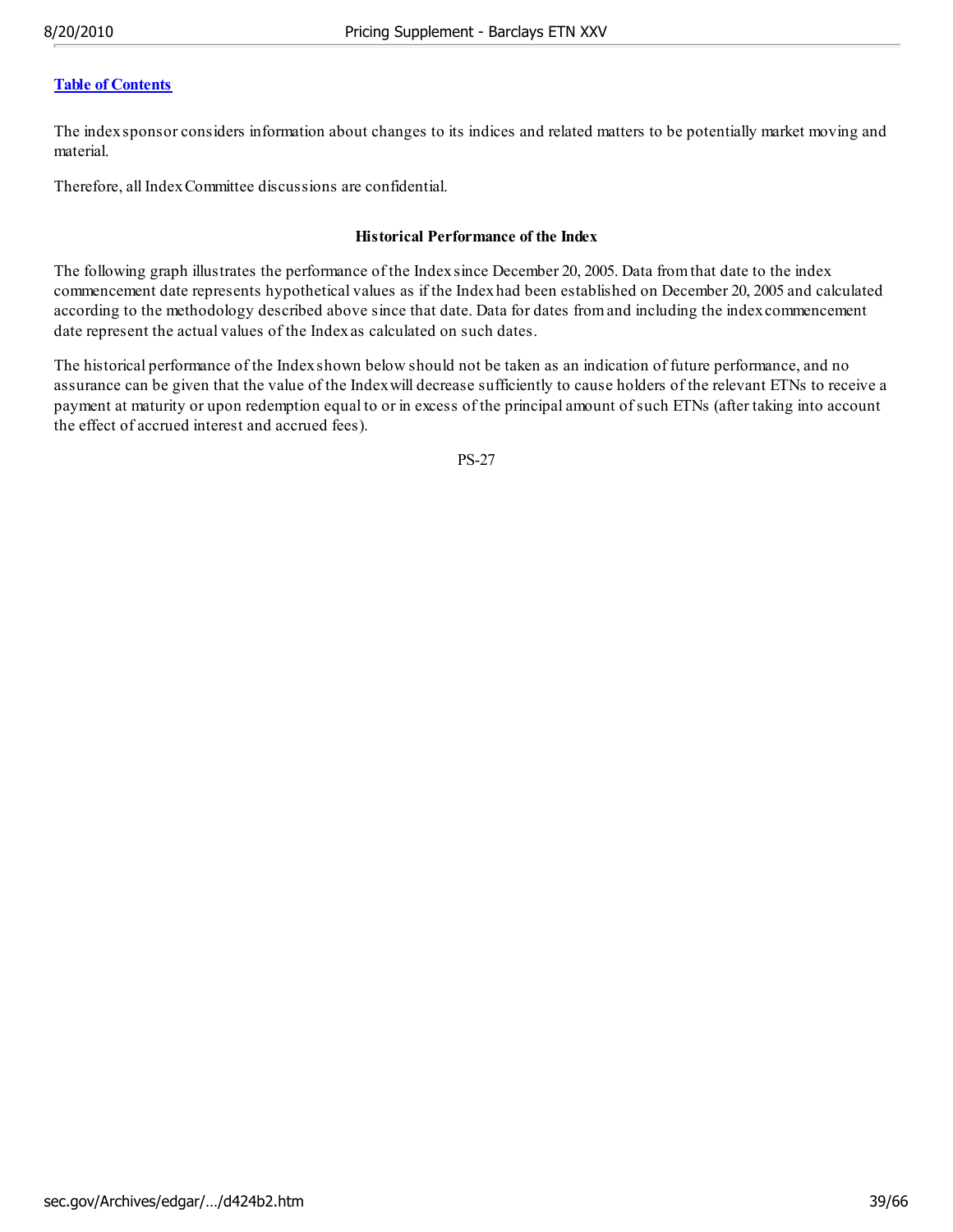

*PAST PERFORMANCE IS NOT INDICATIVE OF FUTURE RESULTS*

PS-28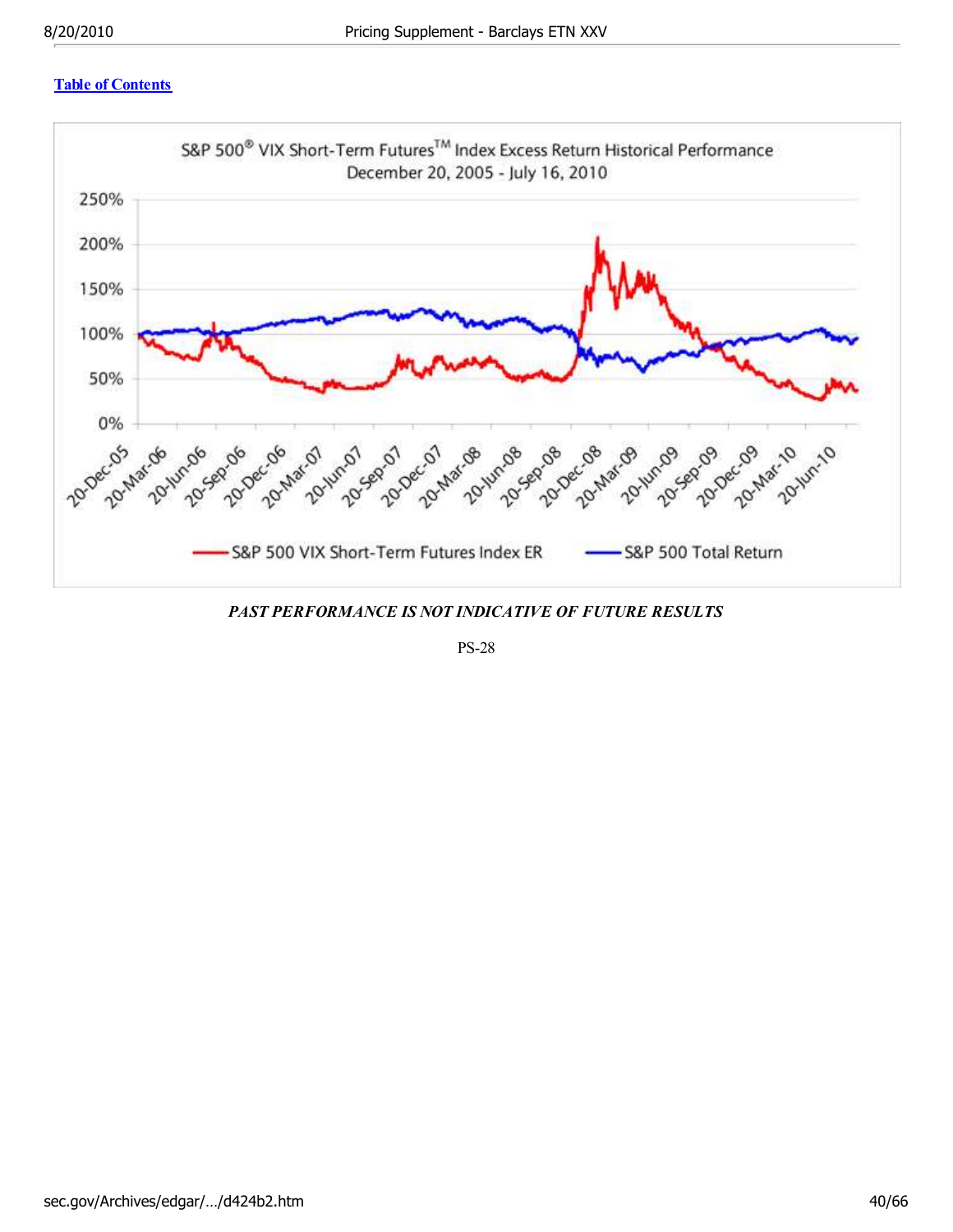## **License Agreement**

We have entered into an agreement with S&P, the index sponsor that provides us and our affiliates with a non-transferable, limited, non-exclusive (except as provided below) and worldwide license, for a fee, with the right to use the Index in connection with certain securities.

S&P expressly agrees and acknowledges that the grant of rights to use the Index as a component of ETNs and any similar indices to the Index shall be on an exclusive basis for an eighteen (18) month period commencing on the effective date of the license agreement.

#### **Modifications to the Index**

The index sponsor may revise Index policy for timing of rebalancings or other matters as described above under "The Index— Index Governance". The effect of any such changes is described below under "Specific Terms of the ETNs—Discontinuance or Modification of an Index". The index sponsor or the calculation agent may also make determinations relating to market disruption and force majeure events as described below.

## *Market Disruption and Force Majeure Events Relating to the Index*

If the index sponsor determines, in its sole discretion, that an exchange is forced to close early due to unforeseen events, such as computer or electric power failures, weather conditions or other events, the index sponsor will calculate the value of each Index based on the most recent prior closing futures prices published by the CBOE and the roll of the Index for that day will be carried to the next CBOE business day as described above under "Composition of the Index—Contract Rebalancing". If an exchange fails to open due to unforeseen circumstances, the index sponsor may determine not to publish the Index for that day.

If an exchange introduces a holiday during the month of an Index calculation, the Index will not be published on that holiday and the roll for that day will be carried to the next CBOE business day as described above under "Composition of the Index— Contract Rebalancing".

## *Market Disruption and Force Majeure Events Relating to the ETNs*

If the Index is not published on an index business day, or if a market disruption event or a force majeure event (each as defined below) has occurred or is occurring, and such event affects the Index, any futures contract underlying the Index and/or the ability to hedge the Index, the calculation agent may (but is not required to) make determinations and/or adjustments to the affected Index or method of calculating the affected Index. The determination of the value of an ETN on a valuation date, including the final valuation date, may be postponed if the calculation agent determines that a market disruption or force majeure event has occurred or is continuing on such valuation date. In no event, however, will a valuation date for the ETNs be postponed by more than five trading days. If a valuation date is postponed until the fifth trading day following the scheduled valuation date but a market disruption event occurs or is continuing on such day, that day will nevertheless be the valuation date and the calculation agent will make a good faith estimate in its sole discretion of the value of the Index for such day. All determinations and adjustments to be made by the calculation agent may be made in the calculation agent's sole discretion. See "Risk Factors" in this pricing supplement for a discussion of certain conflicts of interest which may arise with respect to the calculation agent.

If the calculation agent is prevented from determining the automatic redemption value because a market disruption event occurs or is continuing following the occurrence of an automatic termination event, the calculation agent may determine the automatic redemption value when the market disruption event has ceased to occur. However, if such market disruption event is continuing on the fifth trading day after the automatic termination date, the calculation agent may make a good faith estimate in its sole discretion of the value of the Index and will determine the automatic redemption value prior to the close of trading on the fifth trading day. See also "If Your ETNs Are Automatically Redeemed Following the Occurrence of an Automatic Termination Event, You Will Not Benefit From Any Subsequent Decrease in the Level of the Index".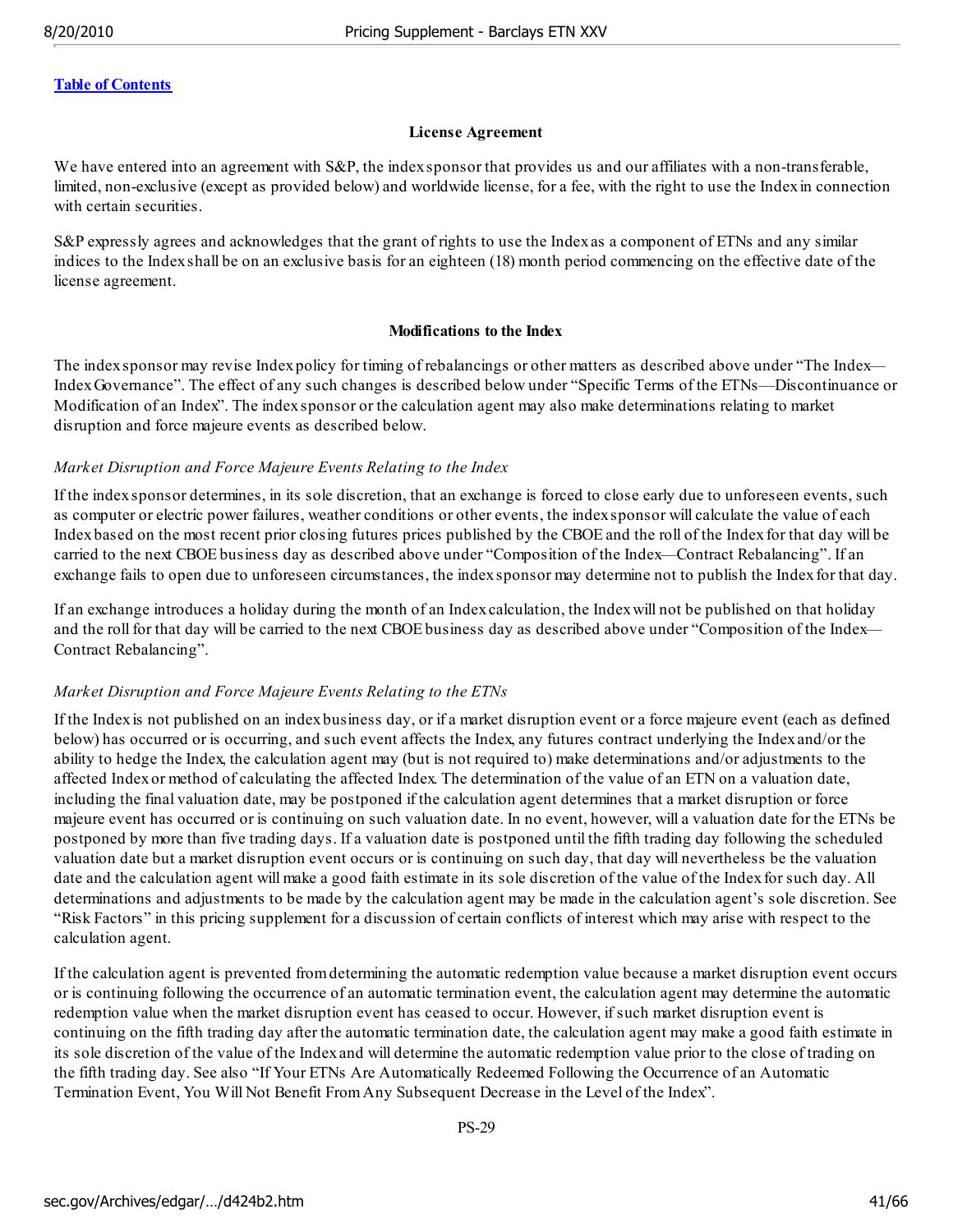The occurrence or existence of any of the following, as determined by the calculation agent in its sole discretion, will constitute a market disruption event:

- the index sponsor does not publish the level of the Index on any index business day;
- a suspension, absence or material limitation of trading of equity securities then constituting 20% or more of the level of the S&P 500<sup>®</sup> Index on the relevant exchanges (as defined below) for such securities for more than two hours of trading (one hour on any day that is an "index roll date" for purposes of calculation the VIX Index or the relevant successor index) during, or during the one hour period preceding the close of, the principal trading session on such relevant exchange
- a breakdown or failure in the price and trade reporting systems of any relevant exchange for the S&P  $500^\circ$  Index as a result of which the reported trading prices for equity securities then constituting 20% or more of the level of the S&P 500 $\textdegree$  Index are materially inaccurate (i) during the one hour preceding the close of the principal trading session on such relevant exchange or (ii) during any one hour period of trading on such relevant exchange on any day that is an "index roll date" for purpose of calculating the VIX Index or the relevant successor index;
- a suspension, absence or material limitation of trading on any relevant exchange for the VIX Index (or any relevant successor index) for more than two hours of trading (one hour on any day that is an "index roll date" for purposes of calculation the VIX Index or the relevant successor index) during, or during the one hour period preceding the close of, the principal trading session on such relevant exchange;
- a breakdown or failure in the price and trade reporting systems of the relevant exchange for the VIX Index (or the relevant successor index) as a result of which the reported trading prices for SPX Options or futures on the VIX Index (or futures on the relevant successor index) during the one hour period preceding, and including, the scheduled time at which the value of SPX Options is calculated for purposes of the VIX Index (or the relevant successor index) are materially inaccurate;
- a decision to permanently discontinue trading in SPX Options or futures on the VIX Index (or futures on the relevant successor index);
- on any index business day, the occurrence or existence of a lack of, or a material decline in, the liquidity in the market for trading in any futures contract underlying the Index;
- any event or any condition (including without limitation any event or condition that occurs as a result of the enactment, promulgation, execution, ratification, interpretation or application of, or any change in or amendment to, any law, rule or regulation by an applicable governmental authority) that results in an illiquid market for trading in any futures contract underlying the Index; and
- the declaration or continuance of a general moratorium in respect of banking activities in any relevant city.

A force majeure event includes any event or circumstance (including, without limitation, a systems failure, natural or man-made disaster, act of God, armed conflict, act of terrorism, riot or labor disruption or any similar intervening circumstance) that the calculation agent determines to be beyond the calculation agent's reasonable control and to materially affect the Index, any futures contract underlying the Index, or the calculation of the VIX Index.

For purposes of determining whether a market disruption event has occurred:

• a limitation on the hours or number of days of trading will not constitute a market disruption event if it results from an announced change in the regular business hours of the relevant exchange for the S&P 500® Index or the VIX Index (or the relevant successor index);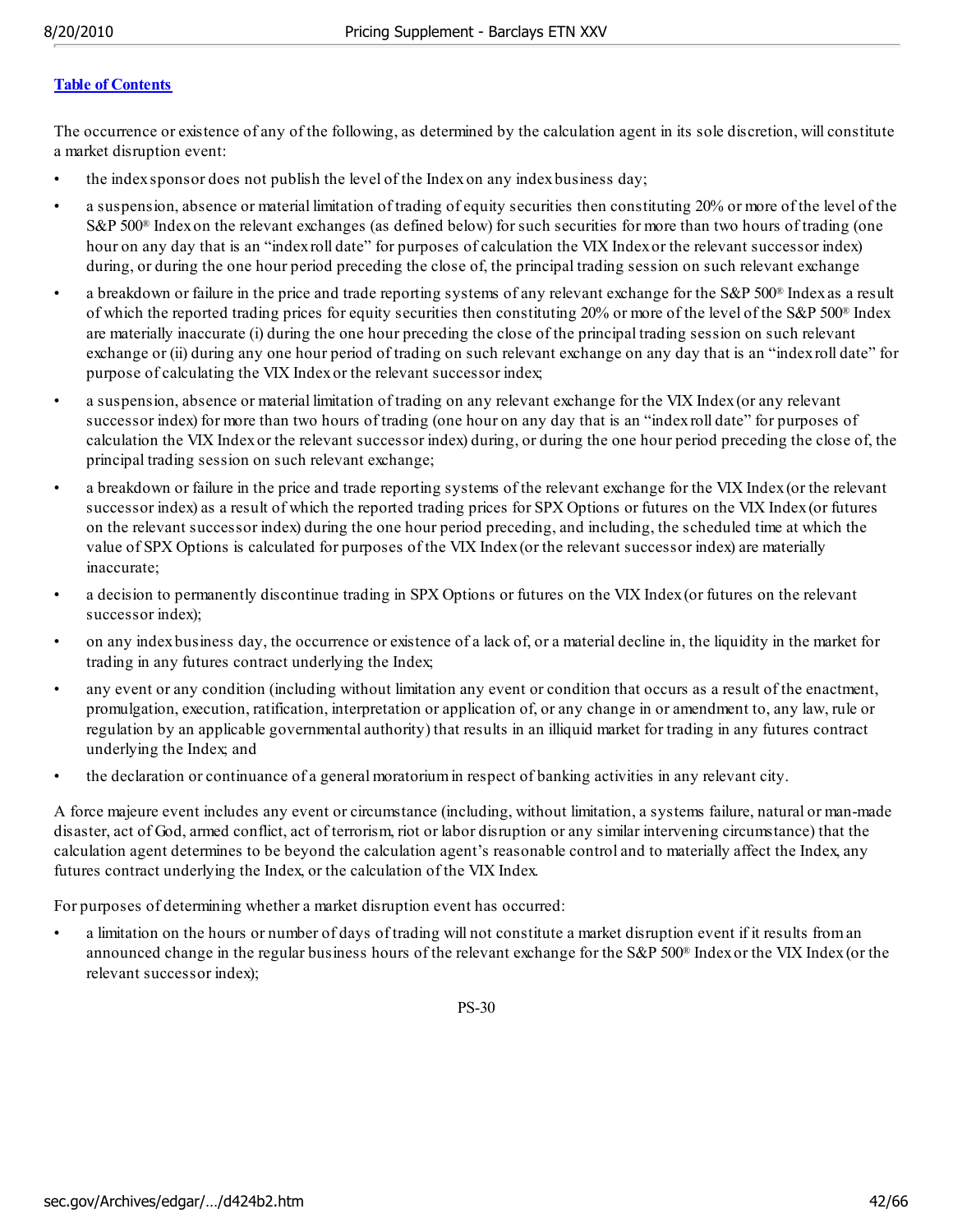- limitations pursuant to the rules of any relevant exchange similar to NYSE Rule 80B (or any applicable rule or regulation enacted or promulgated by any other self-regulatory organization or any government agency of scope similar to NYSE Rule 80B as determined by the index sponsor) on trading during significant market fluctuations will constitute a suspension, absence or material limitation of trading;
- a suspension of trading in an SPX Option or a futures contract on the VIX Index (or futures contract on the relevant successor index) by the relevant exchange for the VIX Index (or the relevant successor index) by reason of:
	- a price change exceeding limits set by such relevant exchange,
	- an imbalance of orders relating to such options, or
	- a disparity in bid and ask quotes relating to such options

will, in each such case, constitute a suspension, absence or material limitation of trading on such relevant exchange; and

• a "suspension, absence or material limitation of trading" on any relevant exchange will not include any time when such relevant exchange is itself closed for trading under ordinary circumstances.

"Relevant exchange" means, with respect to the S&P 500<sup>®</sup> Index, the primary exchange or market of trading for any equity security (or any combination thereof) then included in the S&P 500<sup>®</sup> Index or, with respect to the VIX Index or any relevant successor index, the primary exchange or market for SPX Options or futures on the VIX Index (or futures on the relevant successor index).

An "**index business day**" is a day on which (1) it is a business day in New York City, and (2) trading is generally conducted on the CBOE.

## **Disclaimer**

The ETNs are not sponsored, endorsed, sold or promoted by S&P or the CBOE. S&P and CBOE make no representation, condition or warranty, express or implied, to the owners of the ETNs or any member of the public regarding the advisability of investing in securities generally or in the ETNs or in the ability of either Index to track market performance. S&P's and CBOE's only relationship to Barclays is the licensing of certain trademarks and trade names of S&P, CBOE and the Index which are determined, composed and calculated by S&P without regard to Barclays or the ETNs. S&P has no obligation to take the needs of Barclays or the owners of the ETNs into consideration in determining, composing or calculating the Index. S&P and CBOE are not responsible for and have not participated in the determination of the timing of, prices at, or quantities of the ETNs to be issued or in the determination or calculation of the equation by which the ETNs is to be converted into cash. S&P and CBOE have no obligation or liability in connection with the administration, marketing or trading of the ETNs.

**NEITHER S&P, ITS AFFILIATES NOR THEIR THIRD PARTY LICENSORS, INCLUDING CBOE, GUARANTEE THE ADEQUACY, ACCURACY, TIMELINESS OR COMPLETENESS OF THE INDEX OR ANY DATA INCLUDED THEREIN OR ANY COMMUNICATIONS, INCLUDING BUT NOT LIMITED TO, ORAL OR WRITTEN COMMUNICATIONS (INCLUDING ELECTRONIC COMMUNICATIONS) WITH RESPECT THERETO. S&P, ITS AFFILIATES AND THEIR THIRD PARTY LICENSORS, INCLUDING CBOE, SHALL NOT BE SUBJECT TO ANY DAMAGES OR LIABILITY FOR ANY ERRORS, OMISSIONS OR DELAYS THEREIN. S&P AND CBOE MAKE NO EXPRESS OR IMPLIED WARRANTIES, AND EXPRESSLY DISCLAIM ALL WARRANTIES OF MERCHANTABILITY OR FITNESS FOR A PARTICULAR PURPOSE OR USE WITH RESPECT TO THE MARKS, THE INDEX OR ANY DATA INCLUDED THEREIN. WITHOUT LIMITING ANY OF THE FOREGOING, IN NO EVENT WHATSOEVER SHALL S&P, ITS AFFILIATES OR THEIR THIRD PARTY LICENSORS, INCLUDING CBOE, BE LIABLE FOR ANY INDIRECT, SPECIAL, INCIDENTAL, PUNITIVE OR CONSEQUENTIAL DAMAGES, INCLUDING BUT NOT LIMITED TO, LOSS OF PROFITS, TRADING LOSSES, LOST TIME OR GOODWILL, EVEN IF THEY HAVE BEEN ADVISED OF THE POSSIBILITY OF SUCH DAMAGES, WHETHER IN CONTRACT, TORT, STRICT LIABILITY OR OTHERWISE.**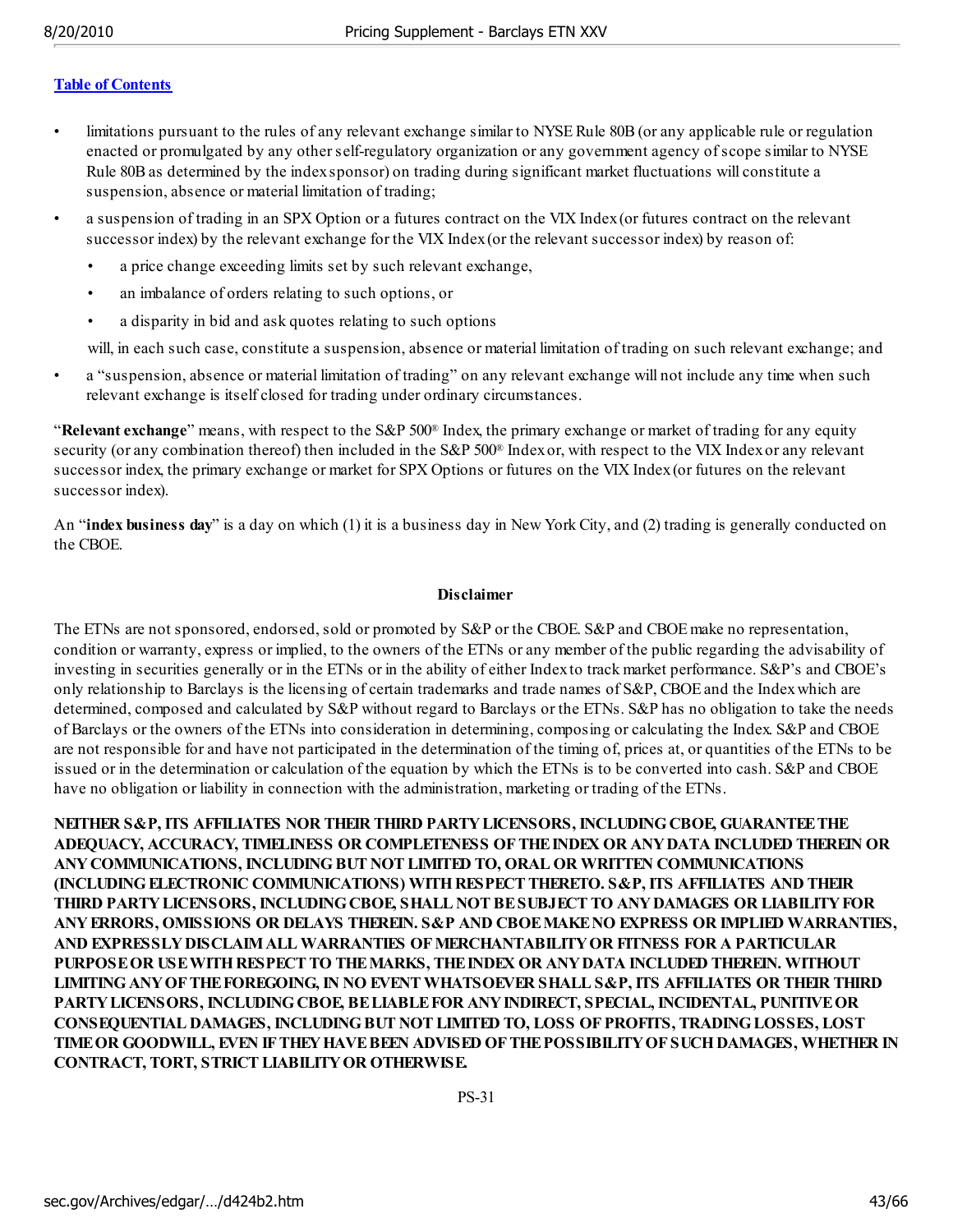"Standard & Poor's®", "S&P®", "S&P 500®", "Standard & Poor's 500™" and "S&P 500 VIX Short-Term Futures™" are trademarks of S&P and have been licensed for use by Barclays. "VIX" is a registered trademark of the CBOE and has been licensed for use by S&P.

The index sponsor does not guarantee the accuracy and/or completeness of the Index, any data included therein, or any data from which it is based, and the index sponsor shall have no liability for any errors, omissions, or interruptions therein.

The index sponsor makes no warranty, express or implied, as to the results to be obtained from the use of the Index. The index sponsor makes no express or implied warranties, and expressly disclaims all warranties of merchantability or fitness for a particular purpose or use with respect to the Index or any data included therein. Without limiting any of the foregoing, in no event shall the index sponsor have liability for any special, punitive, indirect or consequential damages, lost profits, loss of opportunity or other financial loss, even if notified of the possibility of such damages.

Neither the index sponsor nor any of its affiliates or subsidiaries or any of their respective directors, officers, employees, representatives, delegates or agents shall have any responsibility to any person (whether as a result of negligence or otherwise) for any determination made or anything done (or omitted to be determined or done) in respect of the Index or publication of the Index level (or failure to publish such value) and any use to which any person may put the Index or their respective levels. In addition, although the index sponsor reserves the right to make adjustments to correct previously incorrectly published information, including but not limited to the Index level, the index sponsor is under no obligation to do so and shall have no liability in respect of any errors or omissions.

Nothing in this disclaimer shall exclude or limit liability to the extent such exclusion or limitation is not permitted by law.

## **VALUATION OF THE ETNs**

The market value of the ETNs will be affected by several factors, many of which are beyond our control. Factors that may influence the market value of the ETNs include, but are not limited to, prevailing market prices and forward volatility levels of the U.S. stock markets, the equity securities included in the S&P 500<sup>®</sup> Index and the S&P 500<sup>®</sup> Index, and prevailing market prices of options on the S&P 500<sup>®</sup> Index, the VIX Index, options on the VIX Index, relevant futures contracts on the VIX Index or any other financial instruments related to the S&P 500<sup>®</sup> Index and the VIX Index; supply and demand for the ETNs including inventory positions with Barclays Capital Inc. or any market maker; interest rates; economic, financial, political, regulatory, geographical or judicial events that affect the level of the underlying Index or the market price or forward volatility of the U.S. stock markets, the equity securities included in the S&P 500® Index, the S&P 500® Index, the VIX Index or the relevant futures contracts on the VIX Index; the perceived creditworthiness of Barclays Bank PLC; supply and demand in the listed and overthe-counter equity derivative markets; or supply and demand as well as hedging activities in the equity-linked structured product markets. See "Risk Factors" in this pricing supplement for a discussion of the factors that may influence the market value of the ETNs prior to maturity.

#### **Intraday Indicative Note Value**

An "intraday indicative note value" meant to approximate the intrinsic economic value of the ETNs will be calculated and published every 15 seconds during each valuation date by NYSE Arca or a successor via the facilities of the Consolidated Tape Association under the ticker symbol "XXV.IV". In connection with the ETNs, we use the term "intraday indicative note value" to refer to the value, per ETN, on any valuation date as determined based on the following equation:

Intraday Indicative Note Value = \$20 + Intraday Inverse Index Performance Amount + Accrued Interest – Accrued Fees; *provided* that if such calculation results in a negative value, the Intraday Indicative Note Value will be \$0;

where:

Intraday Inverse Index Performance Amount = The intraday inverse index performance amount of the ETNs as described in this pricing supplement.

Accrued Interest = The accrued interest of the ETNs on the previous calendar day as described in this pricing supplement.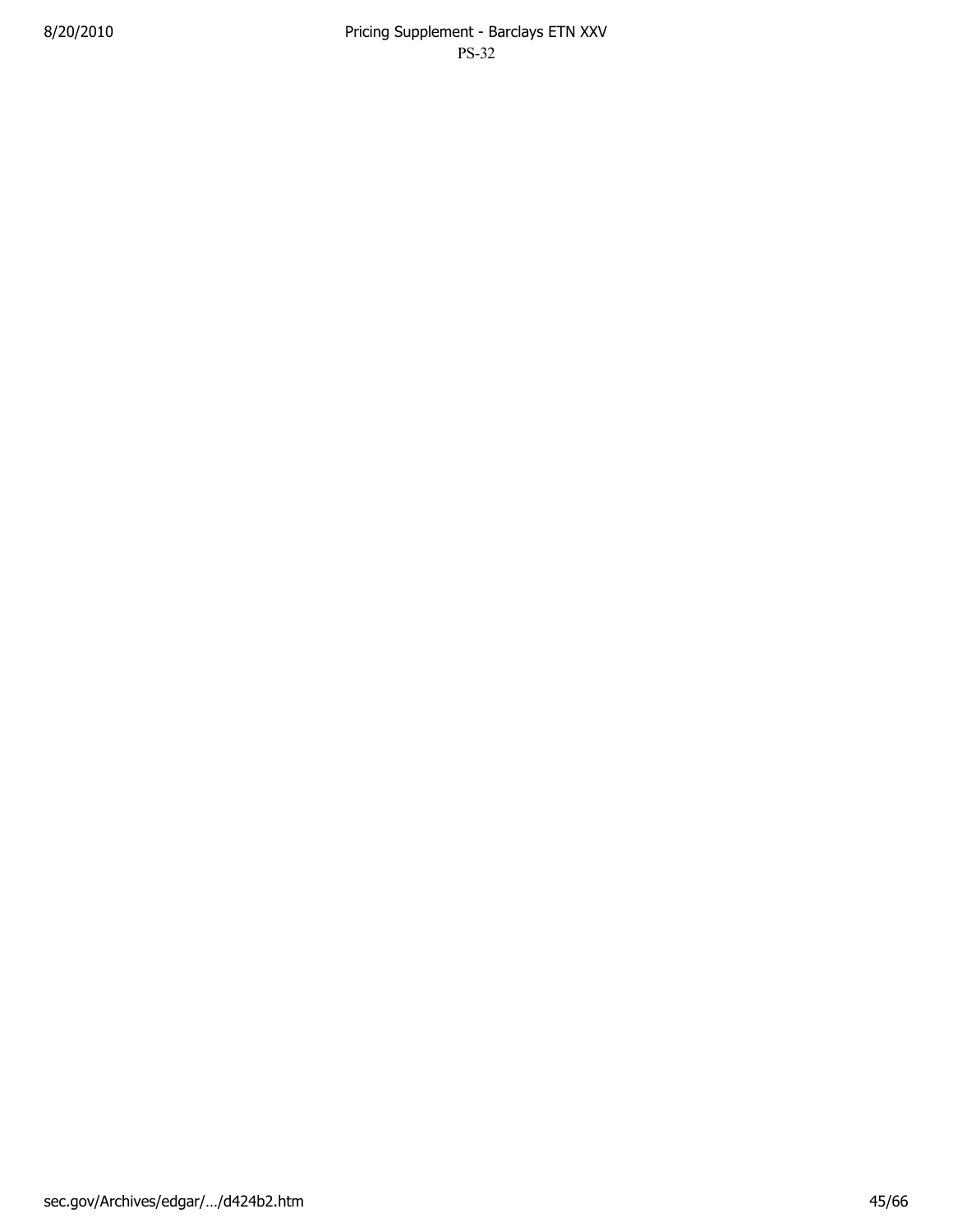Accrued Fees = The accrued fees of the ETNs on the previous calendar day as described in this pricing supplement.

The intraday indicative note value calculation will be used to determine whether an automatic termination event has occurred as described in "Specific Terms of the ETNs—Payment Upon the Occurrence of an Automatic Termination Event". It is not intended as a price or quotation, or as an offer or solicitation for the purchase, sale, redemption or termination of your ETNs, nor will it reflect hedging or transaction costs, credit considerations, market liquidity or bid-offer spreads. Furthermore, as the intraday indicative note value is calculated using the accrued fees and the accrued interest on the immediately preceding calendar day, the intraday indicative note value published at any time during a given trading day will not reflect the interest or fees that may have accrued over the course of such trading day. Published Index levels from S&P may occasionally be subject to delay or postponement. Any such delays or postponements will affect the current Index level and therefore the intraday indicative note value for the ETNs. The actual trading price of the ETNs may be different from their intraday indicative note value.

As discussed in "Specific Terms of the ETNs—Payment Upon Optional Redemption at the Holder's Election", you may, subject to certain restrictions, choose to redeem your ETNs on any optional redemption date during the term of the ETNs. If you redeem your ETNs on a particular optional redemption date, you will receive a cash payment on such date in an amount equal to the closing indicative note value on the applicable valuation date. You must redeem at least 50,000 ETNs at one time in order to exercise your right to redeem your ETNs on any optional redemption date. The optional redemption feature is intended to induce arbitrageurs to counteract any trading of the ETNs at a discount to their closing indicative note value, though there can be no assurance that arbitrageurs will employ the redemption feature in this manner.

## **Participation**

Your ETNs are designed to target a multiple of negative one times the performance of the Index over the term of the ETNs, plus accrued interest, less accrued fees. This target is achieved by linking the payment upon maturity or redemption for each ETN to the value of a notional "short" position in the Index. However, as the exposure of each ETN to the Index will not be reset during the term of the ETNs, there is likely to be a fluctuating ratio of  $(1)$  the then-current value of the notional exposure per ETN to the performance of the Index *relative to* (2) the then-current intraday indicative note value per ETN. Therefore, the "daily" or "intraday" return on your ETNs will reflect a variable multiple of the daily or intraday return on the inverse performance of the Index that is equal to the ratio of the value of notional exposure to the Index relative to the intraday indicative note value. See "Risk Factors—The Ratio Between the Value of Your ETNs and the Notional Exposure to the Underlying Index of Each ETN Will Fluctuate During the Term of Your ETNs" in this pricing supplement for more information.

The "participation" of the ETNs, which is intended to approximate the ratio of (1) the value of the notional exposure per ETN to the performance of the underlying Index *relative to* (2) the value of each ETN, will be calculated and published as soon as reasonably practicable at the end of each valuation date by NYSE Arca or a successor under the ticker symbol "XXVPT.NV" during the term of your ETNs. The "participation" will be calculated according to the following equation:

Participation = (\$20 - Intraday Inverse Index Performance Amount) / Intraday Indicative Note Value.

By calculating the participation in this manner, participation also serves to approximate the variable multiple of returns in the Index performance that will be reflected in the value of the ETNs on any given day.

The participation value will be published solely for informational purposes. It is not intended to serve as a basis for determining a price or quotation for your ETNs, or as a basis for an offer or solicitation for the purchase, sale, redemption or termination of your ETNs.

#### **NYSE Arca Calculations**

NYSE Arca is not affiliated with Barclays Bank PLC and does not approve, endorse, review or recommend Barclays Bank PLC or the ETNs.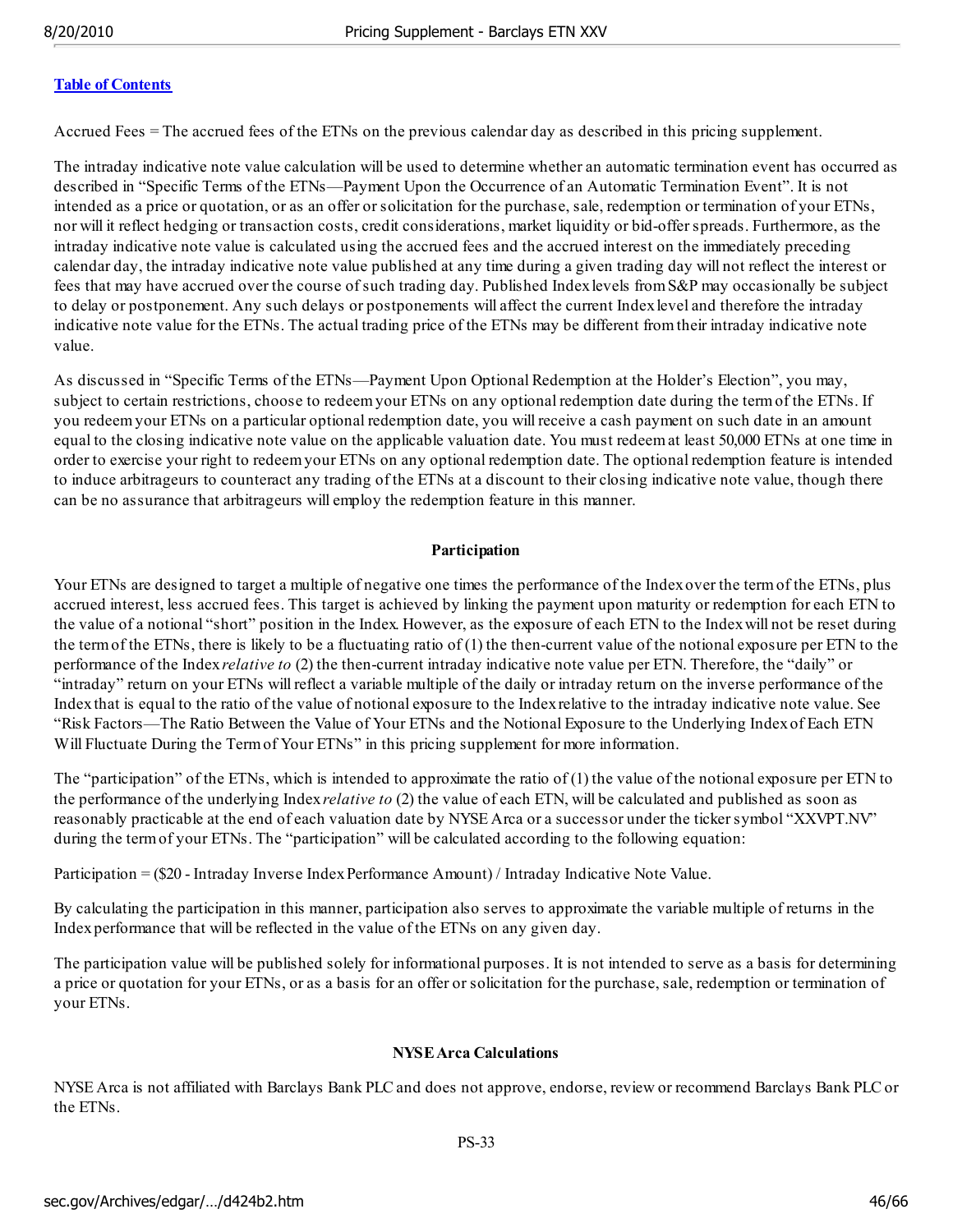The closing indicative note value, the intraday indicative note value and other information furnished in connection with the ETNs will be derived from sources deemed reliable, but NYSE Arca and its suppliers do not guarantee the correctness or completeness of the closing indicative note value, the intraday indicative note value or other information furnished in connection with the ETNs. NYSE ARCA MAKES NO WARRANTY, EXPRESS OR IMPLIED, AS TO RESULTS TO BE OBTAINED BY BARCLAYS BANK PLC, BARCLAYS BANK PLC'S CUSTOMERS, HOLDERS OF THE ETNS, OR ANY OTHER PERSON OR ENTITY FROM THE USE OF THE CLOSING INDICATIVE NOTE VALUE, THE INTRADAY INDICATIVE NOTE VALUE OR ANY DATA INCLUDED THEREIN. NYSE ARCA MAKES NO EXPRESS OR IMPLIED WARRANTIES, AND EXPRESSLY DISCLAIMS ALL WARRANTIES OF MERCHANTABILITY OR FITNESS FOR A PARTICULAR PURPOSE WITH RESPECT TO THE CLOSING INDICATIVE NOTE VALUE, THE INTRADAY INDICATIVE NOTE VALUE OR ANY DATA INCLUDED THEREIN.

NYSE Arca and its employees, subcontractors, agents, suppliers and vendors shall have no liability or responsibility, contingent or otherwise, for any injury or damages, whether caused by the negligence of either NYSE Arca or its employees, subcontractors, agents, suppliers or vendors or otherwise, arising in connection with the closing indicative note value, the intraday indicative note value or any data included therein, and shall not be liable for any lost profits, losses, punitive, incidental or consequential damages. NYSE Arca shall not be responsible for or have any liability for any injuries or damages caused by errors, inaccuracies, omissions or any other failure in, or delays or interruptions of, the closing indicative note value, the intraday indicative note value or any data included therein, from whatever cause. NYSE Arca is not responsible for the selection of or use of the Index or the ETNs, the accuracy and adequacy of the Index or information used by Barclays Bank PLC and the resultant output thereof.

## **SPECIFIC TERMS OF THE ETNs**

In this section, references to "holders" mean those who own the ETNs registered in their own names, on the books that we or the trustee maintain for this purpose, and not those who own beneficial interests in the ETNs registered in street name or in the ETNs issued in book-entry form through The Depository Trust Company or another depositary. Owners of beneficial interests in the ETNs should read the section entitled "Description of Debt Securities—Legal Ownership; Form of Debt Securities" in the accompanying prospectus.

The ETNs are part of a series of debt securities entitled "Global Medium-Term Notes, Series A" (the "**medium-term notes**") that we may issue under the indenture, dated September 16, 2004, between Barclays Bank PLC and The Bank of New York Mellon, as trustee, from time to time. This pricing supplement summarizes specific financial and other terms that apply to the ETNs. Terms that apply generally to all medium-term notes are described in "Description of Medium-Term Notes" and "Terms of the Notes" in the accompanying prospectus supplement, and terms that apply generally to all index-linked notes are described in "Reference Assets—Indices" in the accompanying prospectus supplement. The terms described here (i.e., in this pricing supplement) supplement those described in the accompanying prospectus, prospectus supplement and any related free writing prospectuses and, if the terms described here are inconsistent with those described in those documents, the terms described here are controlling.

Please note that the information about the price to the public and the proceeds to Barclays Bank PLC on the front cover of this pricing supplement relates only to the initial sale of the ETNs. If you have purchased the ETNs in a market-making transaction after the initial sale, information about the price and date of sale to you will be provided in a separate confirmation of sale.

We describe the terms of the ETNs in more detail below.

## **Inception and Issuance**

The ETNs were first sold on July 16, 2010, which we refer to as the "**inception date**", and are expected to be first issued on July 21, 2010.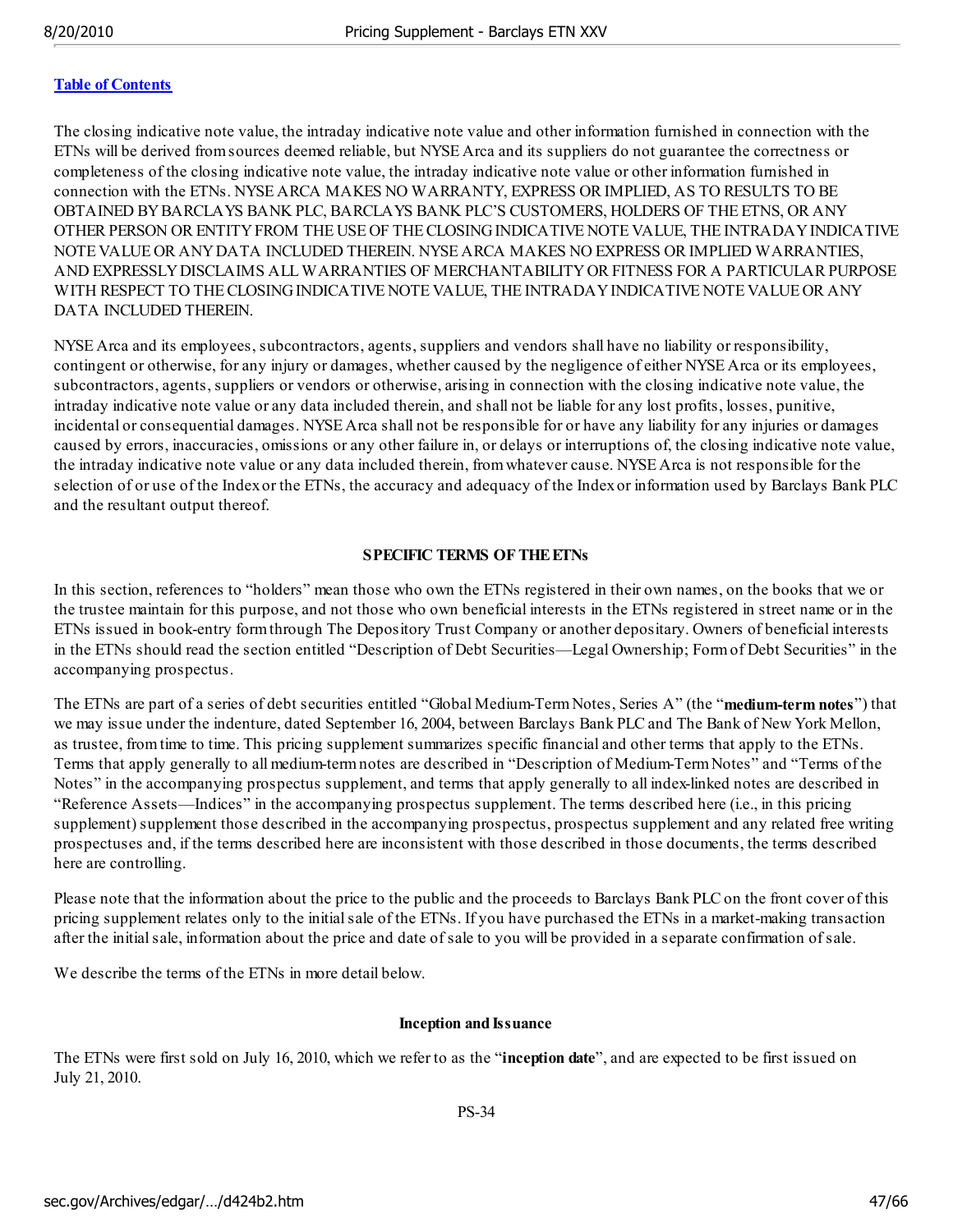## **Coupon**

We will not pay you interest during the term of the ETNs.

## **Denomination**

We will offer the ETNs in denominations of \$20.

## **Payment at Maturity**

If you hold your ETNs to maturity, you will receive a cash payment for each ETN equal to the closing indicative note value on the final valuation date.

The "**closing indicative note value**" for each ETN on any calendar day will equal (a) the principal amount per ETN *plus* (b) the inverse index performance amount on such calendar day *plus* (c) the accrued interest on such calendar day *minus* (d) the accrued fees on such calendar day; *provided* that if such calculation results in a negative value, the closing indicative note value will be \$0. The closing indicative note value will be published by NYSE Arca on each valuation date under the ticker symbol "XXV.RDNV".

The "**inverse index performance amount**" for each ETN will equal \$0 on the initial valuation date. On any subsequent calendar day, the inverse index performance amount for each ETN will equal the product of (a) negative one *times* (b) the principal amount per ETN *times* (c) the index performance percentage on such calendar day.

The "**index performance percentage**" on the initial valuation date will equal 0%. On any subsequent calendar day, the index performance percentage will equal (a) (i) the closing level of the Index on such calendar day (or, if such a day is not an index business day, the closing level of the Index on the immediately preceding index business day) *divided by* (ii) the closing level of the Index on the initial valuation date *minus* (b) 100%.

The "**accrued interest**" for each ETN will equal \$0 on the initial valuation date. On any subsequent calendar day until maturity or redemption, the accrued interest for each ETN will equal the sum of (a) the accrued interest on the immediately preceding calendar day *plus* (b) the product of (i) the closing indicative note value on the immediately preceding calendar day *times* (ii) the T-Bill rate *divided by* (iii) 360.

The "**T-Bill rate**" will equal the most recent weekly investment rate for 28-day U.S. Treasury bills effective on the preceding business day in New York City. The weekly investment rate for 28-day U.S. Treasury bills is generally announced by the U.S. Treasury on each Monday; on any Monday that is not a business day in New York City, the rate prevailing on the immediately preceding business day in New York City will apply. The most recent weekly investment rate for 28-day U.S. Treasury bills is published on Bloomberg under the ticker symbol "USB4WIR". The T-Bill rate is expressed as a percentage.

The "**accrued fees**" for each ETN on the initial valuation date will equal \$0. On each subsequent calendar day until maturity or redemption, the accrued fees for each ETN will equal (1) the accrued fees on the immediately preceding calendar day *plus* (2) the product of (i) the closing indicative note value on the immediately preceding calendar day *times* (ii) the fee rate *divided by* (iii) 365. Because the accrued fees are calculated and subtracted from the closing indicative note value on a daily basis, the net effect of the accrued fees accumulates over time and is subtracted at the rate of 0.89% per year.

The "**fee rate**" for the ETNs is 0.89%.

A "**valuation date**" means each trading day from July 16, 2010 to July 16, 2020, subject to postponement as a result of market disruption events, such postponement not to exceed five trading days. We refer to July 16, 2010 as the "**initial valuation date**" and July 16, 2020 as the "**final valuation date**".

A "**trading day**" with respect to the ETNs is a day on which (1) it is a business day in New York City, (2) trading is generally conducted on the NYSE Arca, and (3) trading is generally conducted on the CBOE, in each case as determined by the calculation agent in its sole discretion.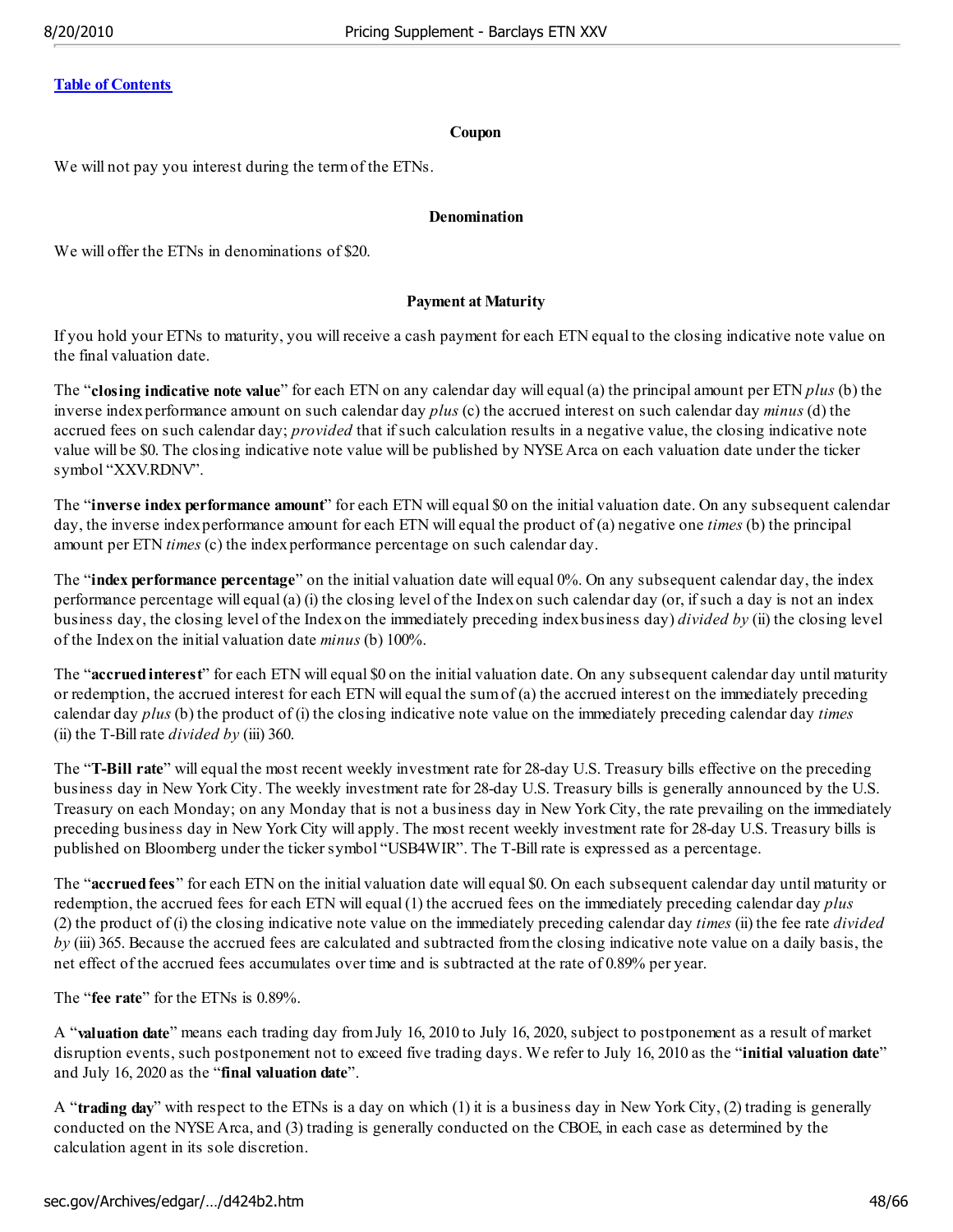# 8/20/2010 Pricing Supplement - Barclays ETN XXV

An "**index business day**" is a day on which (1) it is a business day in New York City, and (2) trading is generally conducted on the CBOE.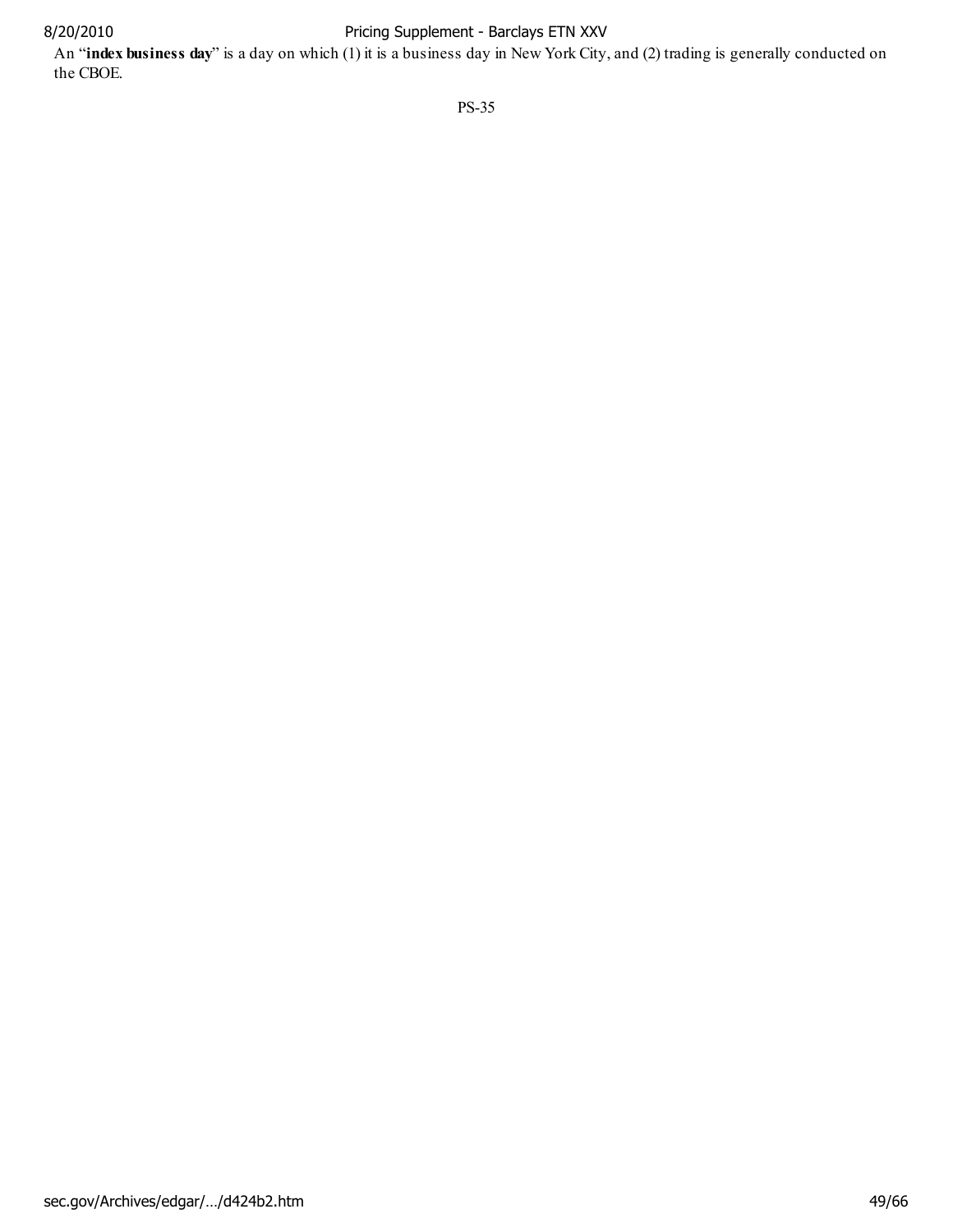## **Maturity Date**

If the maturity date stated on the cover of this pricing supplement is not a business day, the maturity date will be the next following business day. If the fifth business day before this day does not qualify as a valuation date (as described above), then the maturity date will be the fifth business day following the final valuation date. The calculation agent may postpone the final valuation date – and therefore the maturity date – if a market disruption event occurs or is continuing on a day that would otherwise be the final valuation date.

In the event that payment at maturity is deferred beyond the stated maturity date, penalty interest will not accrue or be payable with respect to that deferred payment.

A "**business day**" means a Monday, Tuesday, Wednesday, Thursday or Friday that is neither a day on which banking institutions in New York City or London, as applicable, generally are authorized or obligated by law, regulation, or executive order to close.

## **Payment Upon Optional Redemption At Holder's Election**

Up to the valuation date immediately preceding the final valuation date and subject to certain restrictions, you may elect to redeem your ETNs on any optional redemption date during the term of the ETNs, provided that you present at least 50,000 of the ETNs for redemption or your broker or other financial intermediary (such as a bank or other financial institution not required to register as a broker-dealer to engage in securities transactions) bundles your ETNs for redemption with those of other investors to reach this minimum. If you choose to redeem your ETNs on an optional redemption date, you will receive a cash payment per ETN on such date equal to the closing indicative note value on the applicable valuation date minus the redemption charge. Notwithstanding the foregoing, if an automatic termination event, as described under "—Payment Upon the Occurrence of an Automatic Termination Event", occurs between the time at which you deliver a notice of redemption to us and the close of business on the applicable valuation date, your notice of redemption will be deemed ineffective and your ETNs will be automatically redeemed on the automatic redemption date as described under "—Payment Upon the Occurrence of An Automatic Termination Event".

An "**optional redemption date**" is the third business day following each valuation date (other than the final valuation date). The final optional redemption date will be the third business day following the valuation date that is immediately prior to the final valuation date.

The "**redemption charge**" is a one-time charge imposed upon optional redemption and is equal to 0.05% *times* the closing indicative note value on the applicable valuation date. The redemption charge is intended to allow us to recoup the brokerage and other transaction costs that we will incur in connection with redeeming the ETNs. The proceeds we receive from the redemption charge may be greater or less than such costs.

#### **Optional Redemption Procedures**

You may, subject to the minimum redemption amount described above, elect to redeem your ETNs on any optional redemption date. To redeem your ETNs, you must instruct your broker or other person through whom you hold your ETNs to take the following steps:

- deliver a notice of redemption, which is attached as Annex A, to us via email by no later than 4:00 p.m., New York City time, on the business day prior to the applicable valuation date. If we receive your notice by the time specified in the preceding sentence, we will respond by sending you a form of confirmation of redemption, which is attached as Annex B;
- deliver the signed confirmation of redemption to us via facsimile in the specified form by 5:00 p.m., New York City time, on the same day. We or our affiliate must acknowledge receipt in order for your confirmation to be effective;
- instruct your DTC custodian to book a delivery vs. payment trade with respect to your ETNs on the valuation date at a price equal to the applicable closing indicative note value minus the redemption charge facing Barclays Capital DTC 5101; and
- cause your DTC custodian to deliver the trade as booked for settlement via DTC at or prior to 10:00 a.m., New York City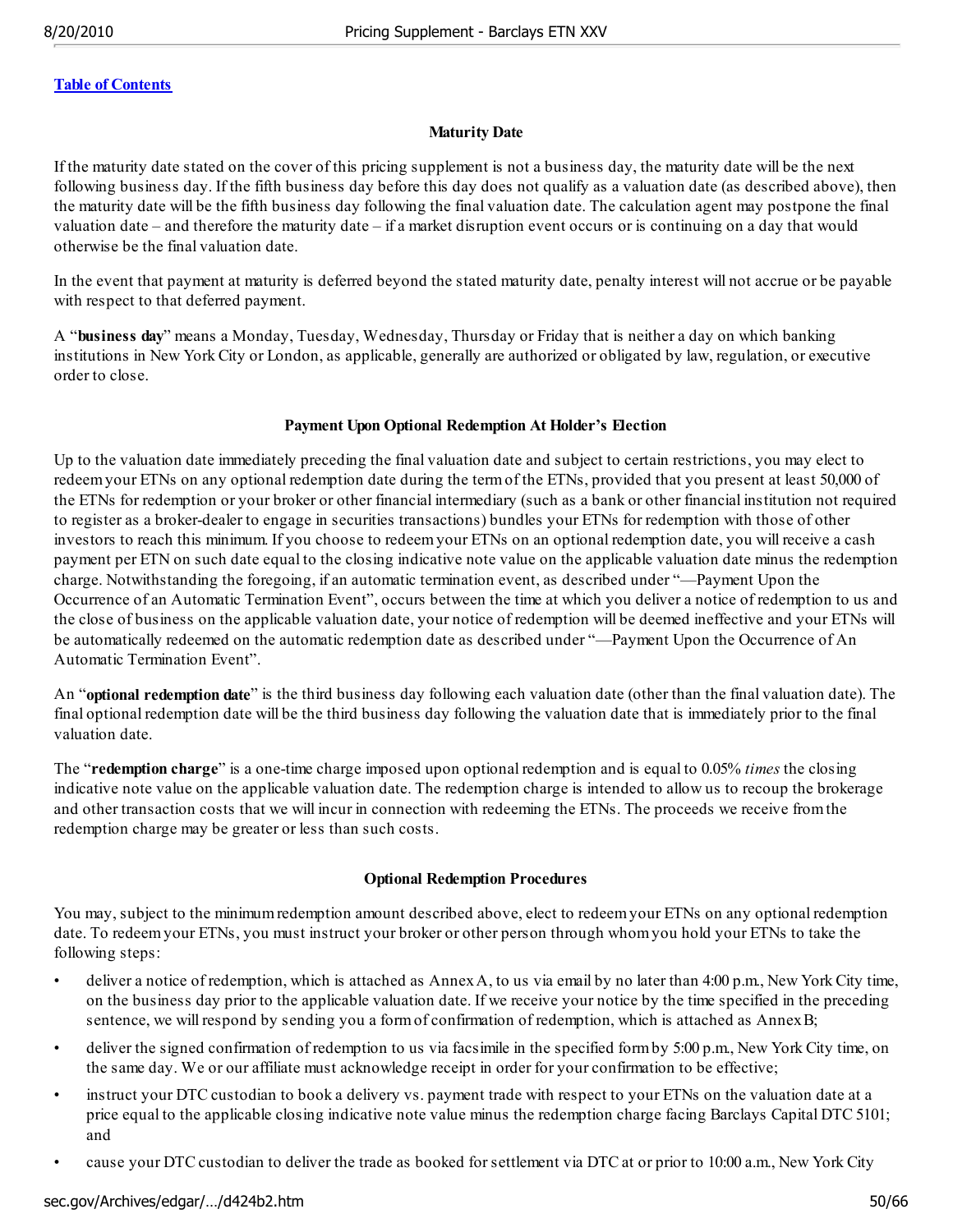# 8/20/2010 Pricing Supplement - Barclays ETN XXV

time, on the applicable optional redemption date (the third business day following the applicable valuation date).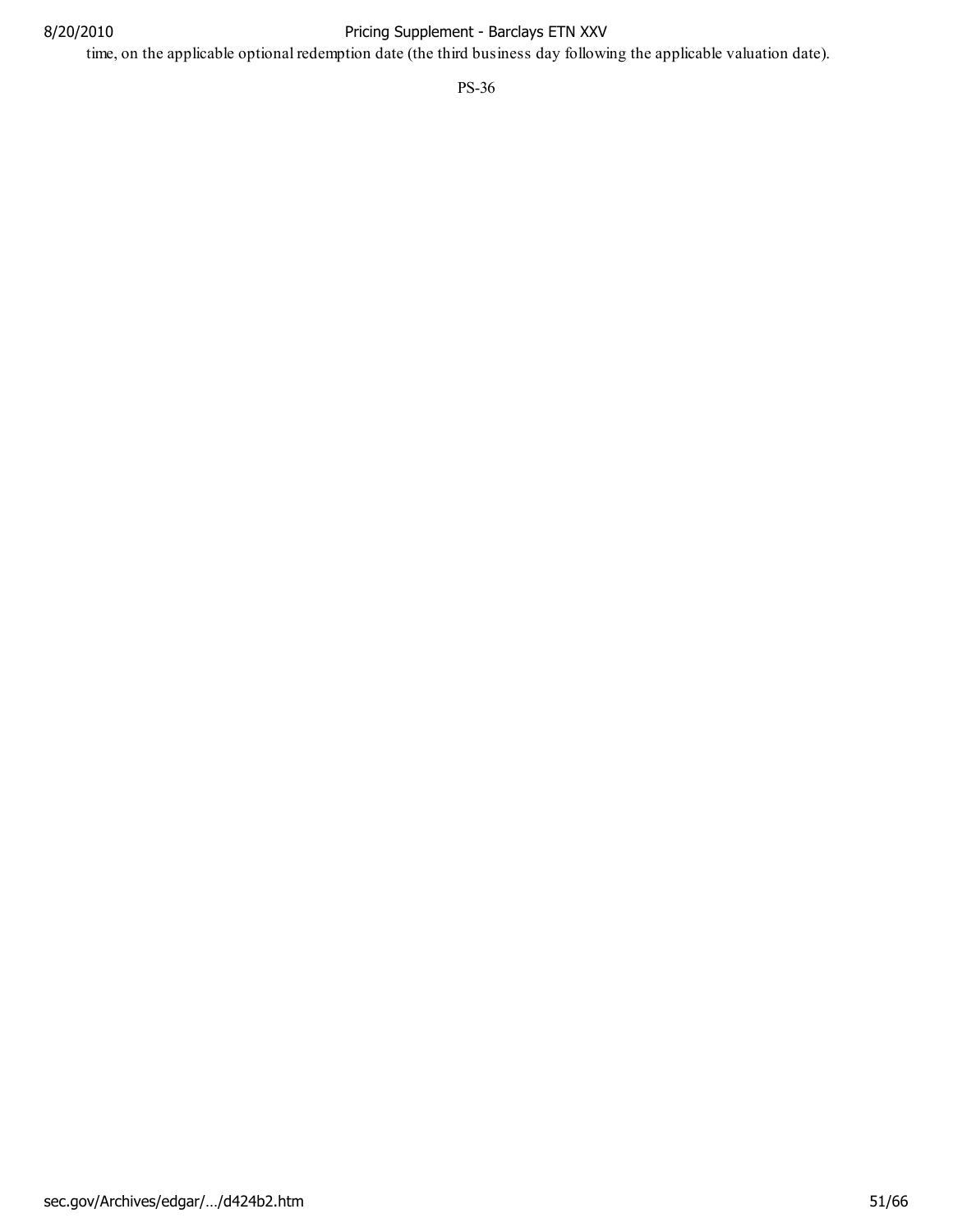Different brokerage firms may have different deadlines for accepting instructions from their customers. Accordingly, you should consult the brokerage firm through which you own your interest in the ETNs in respect of such deadlines. If we do not receive your notice of redemption by 4:00 p.m., New York City time, or your confirmation of redemption by 5:00 p.m., New York City time, on the business day prior to the applicable valuation date, your notice will not be effective and we will not redeem your ETNs on the applicable optional redemption date. Any redemption instructions for which we (or our affiliate) receive a valid confirmation in accordance with the procedures described above will be irrevocable.

## **Automatic Termination Event**

Your ETNs (in whole only, but not in part) will be redeemed automatically if, on any valuation date prior to or on the final valuation date, the intraday indicative note value, as published by the NYSE Arca, is less than or equal to 50.0% of the principal amount per ETN, or \$10.00 for each ETN.

## **Payment Upon the Occurrence of An Automatic Termination Event**

In order to mitigate the risk to the Issuer that the value of the ETNs equals a negative value, we will automatically redeem your ETNs upon the occurrence of an automatic termination event on the automatic redemption date and will deliver a notice of redemption to DTC in the form attached as Annex C specifying such date. Upon such redemption, you will receive a cash payment equal to the automatic redemption value for each ETN, which shall be specified in such notice. If a market disruption event occurs and is continuing following the occurrence of an automatic termination event and the calculation agent is prevented from determining the automatic redemption value, we will deliver a notice to DTC specifying the occurrence of an automatic termination event and will deliver a separate notice to DTC to specify the automatic redemption date and the relevant automatic redemption value following the resolution of the applicable market disruption event. For more information on the determination of the automatic redemption value in this scenario, see "Market Disruption Events" below.

A "**automatic termination date**" is any valuation date on which an automatic termination event occurs.

A "**automatic redemption date**" will be the fifth business day following the automatic termination date; *provided* that if the calculation of the automatic redemption value is postponed as a result of a market disruption event, the automatic redemption date will be the fifth business day after the automatic redemption value is calculated.

The **"intraday indicative note value**" for each ETN on any valuation date will equal (a) the principal amount per ETN *plus* (b) the intraday inverse index performance amount *plus* (c) the accrued interest on the immediately preceding calendar day *minus* (d) the accrued fees on the immediately preceding calendar day; *provided* that if such calculation results in a negative value, the intraday indicative note value will be \$0. The intraday indicative note value will be published by NYSE Arca every 15 seconds on each valuation date under the ticker symbol "XXV.IV". As the intraday indicative note value is calculated using the accrued fees and the accrued interest on the immediately preceding calendar day, the intraday indicative note value published at any time during a given trading day will not reflect the interest or fees that may have accrued over the course of such trading day.

The "**intraday inverse index performance amount**" equals the product of (a) negative one *times* (b) the principal amount per ETN *times* (c) the intraday index performance percentage.

The "**intraday index performance percentage**" equals (a) (i) the most recently published level of the Index *divided by* (ii) the closing level of the Index on the initial valuation date *minus* (b) 100%.

The "**automatic redemption value**" will be equal to the closing indicative note value on the automatic termination date.

## **Default Amount on Acceleration**

If an event of default occurs and the maturity of the ETNs is accelerated, we will pay the default amount in respect of the principal of the ETNs at maturity. We describe the default amount below under "—Default Amount".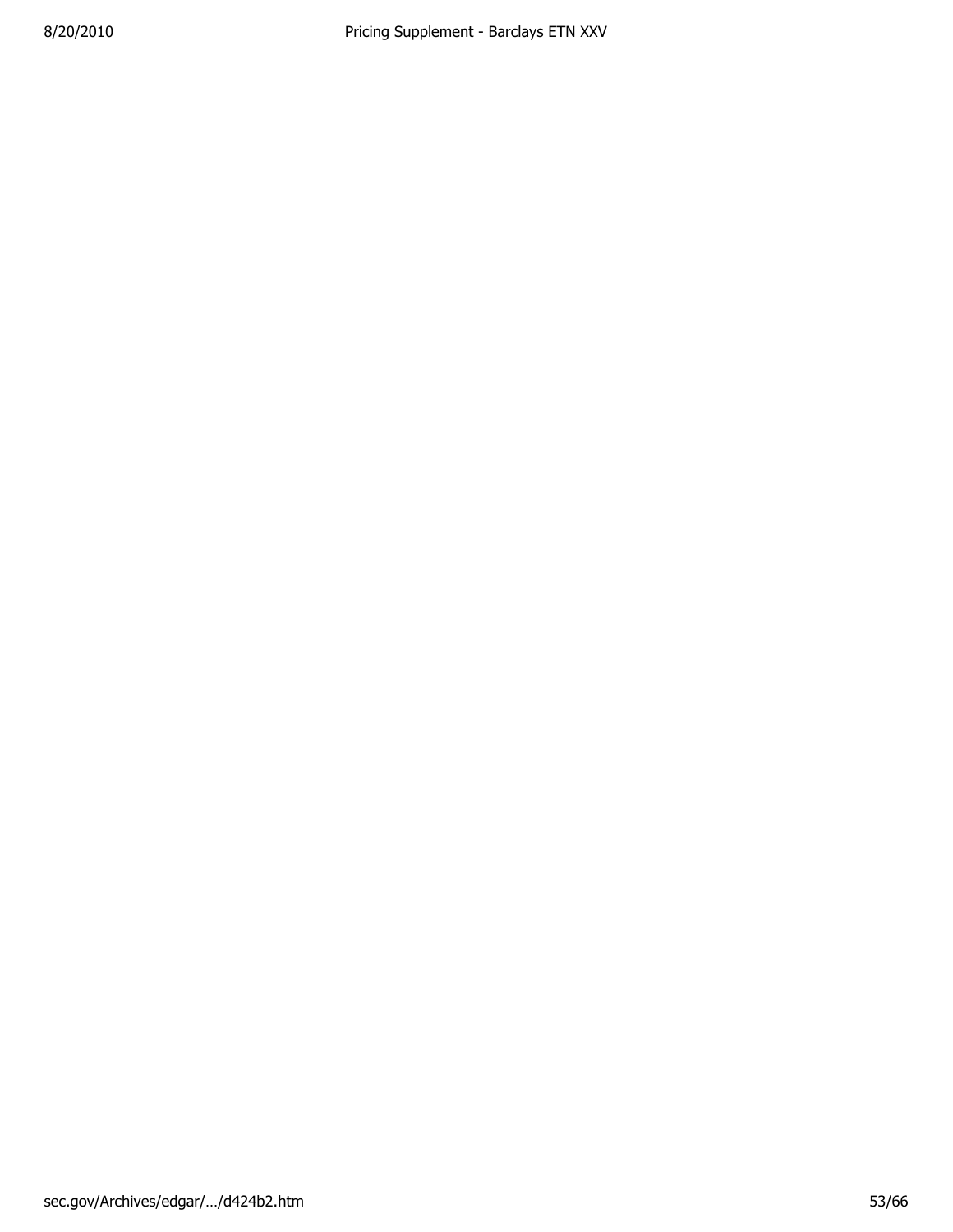For the purpose of determining whether the holders of our medium-term notes, of which the ETNs are a part, are entitled to take any action under the indenture, we will treat the stated principal amount of each ETN outstanding as the principal amount of that ETN. Although the terms of the ETNs may differ from those of the other medium-term notes, holders of specified percentages in principal amount of all medium-term notes, together in some cases with other series of our debt securities, will be able to take action affecting all the medium-term notes, including the ETNs. This action may involve changing some of the terms that apply to the medium-term notes, accelerating the maturity of the medium-term notes after a default or waiving some of our obligations under the indenture. We discuss these matters in the attached prospectus under "Description of Debt Securities—Modification and Waiver" and "—Senior Events of Default; Subordinated Events of Default and Defaults; Limitations of Remedies".

## *Default Amount*

The default amount for the ETNs on any day will be an amount, determined by the calculation agent in its sole discretion, equal to the cost of having a qualified financial institution, of the kind and selected as described below, expressly assume all our payment and other obligations with respect to the ETNs as of that day and as if no default or acceleration had occurred, or to undertake other obligations providing substantially equivalent economic value to you with respect to the ETNs. That cost will equal:

- the lowest amount that a qualified financial institution would charge to effect this assumption or undertaking, plus
- the reasonable expenses, including reasonable attorneys' fees, incurred by the holders of the ETNs in preparing any documentation necessary for this assumption or undertaking.

During the default quotation period for the ETNs, which we describe below, the holders of the ETNs and/or we may request a qualified financial institution to provide a quotation of the amount it would charge to effect this assumption or undertaking. If either party obtains a quotation, it must notify the other party in writing of the quotation. The amount referred to in the first bullet point above will equal the lowest – or, if there is only one, the only – quotation obtained, and as to which notice is so given, during the default quotation period. With respect to any quotation, however, the party not obtaining the quotation may object, on reasonable and significant grounds, to the assumption or undertaking by the qualified financial institution providing the quotation and notify the other party in writing of those grounds within two business days after the last day of the default quotation period, in which case that quotation will be disregarded in determining the default amount.

# *Default Quotation Period*

The default quotation period is the period beginning on the day the default amount first becomes due and ending on the third business day after that day, unless:

- no quotation of the kind referred to above is obtained, or
- every quotation of that kind obtained is objected to within five business days after the due date as described above.

If either of these two events occurs, the default quotation period will continue until the third business day after the first business day on which prompt notice of a quotation is given as described above. If that quotation is objected to as described above within five business days after that first business day, however, the default quotation period will continue as described in the prior sentence and this sentence.

In any event, if the default quotation period and the subsequent two business day objection period have not ended before the final valuation date, then the default amount will equal the principal amount of the ETNs.

# *Qualified Financial Institutions*

For the purpose of determining the default amount at any time, a qualified financial institution must be a financial institution organized under the laws of any jurisdiction in the United States of America or Europe, which at that time has outstanding debt obligations with a stated maturity of one year or less from the date of issue and rated either:

- A-1 or higher by Standard & Poor's Ratings Services or any successor, or any other comparable rating then used by that rating agency, or
- P-1 or higher by Moody's Investors Service or any successor, or any other comparable rating then used by that rating

## sec.gov/Archives/edgar/…/d424b2.htm 54/66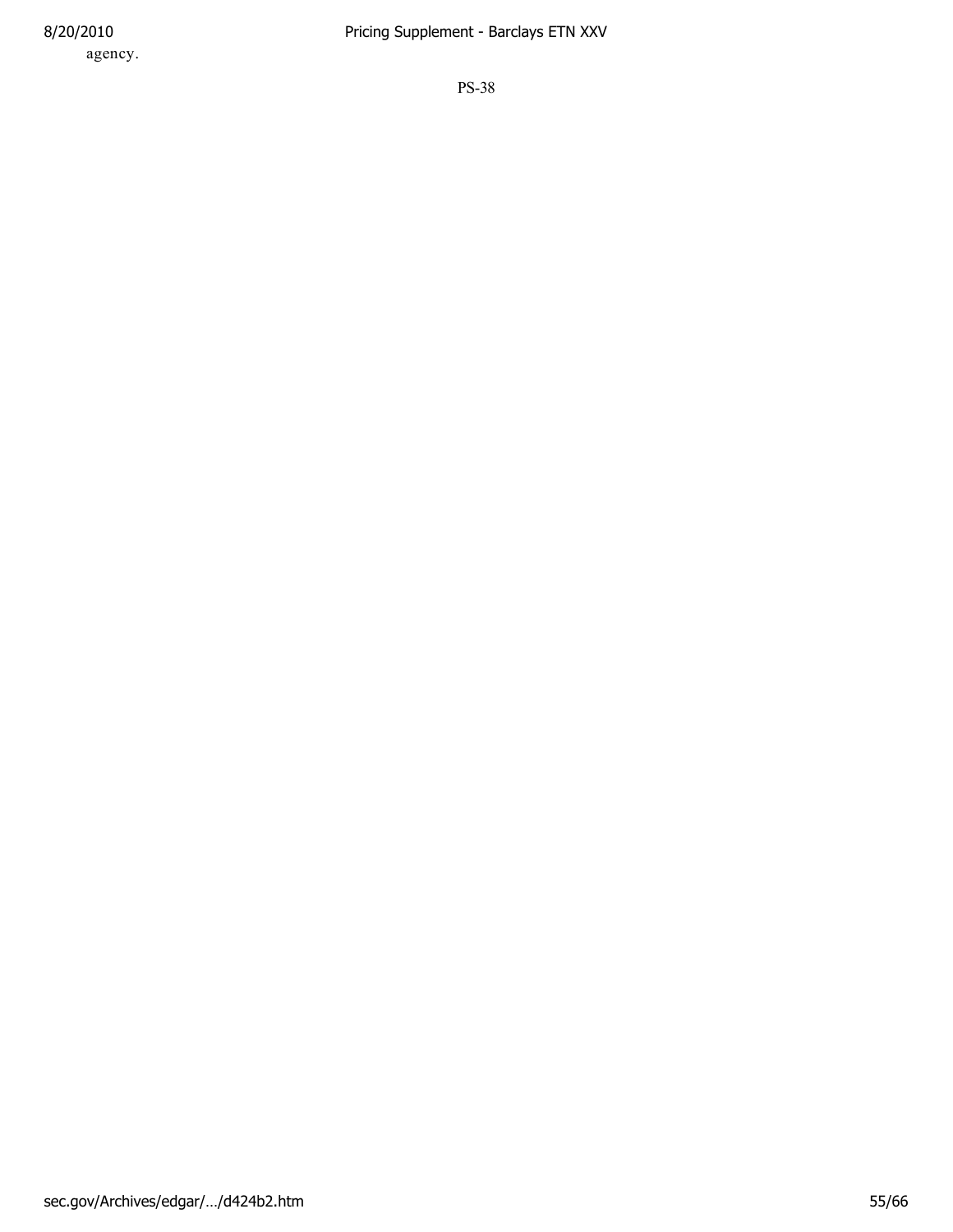## **Further Issuances**

We may, without your consent, create and issue additional securities with identical terms at any time. We may consolidate the additional ETNs to form a single class with the outstanding ETNs. If there is substantial demand for the ETNs, we may issue additional ETNs frequently.

## **Discontinuance or Modification of the Index**

If the index sponsor discontinues publication of the Index, and Barclays Capital or any other person or entity publishes an index that the calculation agent determines is comparable to the Index and the calculation agent approves such index as a successor index, then the calculation agent will determine the value of the Index on the applicable valuation date and the amount payable at maturity or upon redemption by reference to such successor index.

If the calculation agent determines that the publication of the Index is discontinued and there is no successor index, or that the closing value of the Index is not available for any reason, on the date on which the value of the Index is required to be determined, the calculation agent will determine the amount payable by a computation methodology that the calculation agent determines will as closely as reasonably possible replicate the Index.

If the calculation agent determines that the Index or the method of calculating the Index has been changed at any time in any respect, including whether the change is made by the index sponsor under its existing policies or following a modification of those policies, is due to the publication of a successor index, or is due to any other reason, then the calculation agent will be permitted (but not required) to make such adjustments to the Index or method of calculating the Index as it believes are appropriate to ensure that the value of the Index used to determine the amount payable on the maturity date or upon redemption is equitable.

All determinations and adjustments to be made by the calculation agent may be made in the calculation agent's sole discretion. See "Risk Factors" in this pricing supplement for a discussion of certain conflicts of interest which may arise with respect to the calculation agent.

#### **Manner of Payment and Delivery**

Any payment on or delivery of the ETNs at maturity will be made to accounts designated by you and approved by us, or at the office of the trustee in New York City, but only when the ETNs are surrendered to the trustee at that office. We also may make any payment or delivery in accordance with the applicable procedures of the depositary.

# **Role of Calculation Agent**

Initially, Barclays Bank PLC will serve as the calculation agent. We may change the calculation agent after the original issue date of the ETNs without notice. The calculation agent will, in its sole discretion, make all determinations regarding the value of the ETNs, including at maturity or upon optional redemption or redemption arising from an automatic termination event, market disruption events, valuation dates, business days, trading days, the closing indicative note value, the accrued interest, the accrued fees, the default amount, the maturity date, the amount payable in respect of your ETNs at maturity, upon optional redemption and upon the occurrence of an automatic termination event and any other calculations or determinations to be made by the calculation agent as specified herein. Absent manifest error, all determinations of the calculation agent will be final and binding on you and us, without any liability on the part of the calculation agent. You will not be entitled to any compensation from us for any loss suffered as a result of any of the above determinations by the calculation agent.

The calculation agent reserves the right to make adjustments to correct errors contained in previously published information and to publish the corrected information, but is under no obligation to do so and shall have no liability in respect of any errors or omissions contained in any subsequent publication.

# **CLEARANCE AND SETTLEMENT**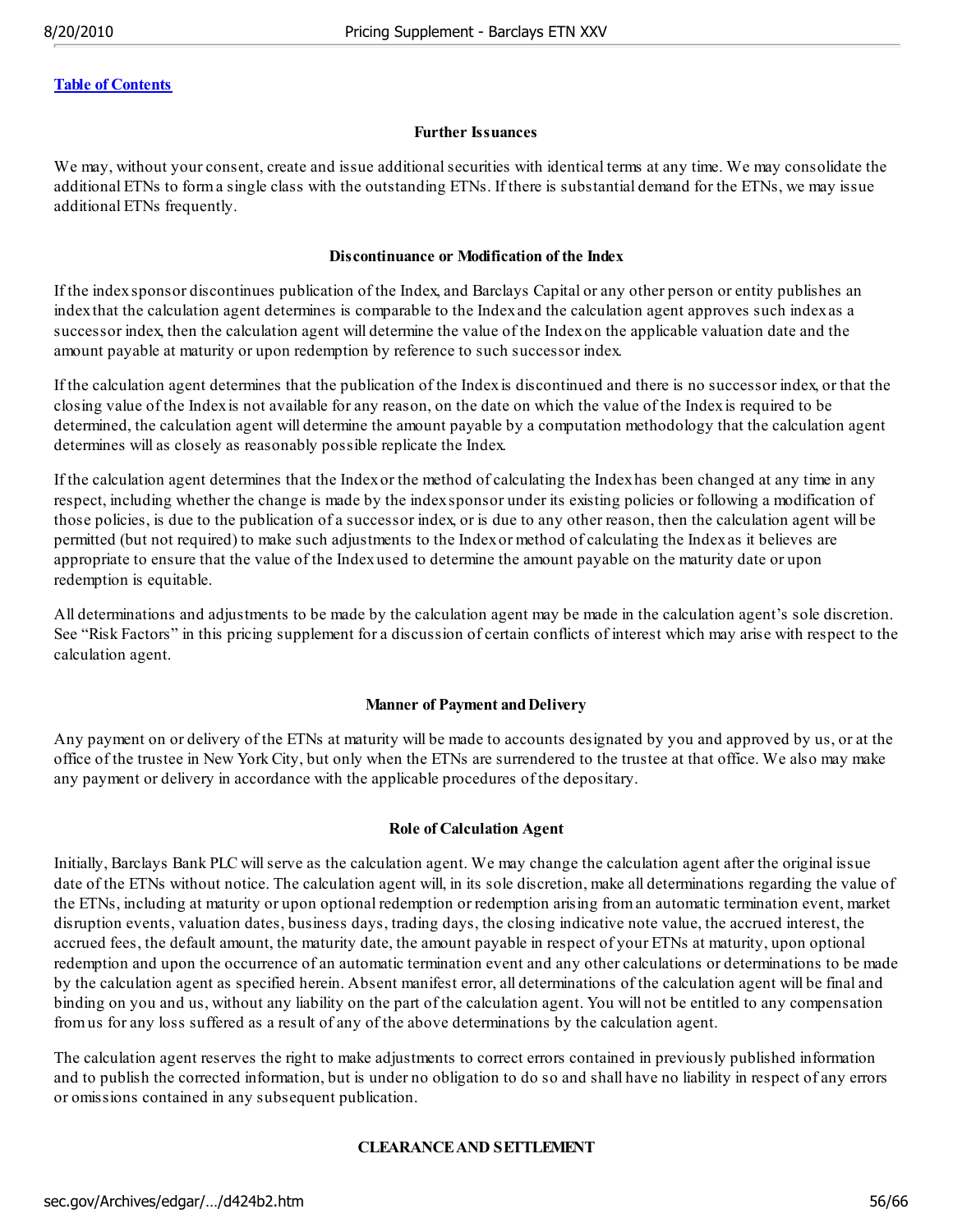## 8/20/2010 Pricing Supplement - Barclays ETN XXV

The Depository Trust Company ("**DTC**") participants that hold the ETNs through DTC on behalf of investors will follow the settlement practices applicable to equity securities in DTC's settlement system with respect to the primary distribution of the ETNs and secondary market trading between DTC participants.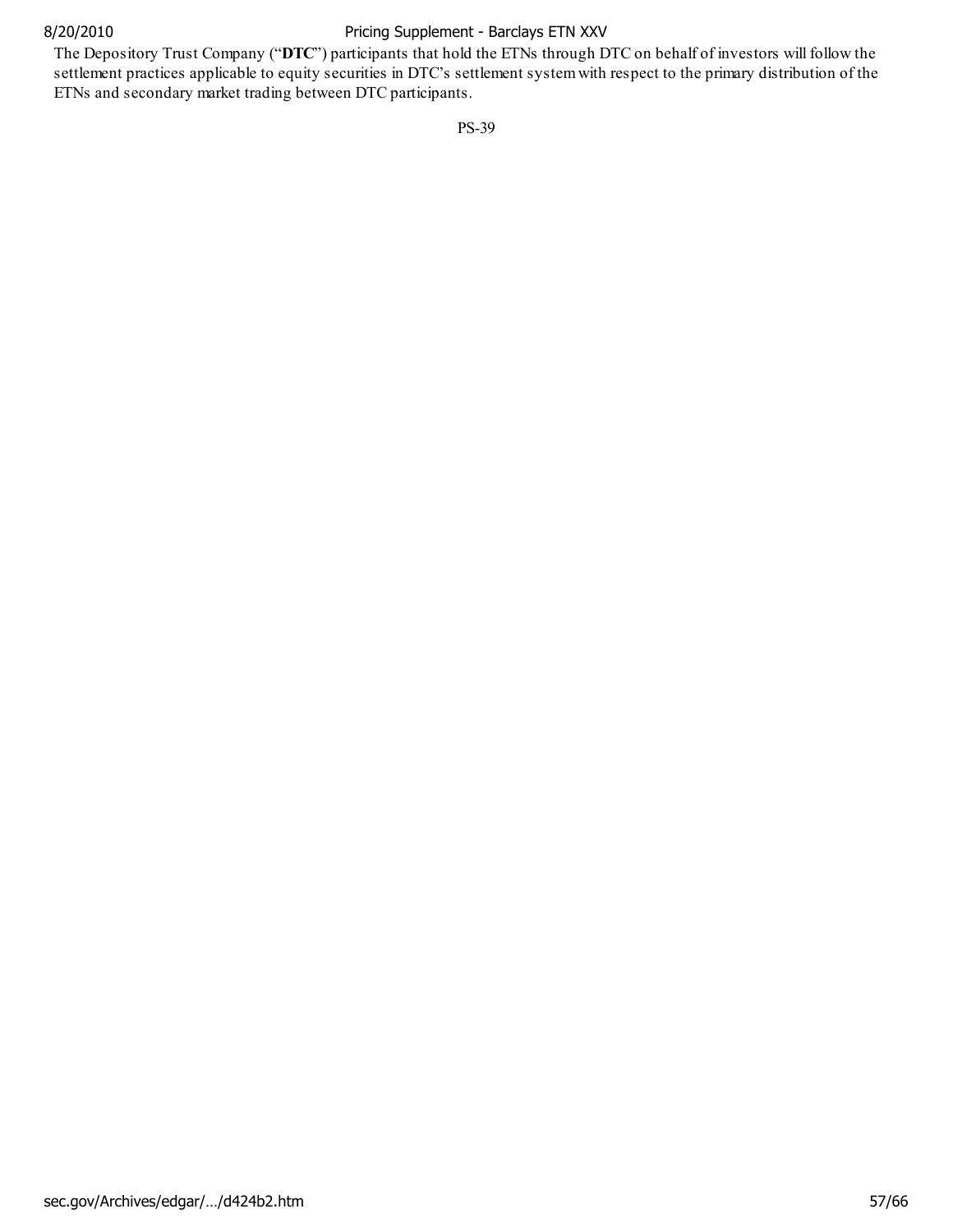## **USE OF PROCEEDS AND HEDGING**

We will use the net proceeds we receive from the sale of the ETNs for the purposes we describe in the attached prospectus supplement under "Use of Proceeds and Hedging". We or our affiliates may also use those proceeds in transactions intended to hedge our obligations under the ETNs as described below.

In anticipation of the sale of the ETNs, we or our affiliates expect to enter into hedging transactions involving purchases or sales of the equity securities underlying the S&P 500<sup>®</sup> Index or listed or over-the-counter options, futures, swaps or other derivative financial instruments linked to the Index, the VIX Index (including the VIX futures which are used to calculate the Index), the S&P 500<sup>®</sup> Index (including the put and call options used to calculate the level of the VIX Index) and the equity securities underlying the S&P 500<sup>®</sup> Index. In addition, from time to time after we issue the ETNs, we or our affiliates may enter into additional hedging transactions, adjust or unwind those hedging transactions we have entered into. In this regard, we or our affiliates may:

- acquire or dispose of long or short positions in listed or over-the-counter options, futures, swaps or other derivative financial instruments linked to the Index, the VIX Index, the S&P 500<sup>®</sup> Index or any equity securities underlying the S&P 500® Index;
- acquire or dispose of long or short positions in equity securities underlying the S&P  $500^\circ$  Index; or
- any combination of the above two.

We or our affiliates may acquire a long or short position in securities similar to the ETNs from time to time and may, in our or their sole discretion, hold or resell those securities.

Our affiliate, Barclays Capital Inc., may make a market in the ETNs. In connection with any such market making activities, Barclays Capital Inc. may acquire long or short positions in the ETNs, including through options or other derivative financial instruments linked to such ETNs, and may hedge such long or short positions by selling or purchasing the ETNs or entering into options or other derivative financial instruments linked to such ETNs.

We or our affiliates may close out our or their hedge positions on or before the final valuation date, including closing out such hedge positions on or before the close of business on an automatic termination date after the occurrence of an automatic termination event. That step may involve sales or purchases of equity securities underlying the S&P 500<sup>®</sup> Index or listed or over-the-counter options, futures, swaps or other derivative financial instruments linked to the Index, the VIX Index (including the VIX futures which are used to calculate the Index), the S&P 500 $^{\circ}$  Index (including the put and call options used to calculate the level of the VIX Index) and the equity securities underlying the S&P  $500$ <sup>®</sup> Index.

**The hedging activity discussed above may affect the level of the Index and, as a consequence, adversely affect the market value of the ETNs from time to time and the amount payable at maturity and may cause the intraday indicative note value of the ETNs to decline, which could trigger the occurrence of an automatic termination event. It is also possible that, upon the occurrence of an automatic termination event, such hedging activity, including closing out such hedge positions, may act to increase the level of the Index between the occurrence of the automatic termination event and the calculation of the automatic redemption value, and accordingly, such activities could have an adverse effect on the automatic redemption value of the ETNs. See "Risk Factors" in this pricing supplement for a discussion of possible adverse effects related to our hedging activities.**

## **SUPPLEMENTAL TAX CONSIDERATIONS**

The following is a general description of certain United States tax considerations relating to the ETNs. It does not purport to be a complete analysis of all tax considerations relating to the ETNs. Prospective purchasers of the ETNs should consult their tax advisors as to the consequences under the tax laws of the country of which they are resident for tax purposes and the tax laws of the United Kingdom and the United States of acquiring, holding and disposing of the ETNs and receiving payments of interest, principal and/or other amounts under the ETNs. This summary is based upon the law as in effect on the date of this pricing supplement and is subject to any change in law that may take effect after such date.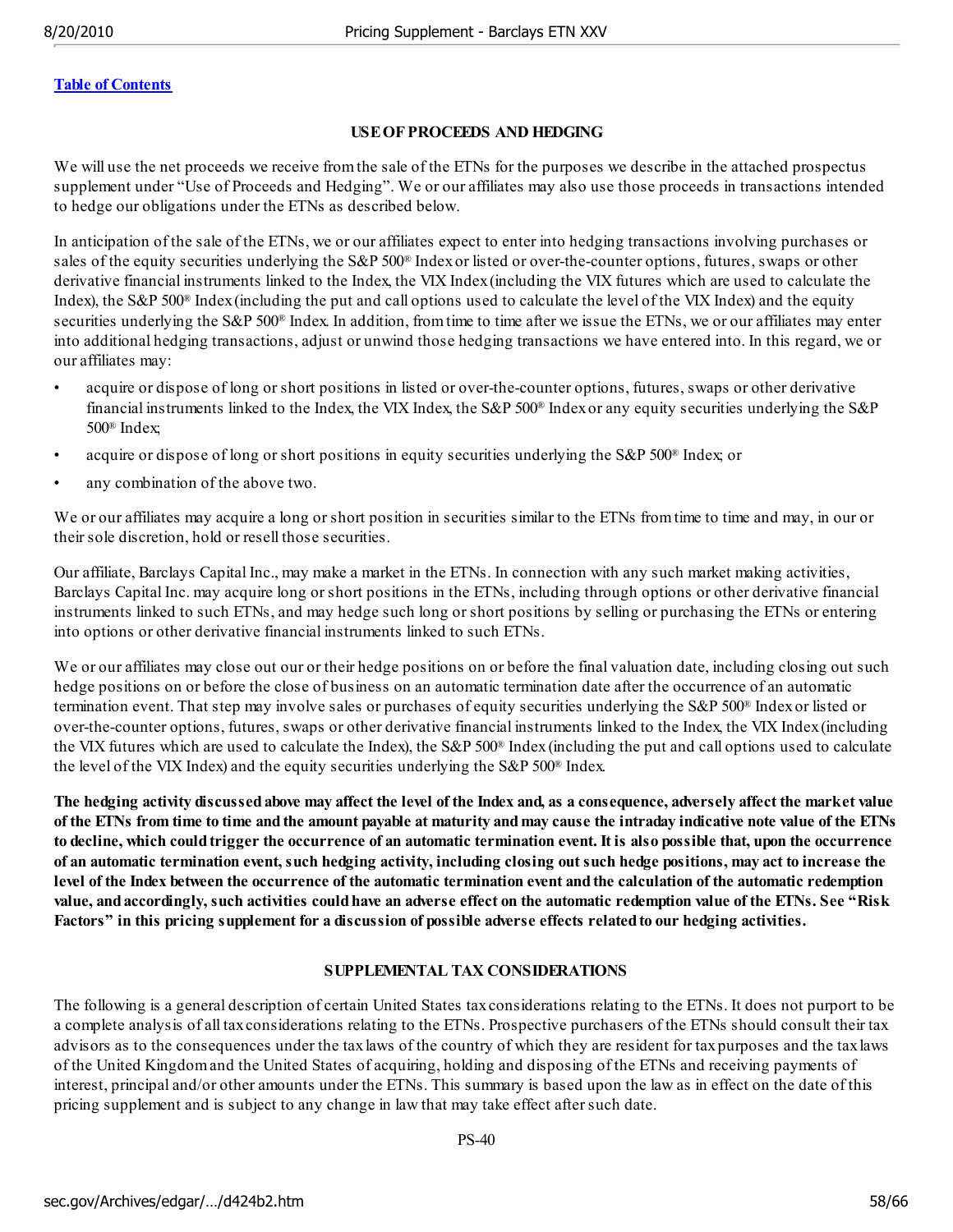## **Supplemental U.S. Tax Considerations**

The following section supplements the discussion of U.S. federal income taxation in the accompanying prospectus supplement. The following section is the opinion of Sullivan & Cromwell LLP, counsel to Barclays Bank PLC. It applies to you only if you are a U.S. holder (as defined below) and you hold your ETN as a capital asset for tax purposes. This section does not apply to you if you are a member of a class of holders subject to special rules, such as:

- a dealer in securities or currencies;
- a trader in securities that elects to use a mark-to-market method of accounting for your securities holdings;
- a bank:
- a life insurance company;
- a tax-exempt organization;
- a regulated investment company;
- a partnership or other pass-through entity;
- a person that owns a ETN as a hedge or that is hedged against interest rate risks;
- a person that owns a ETN as part of a straddle or conversion transaction for tax purposes; or
- a U.S. holder (as defined below) whose functional currency for tax purposes is not the U.S. dollar.

This section is based on the U.S. Internal Revenue Code of 1986, as amended, its legislative history, existing and proposed regulations under the Internal Revenue Code, published rulings and court decisions, all as currently in effect. These laws are subject to change, possibly on a retroactive basis.

## **You should consult your tax advisor concerning the U.S. federal income tax and other tax consequences of your investment in the ETNs in your particular circumstances, including the application of state, local or other tax laws and the possible effects of changes in federal or other tax laws.**

This section describes the tax consequences to a U.S. holder. You are a U.S. holder if you are a beneficial owner of a Security and you are for U.S. federal income tax purposes:

- a citizen or resident of the United States;
- a domestic corporation;
- an estate whose income is subject to United States federal income tax regardless of its source; or
- a trust if a United States court can exercise primary supervision over the trust's administration and one or more United States persons are authorized to control all substantial decisions of the trust.

In the opinion of our counsel, Sullivan & Cromwell LLP, it would be reasonable to treat the ETNs as a pre-paid executory contract with respect to the VIX Index. The terms of the ETNs require you and us (in the absence of a change in law or an administrative or judicial ruling to the contrary) to treat the ETNs for all United States federal income tax purposes in accordance with such characterization. If the ETNs are so treated, you should generally recognize capital gain or loss upon the sale, redemption or maturity of your ETNs in an amount equal to the difference between the amount you receive at such time and your tax basis in the ETNs. In general, your tax basis in your ETNs will be equal to the price you paid for your ETNs. Capital gain of a noncorporate United States holder is generally taxed at preferential rates where the property is held for more than one year.

**No statutory, judicial or administrative authority directly discusses how your ETNs should be treated for United States federal income tax purposes. As a result, the United States federal income tax consequences of your investment in the ETNs are uncertain and alternative characterizations are possible. Accordingly, we urge you to consult your tax advisor in determining the tax consequences of an investment in your ETNs in your particular circumstances, including the application of state, local or other tax laws and the possible effects of changes in federal or other tax laws.**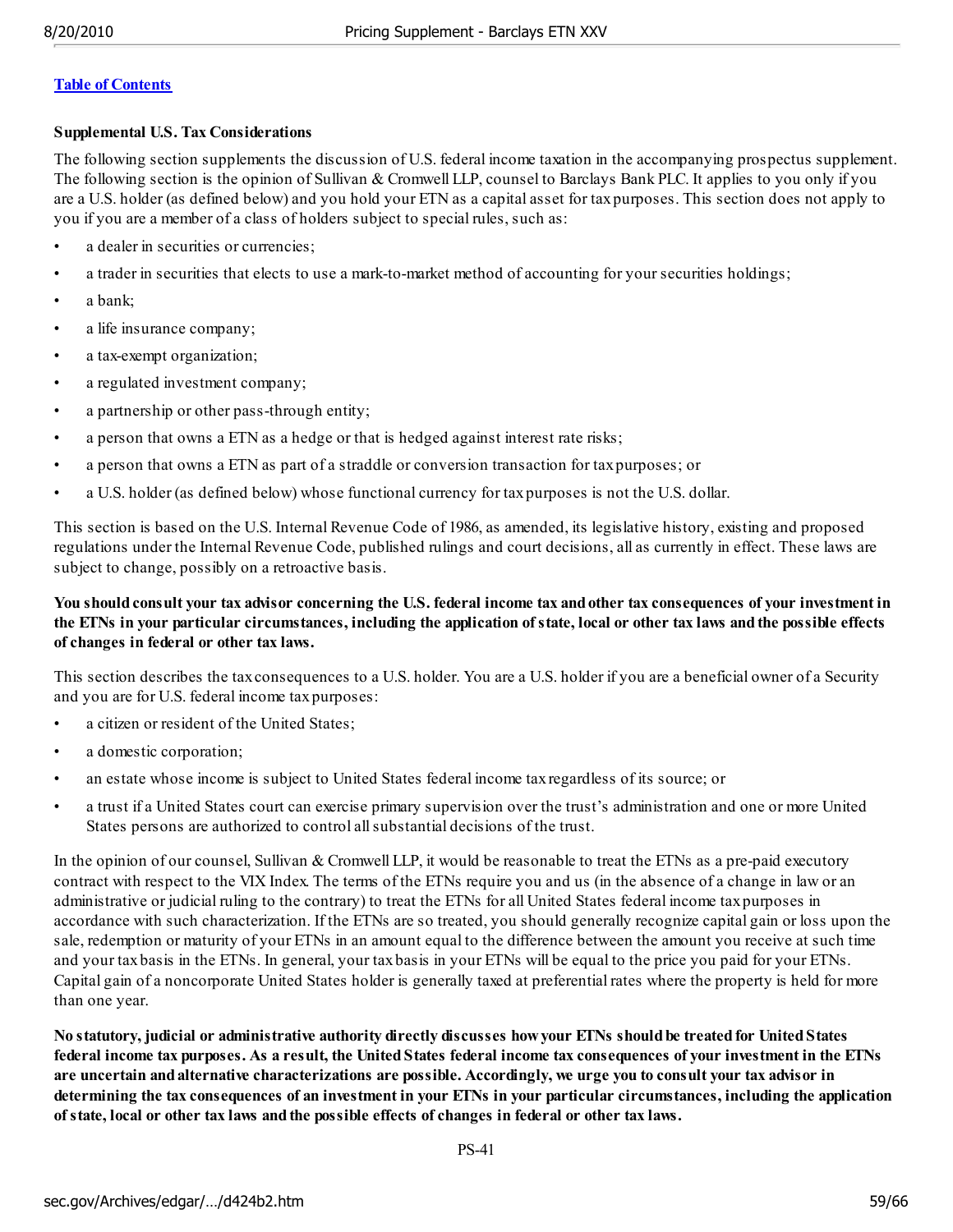*Alternative Treatments.* There is no judicial or administrative authority discussing how your ETN should be treated for United States federal income tax purposes. Therefore, other treatments would also be possible and the Internal Revenue Service might assert that treatment other than that described above is more appropriate. For example, it would be possible to treat your ETN, and the Internal Revenue Service might assert that your ETN should be treated, as a debt instrument subject to the special tax rules governing contingent debt instruments. If the ETNs are so treated, you would be required to accrue interest income over the term of your ETNs based upon the yield at which we would issue a non-contingent fixed-rate debt instrument with other terms and conditions similar to your ETNs. You would recognize gain or loss upon the sale, redemption or maturity of your ETNs in an amount equal to the difference, if any, between the amount you receive at such time and your adjusted basis in your ETNs. In general, your adjusted basis in your ETNs would be equal to the amount you paid for your ETNs, increased by the amount of interest you previously accrued with respect to your ETNs. Any gain you recognize upon the sale, redemption or maturity of your ETNs would be ordinary income and any loss recognized by you at such time would be ordinary loss to the extent of interest you included in income in the current or previous taxable years in respect of your ETNs, and thereafter, would be capital loss.

If the ETNs are treated as a contingent debt instrument and you purchase your ETNs in the secondary market at a price that is at a discount from, or in excess of, the adjusted issue price of the ETNs, such excess or discount would not be subject to the generally applicable market discount or amortizable bond premium rules described in the accompanying prospectus supplement but rather would be subject to special rules set forth in Treasury Regulations governing contingent debt instruments. Accordingly, if you purchase your ETNs in the secondary market, you should consult your tax advisor as to the possible application of such rules to you.

It is also possible that you could be treated as directly owning or taking a short position in one or more of the underlying components of your ETNs. In such case, you would be required to recognize ordinary income in respect of the accrued interest and recognize capital gain or loss, at least some of which could be short-term capital gain or loss, each time the VIX Index rebalances or each time a futures contract tracked by the VIX Index rolls.

Moreover, it is possible that you would be required to include all or a portion of the accrued interest in ordinary income either upon sale, redemption or maturity of the ETNs or over the term of your ETNs even though you will not receive any payments from us until the redemption or maturity of your ETNs.

In addition, it is possible that the Internal Revenue Service could assert that any gain or loss that you recognize upon redemption or maturity of your ETNs could be treated as ordinary gain or loss. There may also be a risk that the Internal Revenue Service could assert that the ETNs should not give rise to long-term capital gain or loss because the ETNs offer exposure to a short investment strategy.

Further, it is possible that the Internal Revenue Service could assert that your holding period in respect of your ETNs should end on the date on which the amount you are entitled to receive upon the redemption or maturity of your ETNs is determined, even though you will not receive any amounts from the issuer in respect of your ETNs prior to the redemption or maturity of your ETNs. In such case, you may be treated as having a holding period in respect of your ETNs that is less than one year even if you receive cash upon the redemption or maturity of your ETNs at a time that is more than one year after the beginning of your holding period.

In addition, the Internal Revenue Service could potentially assert that you should be required to treat amounts attributable to the accrued fees as amounts of expense. The deduction of any such deemed expenses would generally be subject to the 2% floor on miscellaneous itemized deductions. Such amounts would correspondingly increase the amount of gain or decrease the amount of loss that you recognize with respect to your ETNs. Under this alternative treatment, you could also be required to recognize amounts of gain or loss over the term of your ETNs as if you had sold a portion of your ETNs to pay the accrued fees.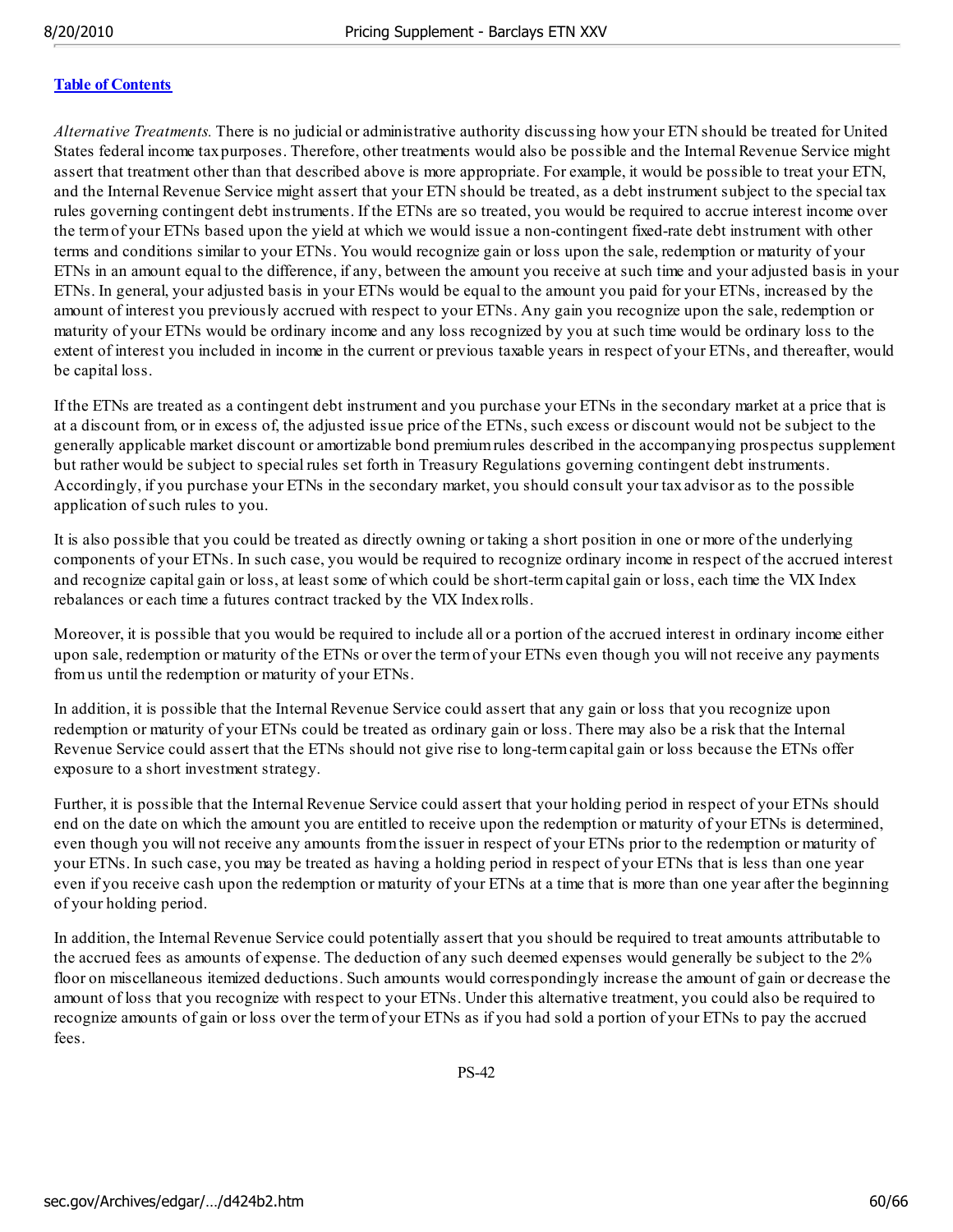On December 7, 2007, the Internal Revenue Service released a notice stating that the Internal Revenue Service and the Treasury Department are actively considering the proper federal income tax treatment of an instrument such as the ETNs including whether the holders should be required to accrue ordinary income on a current basis and whether gain or loss should be ordinary or capital, and they are seeking comments on the subject. It is not possible to determine what guidance they will ultimately issue, if any. It is possible, however, that under such guidance, holders of the ETNs will ultimately be required to accrue income currently and this could be applied on a retroactive basis. The Internal Revenue Service and the Treasury Department are also considering other relevant issues, including whether foreign holders of such instruments should be subject to withholding tax on any deemed income accruals, and whether the special "constructive ownership rules" of Section 1260 of the Internal Revenue Code might be applied to such instruments. Except to the extent otherwise provided by law, Barclays Bank PLC intends to treat the ETNs for U.S. federal income tax purposes in accordance with the treatment set forth in this section unless and until such time as the Treasury Department and Internal Revenue Service issue guidance providing that some other treatment is more appropriate. Similarly, in 2007, legislation was introduced in Congress that, if enacted, would have required holders that acquired instruments such as the ETNs after the bill was enacted to accrue interest income on a current basis. It is not possible to predict whether a similar or identical bill will be enacted in the future, or whether any such bill would affect the tax treatment of your ETNs.

*Recently Enacted Legislation.* Under recently enacted legislation, individuals that own "specified foreign financial assets" with an aggregate value in excess of \$50,000 in taxable years beginning after March 18, 2010 will generally be required to file an information report with respect to such assets with their tax returns. "Specified foreign financial asset" includes any financial accounts maintained by foreign financial institutions, as well as any of the following (which may include your ETNs), but only if they are not held in accounts maintained by financial institutions: (i) stocks and securities issued by non-U.S. persons, (ii) financial instruments and contracts held for investment that have non-U.S. issuers or counterparties and (iii) interests in foreign entities. Individuals are urged to consult their tax advisors regarding the application of this legislation to their ownership of the ETNs.

For taxable years beginning after December 31, 2012, a U.S. person that is an individual, estate, or a trust that does not fall into a special class of trusts that is exempt from such tax, will be subject to a 3.8% tax (the "**Medicare tax**") on the lesser of (1) the U.S. person's "net investment income" for the relevant taxable year and (2) the excess of the U.S. person's modified gross income for the taxable year over a certain threshold (which in the case of individuals will be between \$125,000 and \$250,000, depending on the individual's circumstances). A holder's net investment income will generally include its net gains from the sale or maturity of the ETNs, unless such net gains are derived in the ordinary course of the conduct of a trade or business (other than a trade or business that consists of certain passive or trading activities). If you are a U.S. person that is an individual, estate or trust, you are urged to consult your tax advisors regarding the applicability of the Medicare tax to your income and gains in respect of your investment in the ETNs.

## *Information Reporting and Backup Withholding*

Please see the discussion under "Certain U.S. Federal Income Tax Considerations—Information Reporting and Backup Withholding" in the accompanying prospectus supplement for a description of the applicability of the information reporting and backup withholding rules to payments made on your ETNs.

#### **SUPPLEMENTAL PLAN OF DISTRIBUTION**

We intend to sell a portion of the ETNs on the inception date at 100% of the stated principal amount through Barclays Capital Inc., our affiliate, as principal in the initial distribution. Following the inception date, the remainder of the ETNs will be offered and sold from time to time through Barclays Capital Inc., as agent. Sales of the ETNs after the inception date will be made at market prices prevailing at the time of sale, at prices related to market prices or at negotiated prices. We will receive proceeds equal to 100% of the price at which the ETNs are sold to the public. Barclays Capital Inc. will not receive an agent's commission in connection with sales of the ETNs.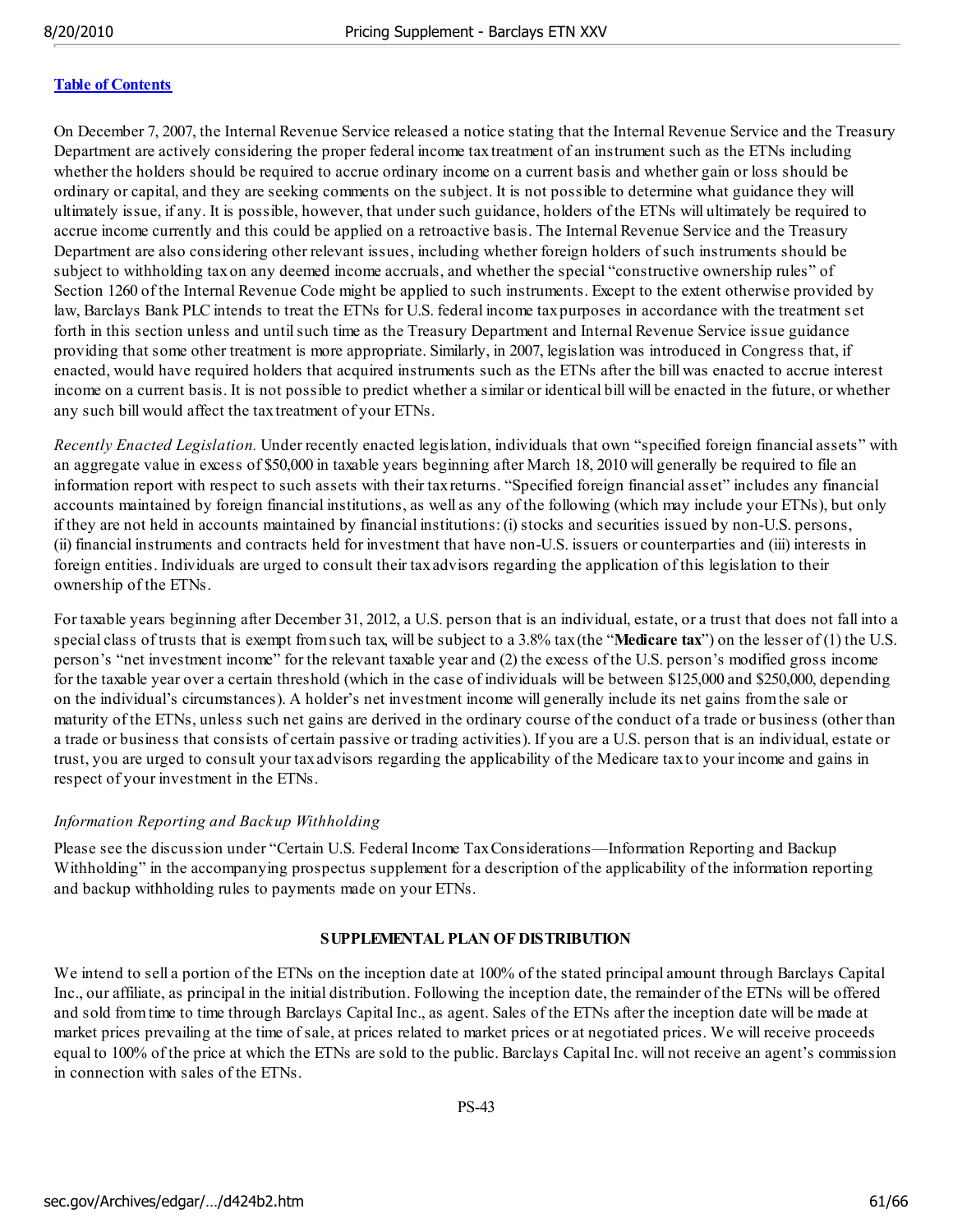In connection with this offering, we may sell the ETNs to dealers (including our affiliate Barclays Capital Inc.) as principal, and such dealers (including our affiliate Barclays Capital Inc.) may then resell such ETNs to the public at varying prices that the dealers will determine at the time of resale. In addition, such dealers may make a market in the ETNs, although none of them is obligated to do so and any of them may stop doing so at any time without notice. This prospectus (including this pricing supplement and the accompanying prospectus and prospectus supplement) may be used by such dealers in connection with market-making transactions. In these transactions, dealers may resell an ETN covered by this prospectus that they acquire from us or from other holders after the original offering and sale of the ETNs, or they may sell an ETN covered by this prospectus in short sale transactions.

Broker-dealers and other persons are cautioned that some of their activities may result in their being deemed participants in the distribution of the ETNs in a manner that would render them statutory underwriters and subject them to the prospectus delivery and liability provisions of the Securities Act of 1933, as amended (the "**Securities Act**"). Among other activities, broker-dealers and other persons may make short sales of the ETNs and may cover such short positions by borrowing ETNs from us or our affiliates or by purchasing ETNs from us or our affiliates subject to our obligation to repurchase such ETNs at a later date. As a result of these activities, these market participants may be deemed statutory underwriters. A determination of whether a particular market participant is an underwriter must take into account all the facts and circumstances pertaining to the activities of the participant in the particular case, and the example mentioned above should not be considered a complete description of all the activities that would lead to designation as an underwriter and subject a market participant to the prospectus-delivery and liability provisions of the Securities Act. This prospectus will be deemed to cover any short sales of ETNs by market participants who cover their short positions with ETNs borrowed or acquired from us or our affiliates in the manner described above.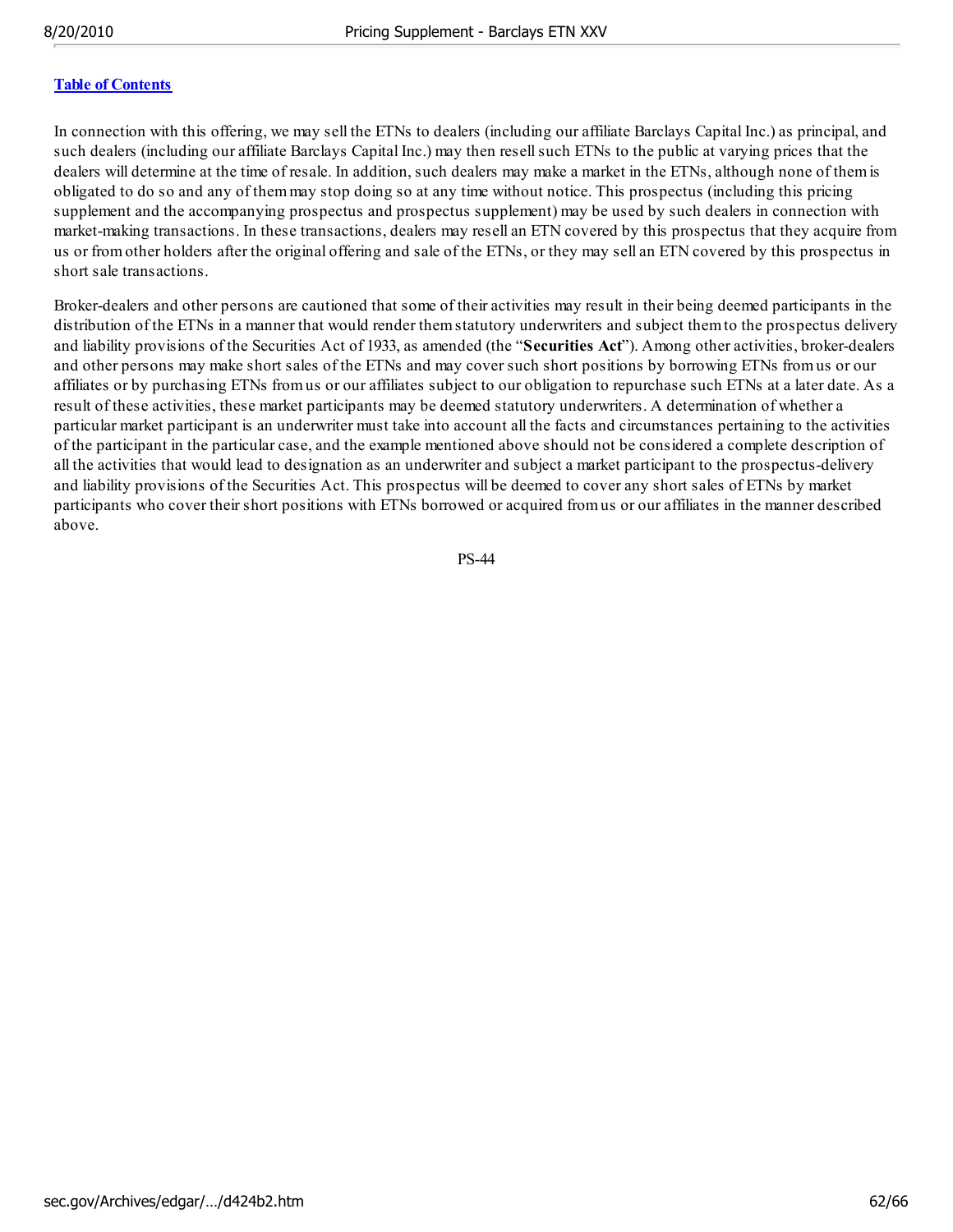## **ANNEX A**

#### **NOTICE OF REDEMPTION**

To: etndesk@barcap.com

Subject: Barclays ETN+ Inverse S&P 500® VIX Short-Term Futures™ ETN, Notice of Redemption, CUSIP No. 06740L592

[BODY OF EMAIL]

Name of holder: [ ]

Number of ETNs to be redeemed: [

Applicable Valuation Date: [ ], 20[]

Contact Name: [ ]

Telephone #: [ ]

Acknowledgement: I acknowledge that the ETNs specified above will not be redeemed unless all of the requirements specified in the pricing supplement relating to the ETNs are satisfied.

A-1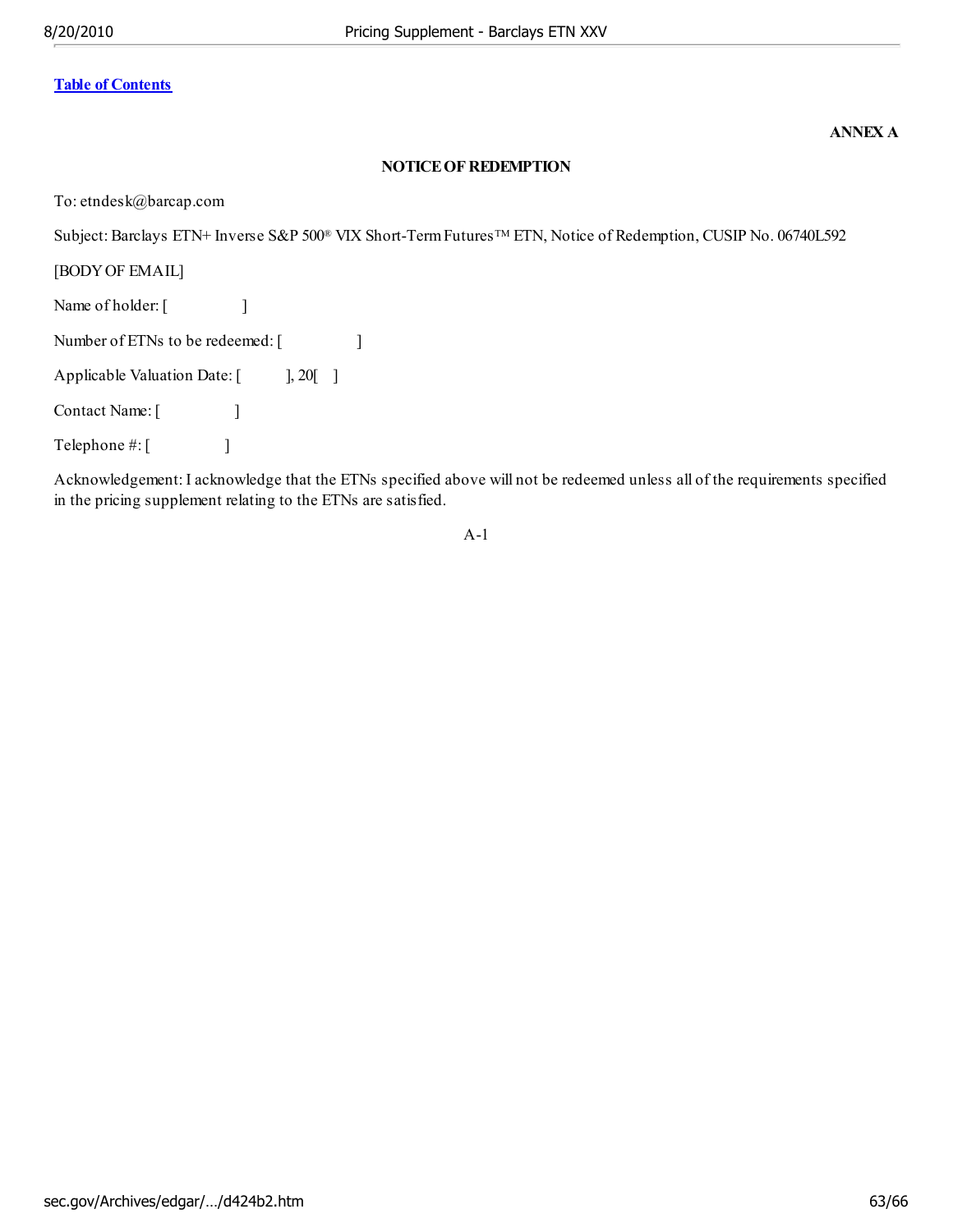## **ANNEX B**

#### **CONFIRMATION OF REDEMPTION**

Dated:

Barclays Bank PLC

Barclays Bank PLC, as Calculation Agent

Fax: 212-412-1232

Dear Sirs:

The undersigned holder of Barclays Bank PLC's \$250,000,000 Global Medium-Term Notes, Series A, Barclays ETN+ Inverse S&P 500® VIX Short-Term Futures™ ETN (the "**ETNs**") due July 17, 2020, CUSIP No. 06740L592, redeemable for a cash amount under the terms of the ETNs, hereby irrevocably elects to exercise, on the redemption date of  $\_\_\_\_\$ , with respect to the number of ETNs indicated below, as of the date hereof, the redemption right as described in the prospectus relating to the ETNs (the "**Prospectus**"). Terms not defined herein have the meanings given to such terms in the Prospectus.

The undersigned certifies to you that it will (i) instruct its DTC custodian with respect to the ETNs (specified below) to book a delivery vs. payment trade on the valuation date with respect to the number of ETNs specified below at a price per ETN equal to the closing indicative note value on the applicable valuation date, facing Barclays Capital DTC 5101 and (ii) cause the DTC custodian to deliver the trade as booked for settlement via DTC at or prior to 10:00 a.m., New York City time, on the redemption date.

> Very truly yours, [NAME OF HOLDER]

Name: Title: Telephone: Fax: E-mail:

Number of ETNs surrendered for redemption:

DTC # (and any relevant sub-account): Contact Name: Telephone:

*(You must redeem at least 50,000 ETNs at one time in order to exercise your right to redeem your ETNs on any redemption date.)*

B-1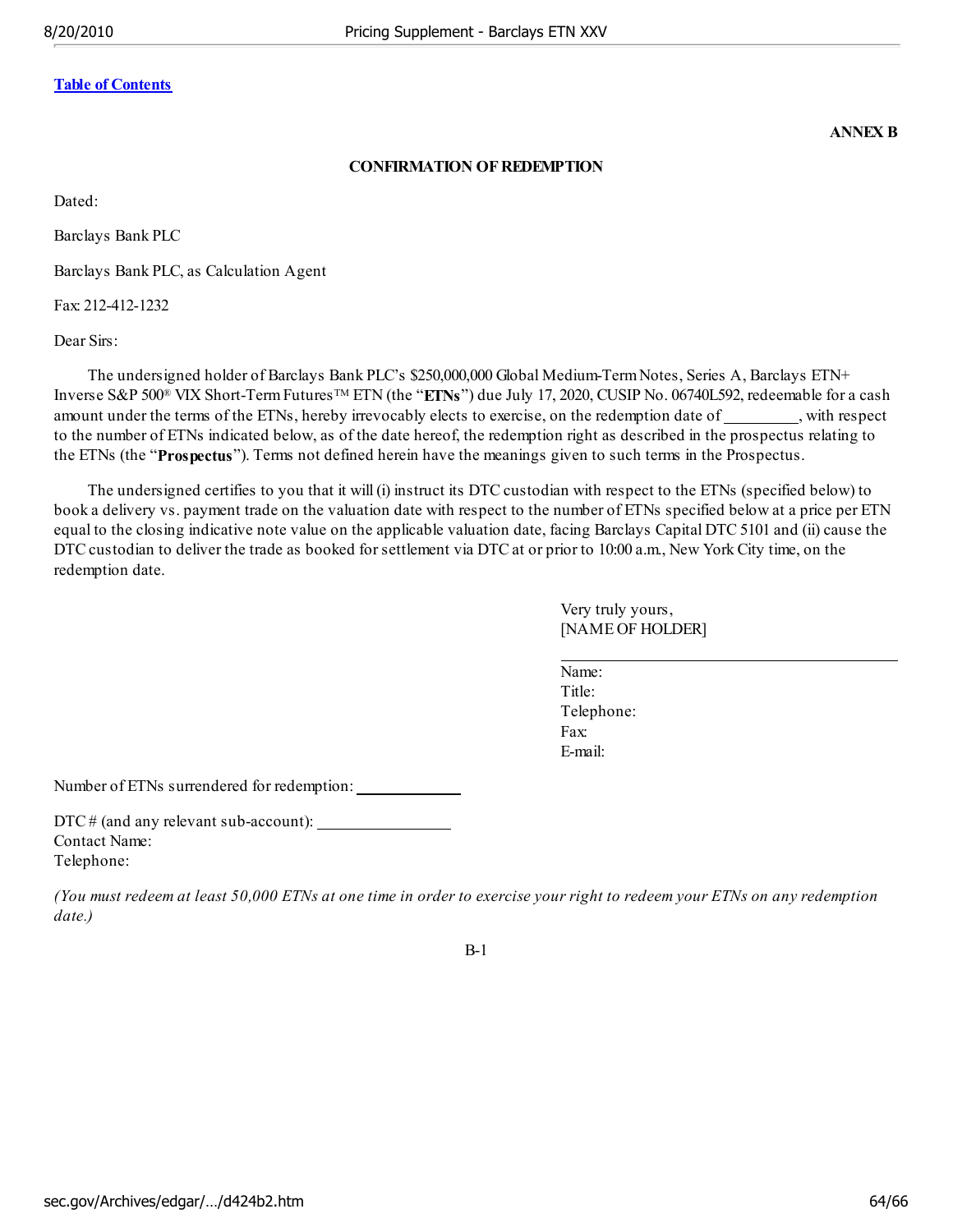## **ANNEX C**

## **REDEMPTION NOTICE FOR AUTOMATIC TERMINATION EVENT**

To: The Depository Trust Company (DTC)

Subject: Barclays ETN+ Inverse S&P 500<sup>®</sup> VIX Short-Term Futures<sup>™</sup> ETN, Redemption Notice for Automatic Termination Event

Barclays Bank PLC hereby notifies DTC of the redemption of its Barclays ETN+ Inverse S&P 500 VIX Short-Term Futures™ ETN (CUSIP No. 06740L592) (the "**ETNs**") as a result of the occurrence of an automatic termination event. The ETNs will be redeemed (in whole, but not in part) on  $[-]$ ,  $20[-]$  (i.e., five business days after the automatic termination date), and the payment upon redemption will be \$[—] per ETN (i.e., the automatic redemption value). All terms not defined in this notice shall have the meaning ascribed thereto in the prospectus relating to the ETNs.

BARCLAYS BANK PLC

Name: Title:

cc: The Bank of New York Mellon (as trustee)

 $C-1$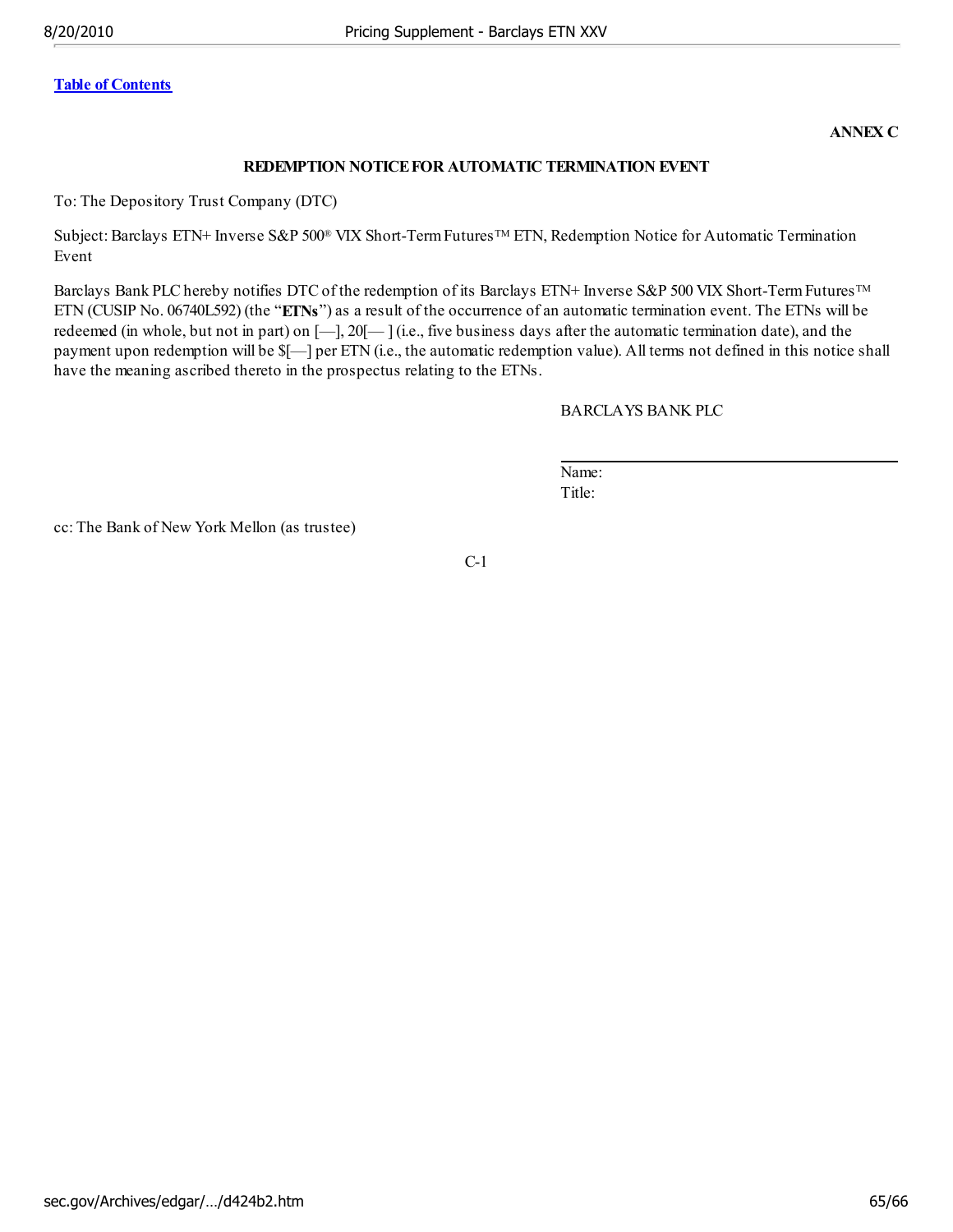

#### **\$250,000,000**

## **BARCLAYS BANK PLC**

 $\mathbf{B}$ arclays  $\mathbf{ETN}+ \mathbf{Inverse}\ \mathbf{S\&P}\ \mathbf{500}^{\circledast}\ \mathbf{VIX}\ \mathbf{Short-Term}\ \mathbf{Futures}^{\mathbf{TM}}\ \mathbf{ETN}$ 

**GLOBAL MEDIUM-TERM NO TES, SERIES A**

**Pricing Supplement**

**July 16, 2010**

**(to Prospectus dated February 10, 2009 and Prospectus Supplement dated March 1, 2010)**

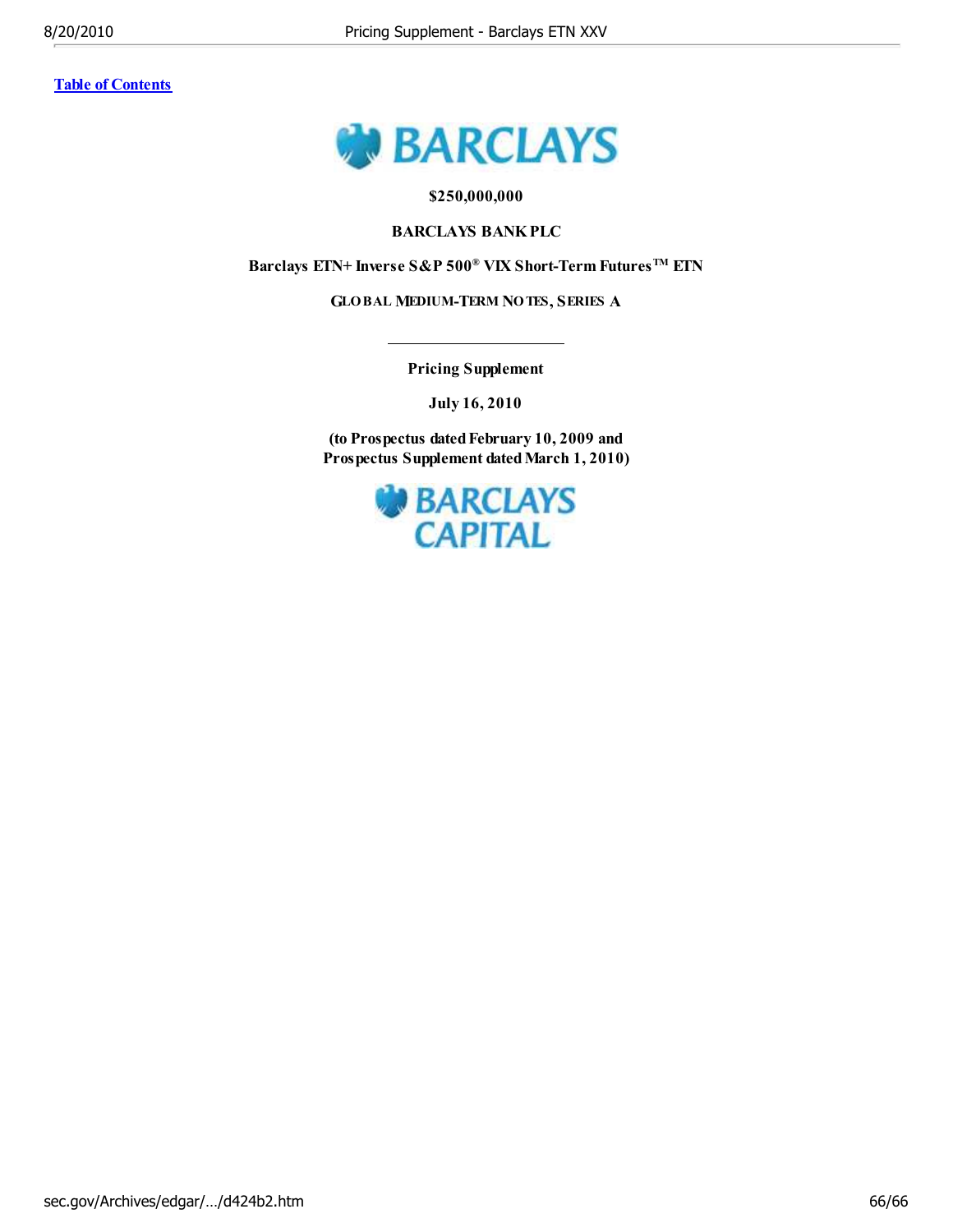In connection with this offering, we may sell the ETNs to dealers (including our affiliate Barclays Capital Inc.) as principal, and such dealers (including our affiliate Barclays Capital Inc.) may then resell such ETNs to the public at varying prices that the dealers will determine at the time of resale. In addition, such dealers may make a market in the ETNs, although none of them is obligated to do so and any of them may stop doing so at any time without notice. This prospectus (including this pricing supplement and the accompanying prospectus and prospectus supplement) may be used by such dealers in connection with market-making transactions. In these transactions, dealers may resell an ETN covered by this prospectus that they acquire from us or from other holders after the original offering and sale of the ETNs, or they may sell an ETN covered by this prospectus in short sale transactions.

Broker-dealers and other persons are cautioned that some of their activities may result in their being deemed participants in the distribution of the ETNs in a manner that would render them statutory underwriters and subject them to the prospectus delivery and liability provisions of the Securities Act of 1933, as amended (the "**Securities Act**"). Among other activities, broker-dealers and other persons may make short sales of the ETNs and may cover such short positions by borrowing ETNs from us or our affiliates or by purchasing ETNs from us or our affiliates subject to our obligation to repurchase such ETNs at a later date. As a result of these activities, these market participants may be deemed statutory underwriters. A determination of whether a particular market participant is an underwriter must take into account all the facts and circumstances pertaining to the activities of the participant in the particular case, and the example mentioned above should not be considered a complete description of all the activities that would lead to designation as an underwriter and subject a market participant to the prospectus-delivery and liability provisions of the Securities Act. This prospectus will be deemed to cover any short sales of ETNs by market participants who cover their short positions with ETNs borrowed or acquired from us or our affiliates in the manner described above.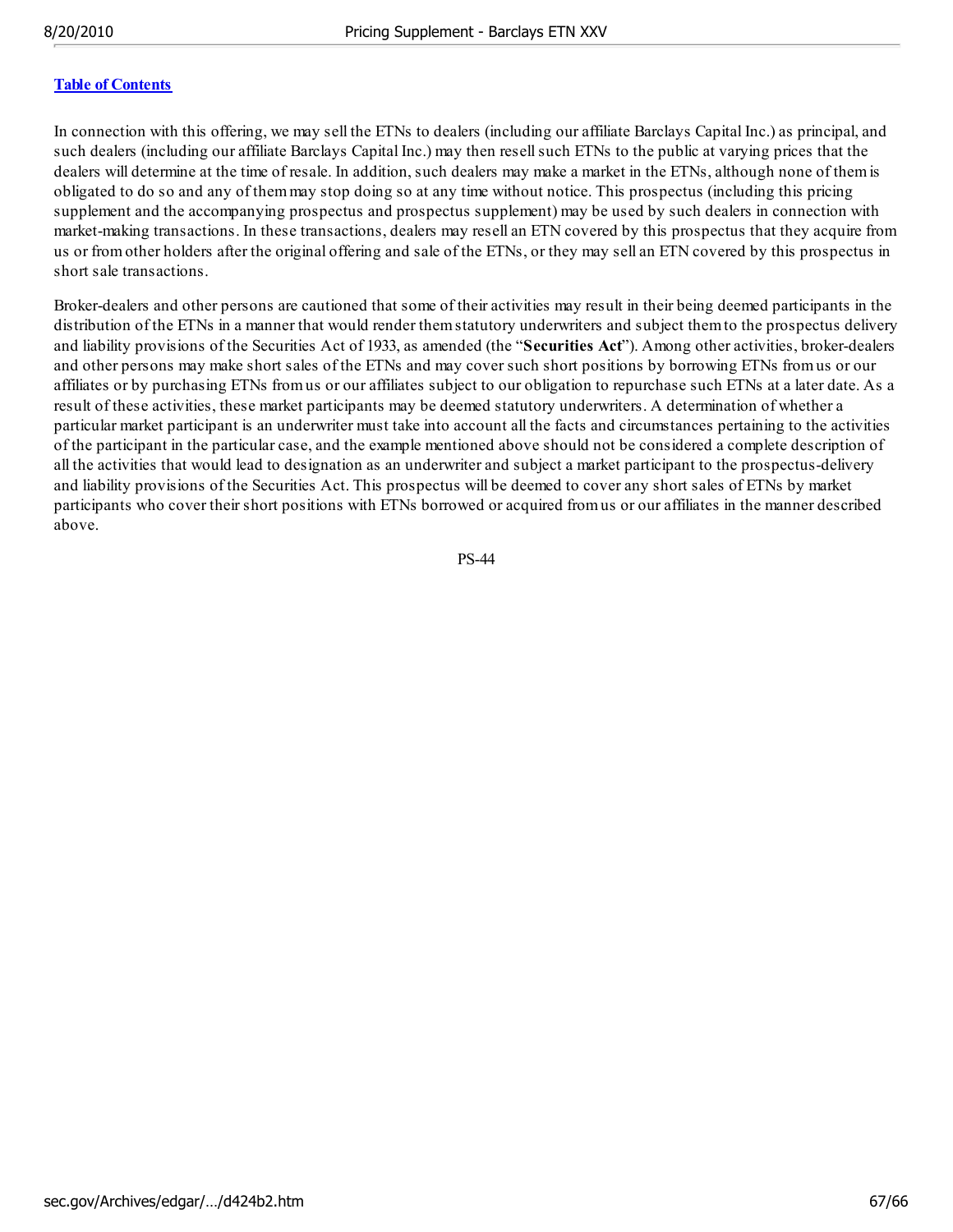## **ANNEX A**

#### **NOTICE OF REDEMPTION**

To: etndesk@barcap.com

Subject: Barclays ETN+ Inverse S&P 500® VIX Short-Term Futures™ ETN, Notice of Redemption, CUSIP No. 06740L592

[BODY OF EMAIL]

Name of holder: [ ]

Number of ETNs to be redeemed: [

Applicable Valuation Date: [ ], 20[]

Contact Name: [ ]

Telephone #: [ ]

Acknowledgement: I acknowledge that the ETNs specified above will not be redeemed unless all of the requirements specified in the pricing supplement relating to the ETNs are satisfied.

A-1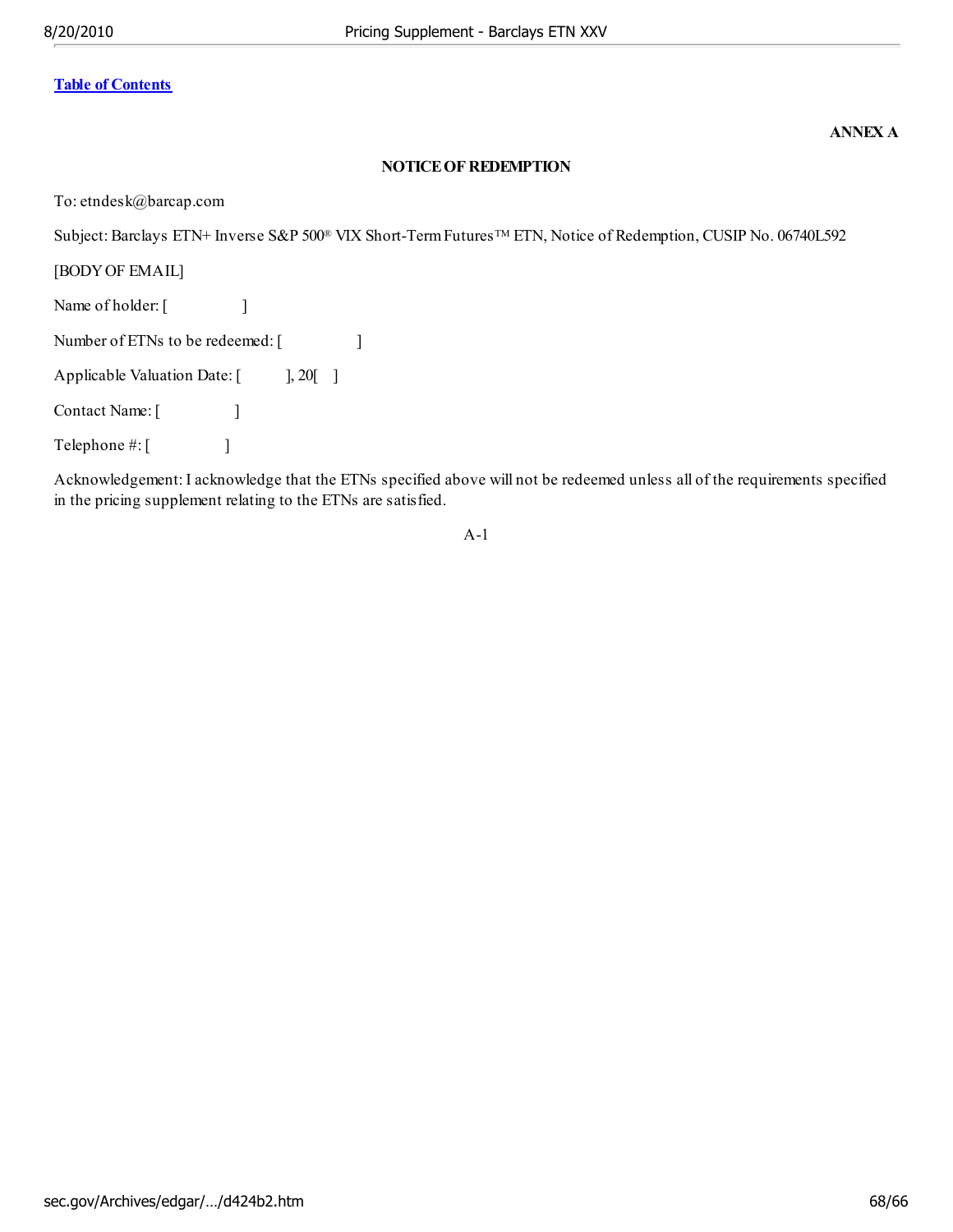**TABLE OF CONTENTS** 8/20/2010 Pricing Supplement - Barclays ETN XXV